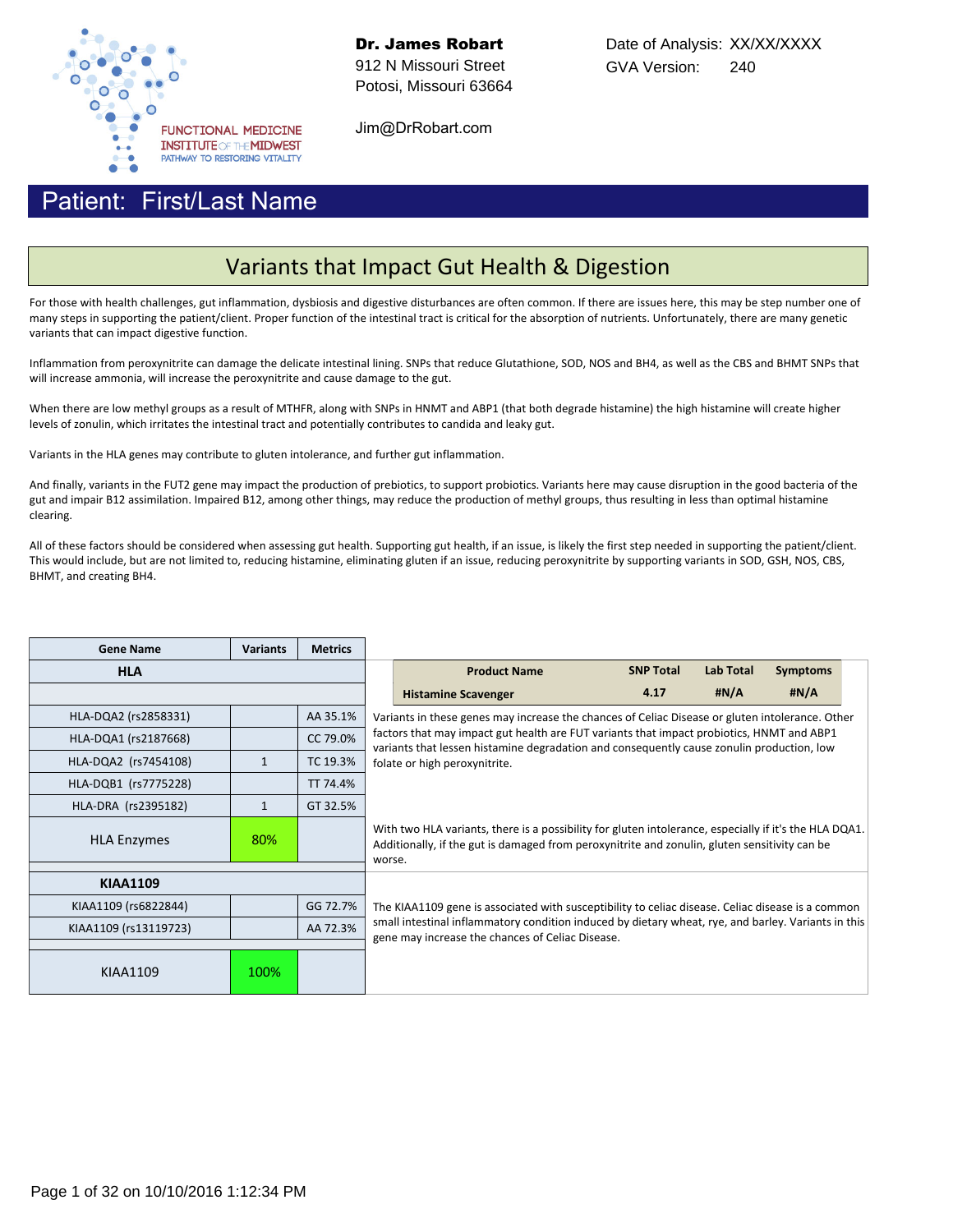| MCM <sub>6</sub>               |                |          |                                                                                                                                                                                                                                                                                                                                                                                                                                                                                                                                                  |
|--------------------------------|----------------|----------|--------------------------------------------------------------------------------------------------------------------------------------------------------------------------------------------------------------------------------------------------------------------------------------------------------------------------------------------------------------------------------------------------------------------------------------------------------------------------------------------------------------------------------------------------|
| MCM6 (rs182549)                | $\overline{2}$ | TT 35.3% | The MCM6 gene is a protein coding gene. Single nucleotide polymorphisms in this gene can                                                                                                                                                                                                                                                                                                                                                                                                                                                         |
| MCM6 (rs4988235)               | $\overline{2}$ | AA 34.7% | impact the neighboring LCT gene. The LCT gene provides instructions for making an enzyme<br>called lactase.                                                                                                                                                                                                                                                                                                                                                                                                                                      |
|                                |                |          | Lactase breaks down lactose found in milk and dairy products into smaller sugars called glucose<br>and galactose for absorption. The body then absorbs these simpler sugars into the bloodstream.<br>Lactose intolerance in adulthood is caused by gradually decreasing activity of the LCT gene after<br>infancy.<br>Variations in the MCM6 genes cause the LCT gene to remain active during adulthood. Because of<br>this, individuals with increased variants are more likely able to digest the lactose found in milk<br>and dairy products. |
| Lactose Intolerance            | 0%             |          | There are 4 variants in the MCM6 gene. With 4 variants, there is a high likelihood of being lactose<br>tolerant.                                                                                                                                                                                                                                                                                                                                                                                                                                 |
| <b>Peanut Allergy</b>          |                |          |                                                                                                                                                                                                                                                                                                                                                                                                                                                                                                                                                  |
| HLA-DQA2 (rs9275596)           | $\mathbf{1}$   | TC 43.9% | Studies have shown that peanut allergies are one of the most common food allergies.                                                                                                                                                                                                                                                                                                                                                                                                                                                              |
| HLA-DRA (rs7192)               | $\mathbf{1}$   | GT 45.4% | Peanuts are not the same as tree nuts such as almonds, cashews, and walnuts. Peanuts grow                                                                                                                                                                                                                                                                                                                                                                                                                                                        |
|                                |                |          | underground and are part the legume family. Other examples of legumes include beans, peas,<br>lentils and soybeans.                                                                                                                                                                                                                                                                                                                                                                                                                              |
|                                |                |          | Variants in rs9275596 and rs7192 are associated with the increased susceptibility of developing a<br>peanut allergy is individuals with European ancestry.                                                                                                                                                                                                                                                                                                                                                                                       |
| Peanut Allergy                 | 50%            |          | With two variants, this individual has an increased risk of developing a peanut allergy.                                                                                                                                                                                                                                                                                                                                                                                                                                                         |
| <b>Caffeine Consumption</b>    |                |          |                                                                                                                                                                                                                                                                                                                                                                                                                                                                                                                                                  |
| AHR (rs4410790)                | $\mathbf{1}$   | TC 46.6% | The AHR gene contains the instructions for a protein that helps regulate the amount of certain                                                                                                                                                                                                                                                                                                                                                                                                                                                   |
| CYP1A2 (rs2472297)             | $\mathbf{1}$   | CT 32.2% | proteins. One of these proteins includes an enzyme, called CYP1A2.                                                                                                                                                                                                                                                                                                                                                                                                                                                                               |
|                                |                |          | The CYP1A2 gene contains the instructions for an enzyme that breaks down many substances,<br>including caffeine. This enzyme is one of the many cytochrome P450 enzymes.                                                                                                                                                                                                                                                                                                                                                                         |
|                                |                |          | Studies have shown that variants in these SNPs related to a higher consumption of caffeine.                                                                                                                                                                                                                                                                                                                                                                                                                                                      |
| <b>Caffeine Consumption</b>    | 50%            |          | With 2 variants it is possible that this individual consumes an increased amount of caffeine                                                                                                                                                                                                                                                                                                                                                                                                                                                     |
| <b>Caffeine Metabolization</b> |                |          |                                                                                                                                                                                                                                                                                                                                                                                                                                                                                                                                                  |
| CYP1A2 C164A (rs762551)        | $\overline{2}$ | AA 50.0% | The CYP1A2 gene encodes a member of the cytochrome p450 family of proteins. These proteins                                                                                                                                                                                                                                                                                                                                                                                                                                                       |
|                                |                |          | metabolize nutrients and drugs. One well known substrate of CYP1A2 is caffeine                                                                                                                                                                                                                                                                                                                                                                                                                                                                   |
|                                |                |          | Caffeine is a bitter substance that can be found in coffee, tea, soft drinks, chocolate, kola nuts,<br>and certain medicines. It has many effects on the body's metabolism, including stimulating the<br>central nervous system.                                                                                                                                                                                                                                                                                                                 |
|                                |                |          | Studies have shown that individuals with variants in this gene are faster metabolizers of caffeine<br>and therefore will feel less of a stimulating effect from caffeine.                                                                                                                                                                                                                                                                                                                                                                        |
| <b>Caffeine Metabolization</b> | 0%             |          | With 2 variants this individual is likely a fast caffeine metabolizer.                                                                                                                                                                                                                                                                                                                                                                                                                                                                           |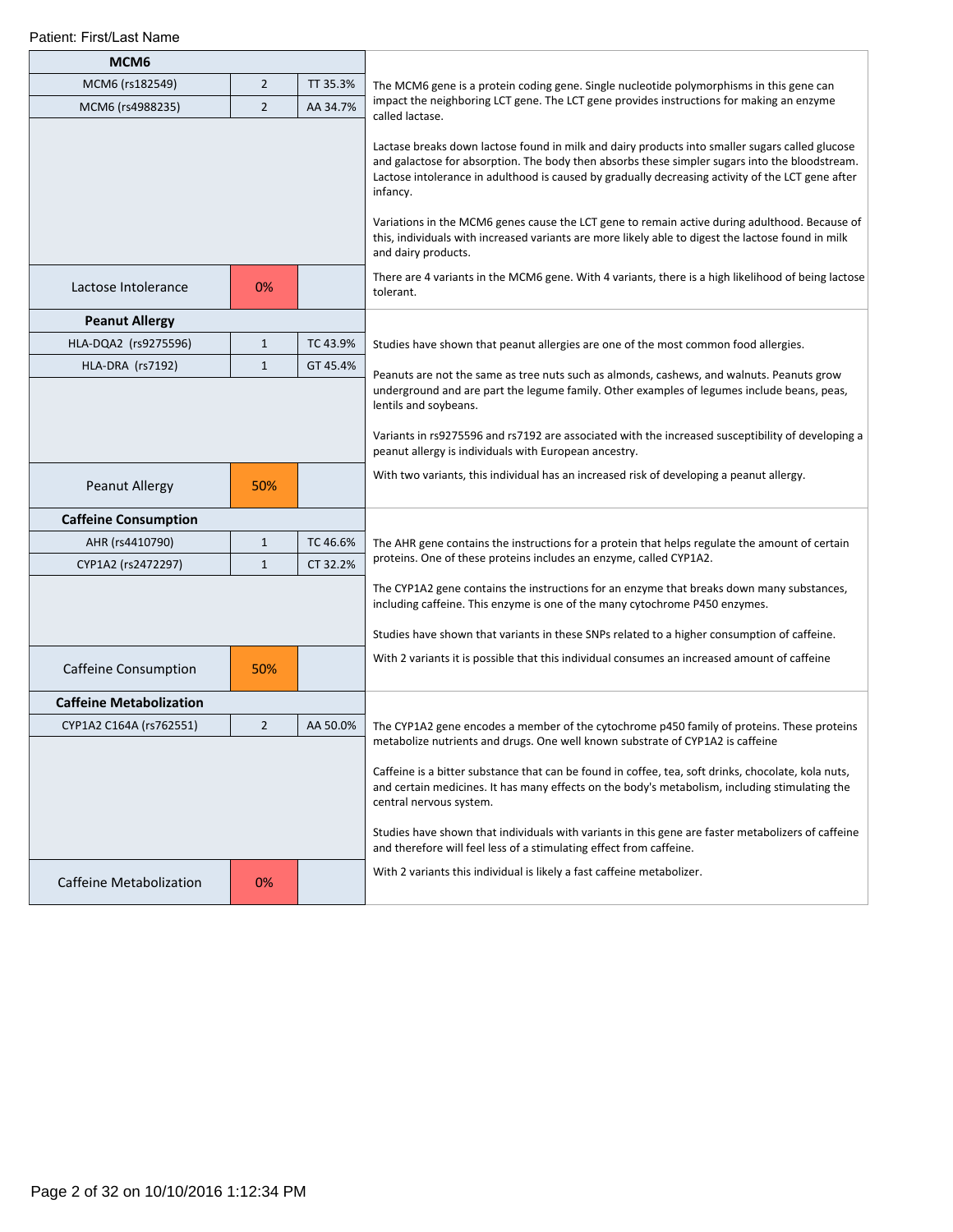|  | Patient: First/Last Name |  |
|--|--------------------------|--|
|--|--------------------------|--|

| BCMO1                             |                            |          |                                                                                                                                                                                                                                                                                                                                                                                                                                                |                                                                                                                                                                                                    |                                                                                                   |                  |                 |  |  |  |
|-----------------------------------|----------------------------|----------|------------------------------------------------------------------------------------------------------------------------------------------------------------------------------------------------------------------------------------------------------------------------------------------------------------------------------------------------------------------------------------------------------------------------------------------------|----------------------------------------------------------------------------------------------------------------------------------------------------------------------------------------------------|---------------------------------------------------------------------------------------------------|------------------|-----------------|--|--|--|
| BCMO1 A379V (rs7501331)           |                            | CC 60.3% |                                                                                                                                                                                                                                                                                                                                                                                                                                                | BCMO1 or Beta-Carotene Oxygenase 1 is a protein coding gene. The protein encoded by this                                                                                                           |                                                                                                   |                  |                 |  |  |  |
| BCMO1 R267S (rs12934922)          | $1\,$                      | AT 48.9% |                                                                                                                                                                                                                                                                                                                                                                                                                                                | gene is a crucial enzyme in beta-carotene metabolism to vitamin A. It catalyzes the oxidative<br>cleavage of beta-carotene into two retinal molecules. Vitamin A metabolism is important for vital |                                                                                                   |                  |                 |  |  |  |
| BCMO1 (rs4889294)                 | $\overline{2}$             | CC 20.1% |                                                                                                                                                                                                                                                                                                                                                                                                                                                | processes such as vision, embryonic development, and skin protection. Polymorphisms in this                                                                                                        |                                                                                                   |                  |                 |  |  |  |
| BCMO1 (rs11643312)                |                            | GG 47.9% |                                                                                                                                                                                                                                                                                                                                                                                                                                                | gene can affect serum retinol concentration.                                                                                                                                                       |                                                                                                   |                  |                 |  |  |  |
| BCMO1 (rs6564862)                 |                            | CC 44.8% |                                                                                                                                                                                                                                                                                                                                                                                                                                                | The most significant SNPs are BCMO1 A379V rs7501331, BCMO1 R267S rs12934922, and BCMO1                                                                                                             |                                                                                                   |                  |                 |  |  |  |
| BCMO1 (rs7192178)                 |                            | AA 35.6% |                                                                                                                                                                                                                                                                                                                                                                                                                                                | rs4889294                                                                                                                                                                                          |                                                                                                   |                  |                 |  |  |  |
| BCMO1 (rs8046134)                 |                            | GG 60.4% |                                                                                                                                                                                                                                                                                                                                                                                                                                                | Research has found that double mutations in both BCMO1 A379V rs7501331 and BCMO1 R267S                                                                                                             |                                                                                                   |                  |                 |  |  |  |
| BCMO1 (rs6564863)                 | $1\,$                      | TC 43.9% |                                                                                                                                                                                                                                                                                                                                                                                                                                                | rs12934922 can cause a substantial reduction in the conversion of beta-carotene into retinol I in<br>Females.                                                                                      |                                                                                                   |                  |                 |  |  |  |
| BCMO1 (rs117523015)               |                            | AA 97.5% |                                                                                                                                                                                                                                                                                                                                                                                                                                                |                                                                                                                                                                                                    |                                                                                                   |                  |                 |  |  |  |
| BCMO1 (rs7202895)                 |                            | AA 91.6% |                                                                                                                                                                                                                                                                                                                                                                                                                                                | Our Phase II Lyme study also determined that variants in BCMO1 R267S rs12934922, and BCMO1                                                                                                         |                                                                                                   |                  |                 |  |  |  |
| BCMO1 (rs117887860)               |                            | CC 99.6% |                                                                                                                                                                                                                                                                                                                                                                                                                                                | rs4889294 were much higher in patients with Lyme Disease.                                                                                                                                          |                                                                                                   |                  |                 |  |  |  |
| BCMO1 (rs4889298)                 |                            | CC 26.2% |                                                                                                                                                                                                                                                                                                                                                                                                                                                |                                                                                                                                                                                                    |                                                                                                   |                  |                 |  |  |  |
| BCMO1 (rs11865869)                |                            | AA 60.4% |                                                                                                                                                                                                                                                                                                                                                                                                                                                |                                                                                                                                                                                                    |                                                                                                   |                  |                 |  |  |  |
| BCMO1 (rs3803651)                 | $\overline{2}$             | GG 5.4%  |                                                                                                                                                                                                                                                                                                                                                                                                                                                |                                                                                                                                                                                                    |                                                                                                   |                  |                 |  |  |  |
| BCMO1 (rs11647597)                | $\overline{2}$             | GG 5.5%  |                                                                                                                                                                                                                                                                                                                                                                                                                                                |                                                                                                                                                                                                    |                                                                                                   |                  |                 |  |  |  |
| BCMO1                             | 78%                        |          |                                                                                                                                                                                                                                                                                                                                                                                                                                                |                                                                                                                                                                                                    |                                                                                                   |                  |                 |  |  |  |
| FUT <sub>2</sub>                  |                            |          |                                                                                                                                                                                                                                                                                                                                                                                                                                                | <b>Product Name</b>                                                                                                                                                                                | <b>SNP Total</b>                                                                                  | <b>Lab Total</b> | <b>Symptoms</b> |  |  |  |
|                                   |                            |          |                                                                                                                                                                                                                                                                                                                                                                                                                                                | <b>Pro Flora Max Plus</b>                                                                                                                                                                          | 4.62                                                                                              | #N/A             | #N/A            |  |  |  |
| FUT2 (rs492602)                   | $\overline{2}$             | GG 22.1% |                                                                                                                                                                                                                                                                                                                                                                                                                                                | Variants in the FUT2 enzyme may lead to disruptions in the good intestinal bacteria. This enzyme                                                                                                   |                                                                                                   |                  |                 |  |  |  |
| FUT2 (rs601338)                   | $\overline{2}$<br>AA 21.5% |          |                                                                                                                                                                                                                                                                                                                                                                                                                                                |                                                                                                                                                                                                    | variant may cause a predisposition to Crohn's disease. Monitor gut health with this variant. FUT2 |                  |                 |  |  |  |
| FUT2 (rs602662)                   | $\overline{2}$             | AA 24.4% |                                                                                                                                                                                                                                                                                                                                                                                                                                                | may also be related to lowered immune function.                                                                                                                                                    |                                                                                                   |                  |                 |  |  |  |
| FUT2 (rs16982241)                 |                            | GG 73.4% |                                                                                                                                                                                                                                                                                                                                                                                                                                                |                                                                                                                                                                                                    |                                                                                                   |                  |                 |  |  |  |
| FUT2 (rs281377)                   |                            | CC 29.9% |                                                                                                                                                                                                                                                                                                                                                                                                                                                |                                                                                                                                                                                                    |                                                                                                   |                  |                 |  |  |  |
| FUT2 (rs1800022)                  |                            | CC 98.1% |                                                                                                                                                                                                                                                                                                                                                                                                                                                |                                                                                                                                                                                                    |                                                                                                   |                  |                 |  |  |  |
| FUT2 (rs1047781)                  |                            | AA 98.6% |                                                                                                                                                                                                                                                                                                                                                                                                                                                |                                                                                                                                                                                                    |                                                                                                   |                  |                 |  |  |  |
| FUT2 (rs1800027)                  |                            | CC 87.0% |                                                                                                                                                                                                                                                                                                                                                                                                                                                |                                                                                                                                                                                                    |                                                                                                   |                  |                 |  |  |  |
| FUT2 (rs1800028)                  |                            | CC 99.9% |                                                                                                                                                                                                                                                                                                                                                                                                                                                |                                                                                                                                                                                                    |                                                                                                   |                  |                 |  |  |  |
| FUT2 (rs485186)                   | $\overline{2}$             | GG 24.5% |                                                                                                                                                                                                                                                                                                                                                                                                                                                |                                                                                                                                                                                                    |                                                                                                   |                  |                 |  |  |  |
| FUT2 (rs603985)                   | $\overline{2}$             | CC 24.6% |                                                                                                                                                                                                                                                                                                                                                                                                                                                |                                                                                                                                                                                                    |                                                                                                   |                  |                 |  |  |  |
| FUT2 (rs504963)                   | $\overline{2}$             | AA 24.1% |                                                                                                                                                                                                                                                                                                                                                                                                                                                |                                                                                                                                                                                                    |                                                                                                   |                  |                 |  |  |  |
| FUT <sub>2</sub>                  | 54%                        |          |                                                                                                                                                                                                                                                                                                                                                                                                                                                |                                                                                                                                                                                                    |                                                                                                   |                  |                 |  |  |  |
| <b>ABP1 (Histamine Breakdown)</b> |                            |          |                                                                                                                                                                                                                                                                                                                                                                                                                                                | <b>Product Name</b>                                                                                                                                                                                | <b>SNP Total</b>                                                                                  | <b>Lab Total</b> | <b>Symptoms</b> |  |  |  |
|                                   |                            |          |                                                                                                                                                                                                                                                                                                                                                                                                                                                | <b>Histamine Scavenger</b>                                                                                                                                                                         | 4.17                                                                                              | #N/A             | #N/A            |  |  |  |
| ABP1 (rs10156191)                 | $\mathbf{1}$               | CT 38.1% |                                                                                                                                                                                                                                                                                                                                                                                                                                                | This is the gene that makes the DAO enzyme that helps degrade histamine. SNPs with this gene,                                                                                                      |                                                                                                   |                  |                 |  |  |  |
| ABP1 (rs1049742)                  |                            | CC 85.8% | combined with HNMT genes, and low methyl groups, may result in high histamine and high<br>zonulin.<br>Eating less histamine containing and histamine reducing foods may be needed.<br>With only two variants in the APB1 gene, it would seem likely the production of the DAO enzyme<br>is good. However, at this time, we do not know which SNP is most relevant, and homozygosity of<br>the most important one could be clinically relevant. |                                                                                                                                                                                                    |                                                                                                   |                  |                 |  |  |  |
| ABP1 (rs1049793)                  | $\mathbf{1}$               | CG 42.0% |                                                                                                                                                                                                                                                                                                                                                                                                                                                |                                                                                                                                                                                                    |                                                                                                   |                  |                 |  |  |  |
| ABP1 (rs35070995)                 |                            | AA 99.8% |                                                                                                                                                                                                                                                                                                                                                                                                                                                |                                                                                                                                                                                                    |                                                                                                   |                  |                 |  |  |  |
| ABP1                              | 80%                        |          |                                                                                                                                                                                                                                                                                                                                                                                                                                                |                                                                                                                                                                                                    |                                                                                                   |                  |                 |  |  |  |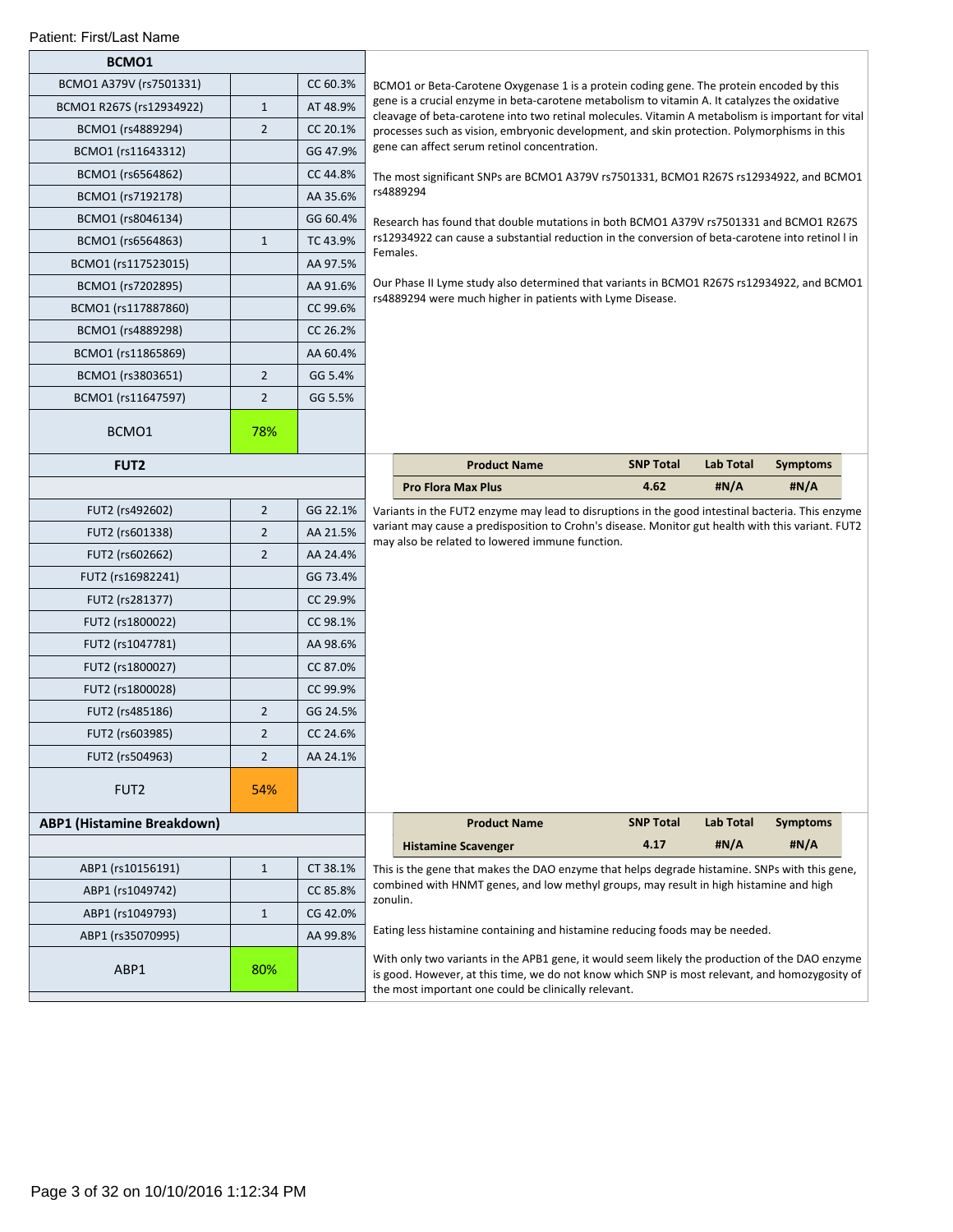| Patient: First/Last Name |  |  |  |
|--------------------------|--|--|--|
|--------------------------|--|--|--|

| Falletti. Fiisvlast Ivalite<br><b>HNMT (Histamine Transferase)</b> |                              |          | <b>Product Name</b>                                                                                                                                                                                                                                                                                                                                                                                                                                                                                                                                                                                                                                                                                                                                                                                                                                  | <b>SNP Total</b> | <b>Lab Total</b> | <b>Symptoms</b> |
|--------------------------------------------------------------------|------------------------------|----------|------------------------------------------------------------------------------------------------------------------------------------------------------------------------------------------------------------------------------------------------------------------------------------------------------------------------------------------------------------------------------------------------------------------------------------------------------------------------------------------------------------------------------------------------------------------------------------------------------------------------------------------------------------------------------------------------------------------------------------------------------------------------------------------------------------------------------------------------------|------------------|------------------|-----------------|
|                                                                    |                              |          |                                                                                                                                                                                                                                                                                                                                                                                                                                                                                                                                                                                                                                                                                                                                                                                                                                                      | 4.17             | #N/A             | #N/A            |
|                                                                    |                              |          | <b>Histamine Scavenger</b>                                                                                                                                                                                                                                                                                                                                                                                                                                                                                                                                                                                                                                                                                                                                                                                                                           |                  |                  |                 |
| HNMT (rs1020678)                                                   | $\mathbf{1}$<br>$\mathbf{1}$ | TC 47.5% | HNMT produces the enzyme that uses a methyl group to degrade histamine in the body. The<br>ABP1 gene also clears histamine with the DAO enzyme.                                                                                                                                                                                                                                                                                                                                                                                                                                                                                                                                                                                                                                                                                                      |                  |                  |                 |
| HNMT (rs1050891)                                                   |                              | AG 33.8% |                                                                                                                                                                                                                                                                                                                                                                                                                                                                                                                                                                                                                                                                                                                                                                                                                                                      |                  |                  |                 |
| HNMT (rs1349992)                                                   | $\mathbf{1}$                 | GA 47.3% | If there are many SNPs, and low methyl groups, there is the potential for high histamine. This can<br>result in high levels of zonulin, which can cause gut inflammation and the potential for leaky gut.                                                                                                                                                                                                                                                                                                                                                                                                                                                                                                                                                                                                                                            |                  |                  |                 |
| HNMT (rs1378321)                                                   | $\mathbf{1}$                 | AG 33.9% | Over time, this may contribute to autoimmune disorders.                                                                                                                                                                                                                                                                                                                                                                                                                                                                                                                                                                                                                                                                                                                                                                                              |                  |                  |                 |
| HNMT (rs1455157)                                                   | $\mathbf{1}$                 | TC 34.4% | Avoiding high histamine foods (alcoholic beverages and fermented foods) may be helpful as well                                                                                                                                                                                                                                                                                                                                                                                                                                                                                                                                                                                                                                                                                                                                                       |                  |                  |                 |
| HNMT (rs1455158)                                                   | $\mathbf{1}$                 | CT 34.4% | as taking high amounts of Histamine Scavenger. Sometimes dosages need to be 9 to 12 per day in                                                                                                                                                                                                                                                                                                                                                                                                                                                                                                                                                                                                                                                                                                                                                       |                  |                  |                 |
| HNMT (rs1455162)                                                   | $\mathbf{1}$                 | AG 34.4% | the beginning, and then can reduce over time.                                                                                                                                                                                                                                                                                                                                                                                                                                                                                                                                                                                                                                                                                                                                                                                                        |                  |                  |                 |
| HNMT (rs1455164)                                                   | $\mathbf{1}$                 | GA 34.6% | Histamine Scavenger may need Pro SAMe if there are low methyl groups.                                                                                                                                                                                                                                                                                                                                                                                                                                                                                                                                                                                                                                                                                                                                                                                |                  |                  |                 |
| HNMT (rs1455167)                                                   | $\mathbf{1}$                 | TG 34.4% |                                                                                                                                                                                                                                                                                                                                                                                                                                                                                                                                                                                                                                                                                                                                                                                                                                                      |                  |                  |                 |
| HNMT (rs1580111)                                                   | $\mathbf{1}$                 | CT 47.4% | If there is a lot of histamine and zonulin, and if they also have an HLA gene, gluten sensitivity may<br>be a problem as well.                                                                                                                                                                                                                                                                                                                                                                                                                                                                                                                                                                                                                                                                                                                       |                  |                  |                 |
| HNMT (rs16840064)                                                  |                              | GG 98.8% |                                                                                                                                                                                                                                                                                                                                                                                                                                                                                                                                                                                                                                                                                                                                                                                                                                                      |                  |                  |                 |
| HNMT (rs2198652)                                                   | $\mathbf{1}$                 | CT 34.4% |                                                                                                                                                                                                                                                                                                                                                                                                                                                                                                                                                                                                                                                                                                                                                                                                                                                      |                  |                  |                 |
| HNMT (rs2737385)                                                   | $\mathbf{1}$                 | TG 33.9% |                                                                                                                                                                                                                                                                                                                                                                                                                                                                                                                                                                                                                                                                                                                                                                                                                                                      |                  |                  |                 |
| HNMT (rs3100701)                                                   | $\mathbf{1}$                 | GA 48.1% |                                                                                                                                                                                                                                                                                                                                                                                                                                                                                                                                                                                                                                                                                                                                                                                                                                                      |                  |                  |                 |
| HNMT (rs3100725)                                                   | $\mathbf{1}$                 | GA 34.5% |                                                                                                                                                                                                                                                                                                                                                                                                                                                                                                                                                                                                                                                                                                                                                                                                                                                      |                  |                  |                 |
| HNMT (rs3791235)                                                   | $\mathbf{1}$                 | CA 33.3% |                                                                                                                                                                                                                                                                                                                                                                                                                                                                                                                                                                                                                                                                                                                                                                                                                                                      |                  |                  |                 |
| HNMT (rs3828168)                                                   | $\mathbf{1}$                 | CT 33.7% |                                                                                                                                                                                                                                                                                                                                                                                                                                                                                                                                                                                                                                                                                                                                                                                                                                                      |                  |                  |                 |
| HNMT (rs4245861)                                                   | $\mathbf{1}$                 | CT 33.8% |                                                                                                                                                                                                                                                                                                                                                                                                                                                                                                                                                                                                                                                                                                                                                                                                                                                      |                  |                  |                 |
| HNMT (rs4646322)                                                   |                              | CC 69.0% |                                                                                                                                                                                                                                                                                                                                                                                                                                                                                                                                                                                                                                                                                                                                                                                                                                                      |                  |                  |                 |
| HNMT (rs4646333)                                                   | $\mathbf{1}$                 | GA 33.8% |                                                                                                                                                                                                                                                                                                                                                                                                                                                                                                                                                                                                                                                                                                                                                                                                                                                      |                  |                  |                 |
| HNMT (rs4954941)                                                   | $\mathbf{1}$                 | GA 33.9% |                                                                                                                                                                                                                                                                                                                                                                                                                                                                                                                                                                                                                                                                                                                                                                                                                                                      |                  |                  |                 |
| HNMT (rs60444277)                                                  |                              | GG 99.9% |                                                                                                                                                                                                                                                                                                                                                                                                                                                                                                                                                                                                                                                                                                                                                                                                                                                      |                  |                  |                 |
| HNMT (rs993891)                                                    | $\mathbf{1}$                 | TG 34.5% |                                                                                                                                                                                                                                                                                                                                                                                                                                                                                                                                                                                                                                                                                                                                                                                                                                                      |                  |                  |                 |
| Histamine Clearing (HNMT)                                          | 57%                          |          |                                                                                                                                                                                                                                                                                                                                                                                                                                                                                                                                                                                                                                                                                                                                                                                                                                                      |                  |                  |                 |
| <b>GRHPR</b>                                                       |                              |          |                                                                                                                                                                                                                                                                                                                                                                                                                                                                                                                                                                                                                                                                                                                                                                                                                                                      |                  |                  |                 |
| GRHPR (rs2768659)                                                  | $\overline{2}$               | GG 43.9% | GRHPR provides instructions for making the enzymes glyoxylate, and hydroxypyruvate reductase.                                                                                                                                                                                                                                                                                                                                                                                                                                                                                                                                                                                                                                                                                                                                                        |                  |                  |                 |
| GRHPR (rs309455)                                                   |                              | CC 59.0% | This enzyme plays a role in preventing the buildup glyoxylate by converting it into glycolate.<br>Glycolate can be easily eliminated from the body. This enzyme can also convert hydroxypyruvate                                                                                                                                                                                                                                                                                                                                                                                                                                                                                                                                                                                                                                                     |                  |                  |                 |
| GRHPR (rs309453)                                                   |                              | TT 34.4% | to D-glycerate. D-glycerate is eventually converted into glucose, by other enzymes, and can be                                                                                                                                                                                                                                                                                                                                                                                                                                                                                                                                                                                                                                                                                                                                                       |                  |                  |                 |
|                                                                    |                              |          | used for energy.<br>Variations in this gene can cause a reduction in the conversion of glyoxylate to glycolate.<br>Glyoxylate builds up and is converted to a compound called oxalate. The oxalate is then filtered<br>through the kidneys and is either excreted in the urine as a waste product or combines with<br>calcium to form calcium oxalate. Calcium oxalate is a hard compound that is the main component<br>of kidney and bladder stones.<br>A diet of low oxalate is suggested if there are variants present.<br>We are not aware of these SNPs being clinically relevant for Oxylate issues, but put them here as<br>a consideration for someone has health challenges that cannot be found. If there are SNPs here,<br>verification though OAT testing or other methods would be in order, rather than just relying on<br>these SNPs. |                  |                  |                 |
| <b>GRHPR</b>                                                       | 67%                          |          |                                                                                                                                                                                                                                                                                                                                                                                                                                                                                                                                                                                                                                                                                                                                                                                                                                                      |                  |                  |                 |

# Krebs Cycle - Genes that support the production of Acetyl-CoA and ATP

For the body to function properly, fats, carbs and proteins need to be carried into the cell and to be converted into Acetyl-CoA, the first step of the Citric Acid Cycle, for the production of ATP. These genes play a role in this process. If inadequate Acetyl-CoA is made, the individual may present with fatigue. Since ATP is needed for many functions, other parts of the body may suffer as a result with low ATP.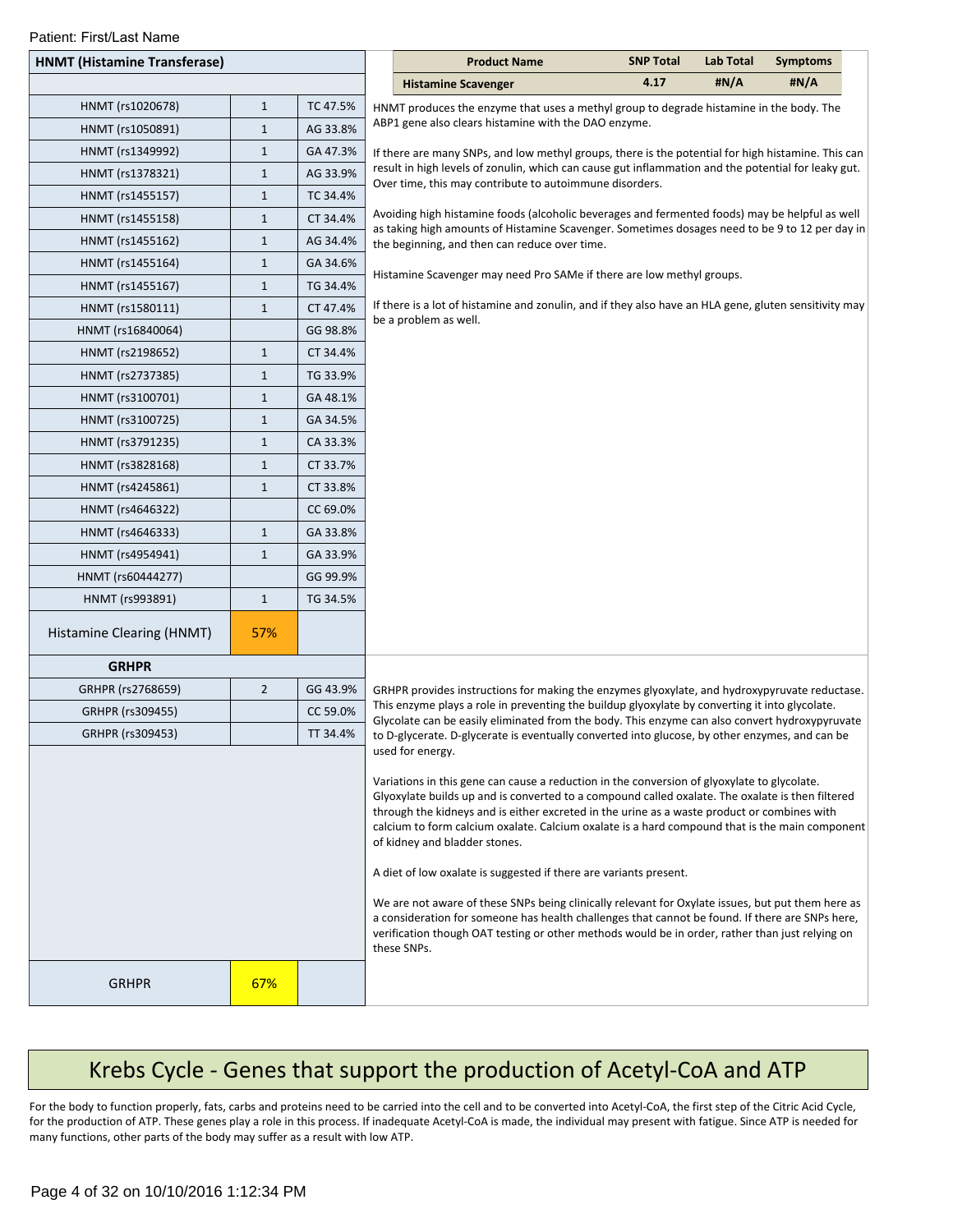If there are a lot of SNPs here, this very well may be one of the first things that need to be addressed with the gut. If gut issues exist as well, you can work on both the gut and cellular energy at the same time.

| <b>Gene Name</b>                | <b>Variants</b> | <b>Metrics</b> |                                                                                                                                           |                                                                                                                                                                                                    |                  |                  |                 |  |  |  |  |  |
|---------------------------------|-----------------|----------------|-------------------------------------------------------------------------------------------------------------------------------------------|----------------------------------------------------------------------------------------------------------------------------------------------------------------------------------------------------|------------------|------------------|-----------------|--|--|--|--|--|
| <b>Carnitine Transportation</b> |                 |                |                                                                                                                                           | <b>Product Name</b>                                                                                                                                                                                | <b>SNP Total</b> | <b>Lab Total</b> | <b>Symptoms</b> |  |  |  |  |  |
|                                 |                 |                |                                                                                                                                           | <b>Fatty Acid Assist</b>                                                                                                                                                                           | 1.57             | #N/A             | #N/A            |  |  |  |  |  |
|                                 |                 |                |                                                                                                                                           | <b>Mitochondrial &amp; Energy Assist</b>                                                                                                                                                           | 8.17             | #N/A             | #N/A            |  |  |  |  |  |
|                                 |                 |                |                                                                                                                                           | <b>CBS / BHMT Assist</b>                                                                                                                                                                           | 3.19             | #N/A             | #N/A            |  |  |  |  |  |
| SLC22A5 (rs13180043)            |                 | CC 91.9%       |                                                                                                                                           | The SLC22A5 gene provides instructions for making a protein called OCTN2. This protein is<br>positioned within the cell membrane, where it transports carnitine into the cell.                     |                  |                  |                 |  |  |  |  |  |
| SLC22A5 (rs2631367)             | $\mathbf{1}$    | CG 50.1%       |                                                                                                                                           |                                                                                                                                                                                                    |                  |                  |                 |  |  |  |  |  |
| SLC22A5 (rs13180186)            |                 | GG 83.6%       |                                                                                                                                           | Carnitine is an amino acid derivative that is synthesized in the human body. Carnitine is primarily                                                                                                |                  |                  |                 |  |  |  |  |  |
| SLC22A5 (rs2631361)             |                 | CC 37.9%       |                                                                                                                                           | synthesized in the liver and is stored in the tissues that use fatty acids as their primary fuel (Such                                                                                             |                  |                  |                 |  |  |  |  |  |
| SLC22A5 (rs2631362)             |                 | AA 48.4%       | as skeletal and cardiac muscle). Carnitine is required for mitochondrial β-oxidation of long-<br>chain fatty acids for energy production. |                                                                                                                                                                                                    |                  |                  |                 |  |  |  |  |  |
| SLC22A5 (rs2631363)             |                 | AA 38.1%       |                                                                                                                                           |                                                                                                                                                                                                    |                  |                  |                 |  |  |  |  |  |
| SLC22A5 (rs17622208)            | $\mathbf{1}$    | GA 48.1%       |                                                                                                                                           | Variations in the SLC22A5 gene can result in a dysfunctional OCTN2 protein. This can cause a<br>shortage of carnitine within cells. Without carnitine, fatty acids cannot enter mitochondria. This |                  |                  |                 |  |  |  |  |  |
| SLC22A5 (rs17689550)            |                 | CC 79.2%       | may cause muscle weakness and hypoglycemia. Fatty acids may also build up in cells and damage<br>the heart, liver, and muscles.           |                                                                                                                                                                                                    |                  |                  |                 |  |  |  |  |  |
| SLC22A5 (rs2073642)             |                 | CC 84.9%       |                                                                                                                                           |                                                                                                                                                                                                    |                  |                  |                 |  |  |  |  |  |
| SLC22A5 (rs2073643)             | $\mathbf{1}$    | TC 49.1%       |                                                                                                                                           | Under certain conditions, the demand for Carnitine may exceed an individual's capacity to                                                                                                          |                  |                  |                 |  |  |  |  |  |
| SLC22A5 (rs2074610)             |                 | TT 99.7%       |                                                                                                                                           | synthesize it, making it a conditionally essential.                                                                                                                                                |                  |                  |                 |  |  |  |  |  |
| SLC22A5 (rs2631359)             |                 | CC 48.5%       | High levels of Adipate, Suberate or Ethylmalonate in urine organic acid testing may also confirm                                          |                                                                                                                                                                                                    |                  |                  |                 |  |  |  |  |  |
| SLC22A5 (rs274549)              | $\overline{2}$  | CC 70.5%       |                                                                                                                                           | lack of carnitine.                                                                                                                                                                                 |                  |                  |                 |  |  |  |  |  |
| SLC22A5 (rs274550)              | $\overline{2}$  | TT 69.1%       |                                                                                                                                           | Consequently, if there are too many variants, supplementation with Acetyl-L Carnitine and other                                                                                                    |                  |                  |                 |  |  |  |  |  |
| SLC22A5 (rs274551)              | $\overline{2}$  | CC 70.5%       |                                                                                                                                           | nutrients to support fat transportation/utilization may be needed to consumed with meals.                                                                                                          |                  |                  |                 |  |  |  |  |  |
| SLC22A5 (rs274557)              |                 | TT 37.1%       |                                                                                                                                           |                                                                                                                                                                                                    |                  |                  |                 |  |  |  |  |  |
| SLC22A5 (rs274558)              |                 | AA 36.9%       |                                                                                                                                           |                                                                                                                                                                                                    |                  |                  |                 |  |  |  |  |  |
| SLC22A5 (rs274567)              |                 | CC 37.9%       |                                                                                                                                           |                                                                                                                                                                                                    |                  |                  |                 |  |  |  |  |  |
| SLC22A5 (rs274570)              |                 | CC 48.5%       |                                                                                                                                           |                                                                                                                                                                                                    |                  |                  |                 |  |  |  |  |  |
| SLC22A5 (rs274571)              |                 | AA 48.5%       |                                                                                                                                           |                                                                                                                                                                                                    |                  |                  |                 |  |  |  |  |  |
| SLC22A5 (rs4646301)             |                 | GG 85.0%       |                                                                                                                                           |                                                                                                                                                                                                    |                  |                  |                 |  |  |  |  |  |
| SLC22A5 (rs635619)              |                 | GG 48.5%       |                                                                                                                                           |                                                                                                                                                                                                    |                  |                  |                 |  |  |  |  |  |
| SLC22A5 (rs671473)              |                 | CC 48.4%       |                                                                                                                                           |                                                                                                                                                                                                    |                  |                  |                 |  |  |  |  |  |
| SLC22A5 (rs1045020)             |                 | CC 79.0%       |                                                                                                                                           |                                                                                                                                                                                                    |                  |                  |                 |  |  |  |  |  |
| SLC22A5 (rs2631366)             |                 | CC 99.8%       |                                                                                                                                           |                                                                                                                                                                                                    |                  |                  |                 |  |  |  |  |  |
| SLC22A5 (rs72552726)            |                 | GG 99.7%       |                                                                                                                                           |                                                                                                                                                                                                    |                  |                  |                 |  |  |  |  |  |
| SLC22A5 (rs274548)              | $\overline{2}$  | CC 66.0%       |                                                                                                                                           |                                                                                                                                                                                                    |                  |                  |                 |  |  |  |  |  |
| <b>Carnitine Transportation</b> | 84%             |                |                                                                                                                                           |                                                                                                                                                                                                    |                  |                  |                 |  |  |  |  |  |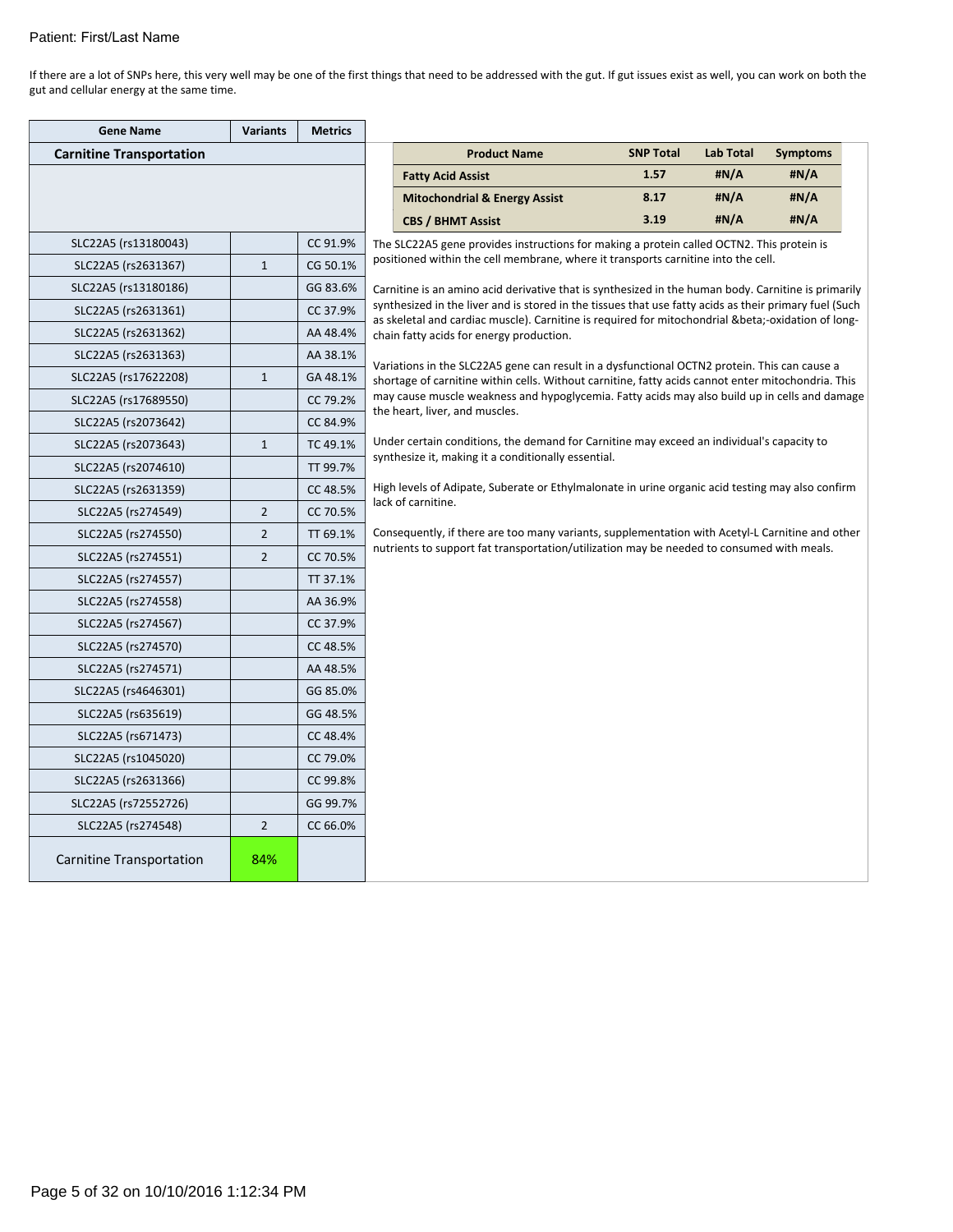| <b>PANK</b>        |                |          | <b>Product Name</b>                                                                 |  |
|--------------------|----------------|----------|-------------------------------------------------------------------------------------|--|
|                    |                |          | <b>Fatty Acid Assist</b>                                                            |  |
|                    |                |          | A-L-O Formula                                                                       |  |
| PANK1 (rs12412483) |                | GG 94.6% | This gene encodes members of the panto                                              |  |
| PANK1 (rs2038921)  | 2              | GG 31.8% | the ATP-dependent phosphorylation of p.<br>phosphopantothenate. This reaction is th |  |
| PANK1 (rs10509577) |                | AA 88.0% | coenzyme A (CoA).                                                                   |  |
| PANK1 (rs10160034) |                | CC 79.5% | Coenzyme A (CoA) is a pantothenic acid d                                            |  |
| PANK1 (rs10881606) |                | TT 44.2% | cellular processes including energy, lipid a                                        |  |
| PANK1 (rs6586201)  | $\mathbf{1}$   | CT 39.7% | enzymes utilize CoA as a cofactor and Co<br>of the intermediary metabolism, such as |  |
| PANK1 (rs17482070) |                | AA 82.4% | cysteine, pantothenate, and ATP.                                                    |  |
| PANK1 (rs7921294)  |                | GG 16.0% | PANK1 encodes a member of the pantoth                                               |  |
| PANK1 (rs7091402)  |                | TT 16.0% |                                                                                     |  |
| PANK1 (rs997456)   | $\mathbf{1}$   | GA 34.2% | PANK2 is the only member of the pantoth                                             |  |
| PANK2 (rs6107373)  | $\mathbf{1}$   | GA 5.6%  | PANK3 is expressed most abundantly in tl                                            |  |
| PANK2 (rs6084513)  | $\overline{2}$ | AA 27.6% |                                                                                     |  |
| PANK2 (rs6084506)  | $\mathbf{1}$   | CT 46.9% | PANK4 is most abundant in muscle but is                                             |  |
| PANK2 (rs4815628)  | 2              | CC 28.8% |                                                                                     |  |
| PANK2 (rs4815621)  | $\overline{2}$ | GG 50.8% |                                                                                     |  |
| PANK3 (rs11952767) |                | CC 99.0% |                                                                                     |  |
| PANK4 (rs7535528)  |                | GG 41.2% |                                                                                     |  |
| PANK4 (rs2246732)  | $\mathbf{1}$   | AG 36.7% |                                                                                     |  |
| PANK4 (rs2236395)  | $\mathbf{1}$   | AG 36.7% |                                                                                     |  |
| PANK4 (rs1980789)  |                | AA 91.6% |                                                                                     |  |
| PANK1              | 71%            |          |                                                                                     |  |
| PANK <sub>2</sub>  | 43%            |          |                                                                                     |  |
| PANK3              | 100%           |          |                                                                                     |  |
| PANK4              | 75%            |          |                                                                                     |  |
| <b>Total PANK</b>  | 61%            |          |                                                                                     |  |

| <b>PANK</b>  |                |          |                                                                                                                                                                                                    | <b>Product Name</b>                                                                                                                                                      | <b>SNP Total</b> | <b>Lab Total</b> | <b>Symptoms</b> |  |  |  |  |  |
|--------------|----------------|----------|----------------------------------------------------------------------------------------------------------------------------------------------------------------------------------------------------|--------------------------------------------------------------------------------------------------------------------------------------------------------------------------|------------------|------------------|-----------------|--|--|--|--|--|
|              |                |          |                                                                                                                                                                                                    | <b>Fatty Acid Assist</b>                                                                                                                                                 | 1.57             | #N/A             | #N/A            |  |  |  |  |  |
|              |                |          |                                                                                                                                                                                                    | A-L-O Formula                                                                                                                                                            | $\mathbf 0$      | #N/A             | #N/A            |  |  |  |  |  |
| (rs12412483) |                | GG 94.6% |                                                                                                                                                                                                    | This gene encodes members of the pantothenate kinase family. Pantothenate kinase catalyzes                                                                               |                  |                  |                 |  |  |  |  |  |
| (rs2038921)  | $\overline{2}$ | GG 31.8% |                                                                                                                                                                                                    | the ATP-dependent phosphorylation of pantothenate (vitamin B5) to give 4′-<br>phosphopantothenate. This reaction is the first and rate limiting step in the synthesis of |                  |                  |                 |  |  |  |  |  |
| (rs10509577) |                | AA 88.0% |                                                                                                                                                                                                    | coenzyme A (CoA).                                                                                                                                                        |                  |                  |                 |  |  |  |  |  |
| (rs10160034) |                | CC 79.5% | Coenzyme A (CoA) is a pantothenic acid derived metabolite that is essential for many crucial                                                                                                       |                                                                                                                                                                          |                  |                  |                 |  |  |  |  |  |
| (rs10881606) |                | TT 44.2% | cellular processes including energy, lipid and amino acid metabolism. About 4% of all known<br>enzymes utilize CoA as a cofactor and CoA thioesters are essential for over 100 different reactions |                                                                                                                                                                          |                  |                  |                 |  |  |  |  |  |
| (rs6586201)  | $\mathbf{1}$   | CT 39.7% |                                                                                                                                                                                                    |                                                                                                                                                                          |                  |                  |                 |  |  |  |  |  |
| (rs17482070) |                | AA 82.4% | of the intermediary metabolism, such as the Krebs Cycle. In humans, CoA synthesis requires<br>cysteine, pantothenate, and ATP.                                                                     |                                                                                                                                                                          |                  |                  |                 |  |  |  |  |  |
| (rs7921294)  |                | GG 16.0% |                                                                                                                                                                                                    | PANK1 encodes a member of the pantothenate kinase family.                                                                                                                |                  |                  |                 |  |  |  |  |  |
| (rs7091402)  |                | TT 16.0% |                                                                                                                                                                                                    |                                                                                                                                                                          |                  |                  |                 |  |  |  |  |  |
| 1 (rs997456) | $\mathbf{1}$   | GA 34.2% |                                                                                                                                                                                                    | PANK2 is the only member of the pantothenate kinase family to be expressed in mitochondria.                                                                              |                  |                  |                 |  |  |  |  |  |
| (rs6107373)  | $\mathbf{1}$   | GA 5.6%  |                                                                                                                                                                                                    | PANK3 is expressed most abundantly in the liver                                                                                                                          |                  |                  |                 |  |  |  |  |  |
| (rs6084513)  | $\overline{2}$ | AA 27.6% |                                                                                                                                                                                                    |                                                                                                                                                                          |                  |                  |                 |  |  |  |  |  |
| (rs6084506)  | $\mathbf{1}$   | CT 46.9% | PANK4 is most abundant in muscle but is expressed in all tissues.                                                                                                                                  |                                                                                                                                                                          |                  |                  |                 |  |  |  |  |  |
| (rs4815628)  | $\overline{2}$ | CC 28.8% |                                                                                                                                                                                                    |                                                                                                                                                                          |                  |                  |                 |  |  |  |  |  |
| (rs4815621)  | $\overline{2}$ | GG 50.8% |                                                                                                                                                                                                    |                                                                                                                                                                          |                  |                  |                 |  |  |  |  |  |
| (rs11952767) |                | CC 99.0% |                                                                                                                                                                                                    |                                                                                                                                                                          |                  |                  |                 |  |  |  |  |  |
| (rs7535528)  |                | GG 41.2% |                                                                                                                                                                                                    |                                                                                                                                                                          |                  |                  |                 |  |  |  |  |  |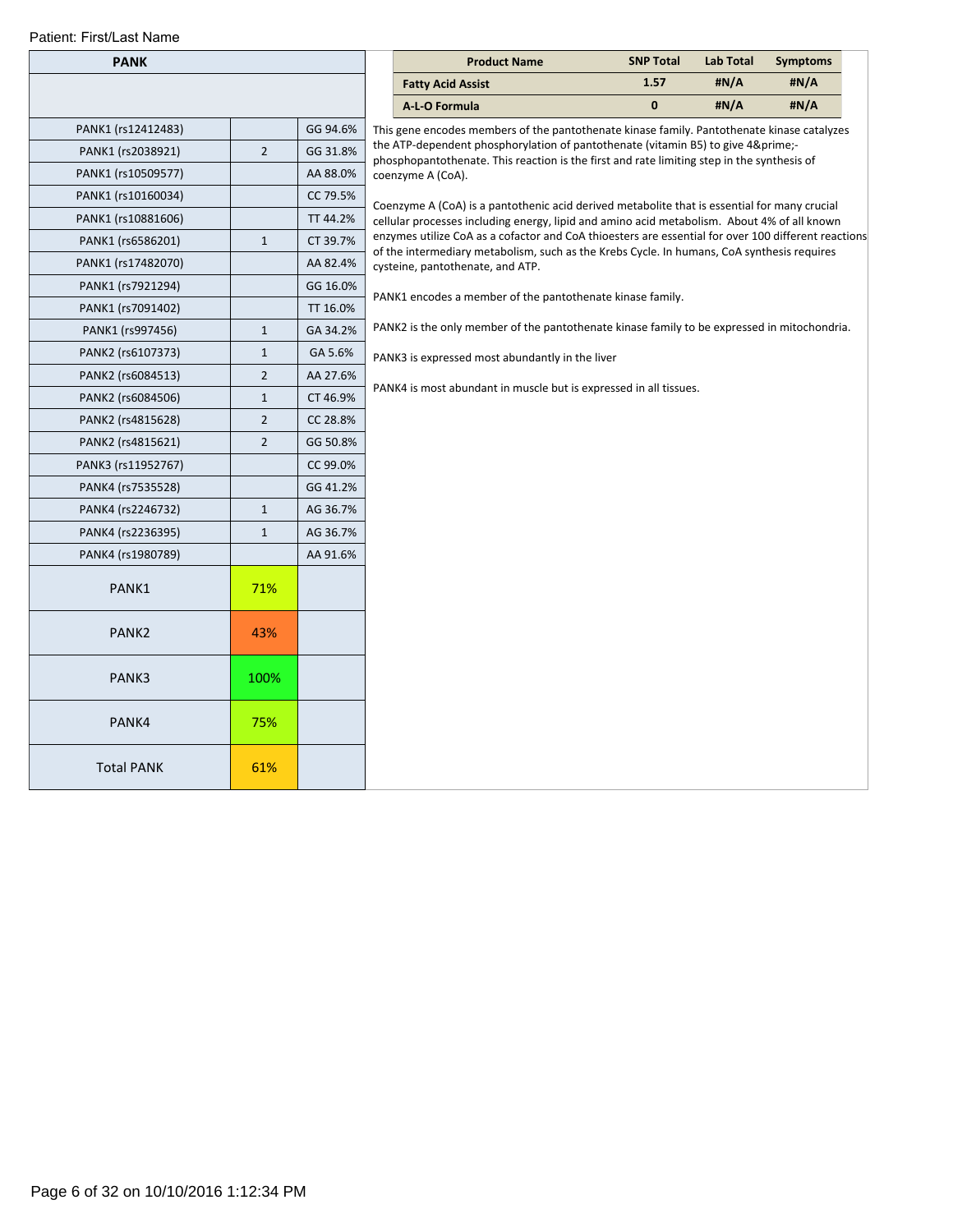| <b>ACAT</b>                                 |                |          | <b>Product Name</b>                                                                                                                                                                                                                                                                                                                                                                                                                    | <b>SNP Total</b> | <b>Lab Total</b> | <b>Symptoms</b> |  |
|---------------------------------------------|----------------|----------|----------------------------------------------------------------------------------------------------------------------------------------------------------------------------------------------------------------------------------------------------------------------------------------------------------------------------------------------------------------------------------------------------------------------------------------|------------------|------------------|-----------------|--|
|                                             |                |          | <b>Fatty Acid Assist</b>                                                                                                                                                                                                                                                                                                                                                                                                               | 1.57             | #N/A             | #N/A            |  |
|                                             |                |          | <b>Fatty Acid Liquescense</b>                                                                                                                                                                                                                                                                                                                                                                                                          | 1.57             | #N/A             | #N/A            |  |
|                                             |                |          | <b>Mitochondrial &amp; Energy Assist</b>                                                                                                                                                                                                                                                                                                                                                                                               | 8.17             | #N/A             | #N/A            |  |
|                                             |                |          | Gastrogest                                                                                                                                                                                                                                                                                                                                                                                                                             | 5.71             | #N/A             | #N/A            |  |
|                                             |                |          | <b>ACAT Assist</b>                                                                                                                                                                                                                                                                                                                                                                                                                     | 5.71             | #N/A             | #N/A            |  |
|                                             |                |          | <b>Adenosyl-Cobalamin B12 Assist</b>                                                                                                                                                                                                                                                                                                                                                                                                   | 5.71             | #N/A             | #N/A            |  |
| ACAT1-02 (rs3741049)                        |                | GG 78.5% | The ACAT Gene may be one of the most important, as it supports the conversion of fats and                                                                                                                                                                                                                                                                                                                                              |                  |                  |                 |  |
| ACAT-1 (rs10890819)                         | $\overline{2}$ | TT 10.2% | proteins into Acetyl-CoA. This may be one of the first variants to support, as it slows the<br>production of ATP from the Citric Acid Cycle. Checking the Fatty Acid Metabolism Markers in a                                                                                                                                                                                                                                           |                  |                  |                 |  |
| ACAT-2 (rs3798211)                          | $\overline{2}$ | CC 31.1% | Urine Organic Acid test may verify how serious of a problem ACAT is creating.                                                                                                                                                                                                                                                                                                                                                          |                  |                  |                 |  |
| ACAT-1 (rs2280332)                          |                | AA 61.8% |                                                                                                                                                                                                                                                                                                                                                                                                                                        |                  |                  |                 |  |
| ACAT-2 (rs9347340)                          | $\overline{2}$ | CC 55.4% |                                                                                                                                                                                                                                                                                                                                                                                                                                        |                  |                  |                 |  |
| ACAT-2 (rs25683)                            | $\overline{2}$ | GG 31.4% |                                                                                                                                                                                                                                                                                                                                                                                                                                        |                  |                  |                 |  |
| ACAT-2 (rs3465)                             |                | GG 38.9% |                                                                                                                                                                                                                                                                                                                                                                                                                                        |                  |                  |                 |  |
| <b>ACAT (All Genes)</b>                     | 43%            |          | There are eight variants in the ACAT enzyme. If the variant is the first one listed, the ACAT1-02,<br>then support for ACAT is needed. This is the most significant SNP for ACAT. If there are no variants<br>in ACAT1-02 but eight other variants, support may be needed.                                                                                                                                                             |                  |                  |                 |  |
| <b>ACAT - (Single SNP Most</b><br>Relevent) | 100%           |          | If you want to find out if these SNPs are impacting the utilization of fats and proteins, run the<br>Genova Urine Organic Acids, and see if the markers for fat usage and protein usage indicate a<br>problem.<br>There are no variants in the most clinically significantly ACAT gene. However, many SNPs in the<br>others may have an impact. Urine Organic Acid testing may indicate a problem if there are<br>numerous other SNPs. |                  |                  |                 |  |
| <b>SLC16A1</b>                              |                |          | <b>Product Name</b>                                                                                                                                                                                                                                                                                                                                                                                                                    | <b>SNP Total</b> | <b>Lab Total</b> | <b>Symptoms</b> |  |
|                                             |                |          | <b>ACAT Assist</b>                                                                                                                                                                                                                                                                                                                                                                                                                     | 5.71             | #N/A             | #N/A            |  |
|                                             |                |          | <b>Carb Assist</b>                                                                                                                                                                                                                                                                                                                                                                                                                     | $\mathbf{0}$     | #N/A             | #N/A            |  |
| SLC16A1 (rs7169)                            | $\overline{2}$ | AA 33.5% | The protein encoded by this gene modulates the cellular levels of lactate and pyruvate.                                                                                                                                                                                                                                                                                                                                                |                  |                  |                 |  |
| SLC16A1 (rs76612089)                        |                | CC 96.3% |                                                                                                                                                                                                                                                                                                                                                                                                                                        |                  |                  |                 |  |
| SLC16A1 (rs11585690)                        |                | AA 95.1% | Pyruvate is the end product of glycolysis, which is then converted into acetyl coA that enters the<br>Krebs cycle when there is sufficient oxygen present. When the oxygen is insufficient, pyruvate is                                                                                                                                                                                                                                |                  |                  |                 |  |
| SLC16A1 (rs71659381)                        |                | GG 86.3% | broken down anaerobically, creating lactate.                                                                                                                                                                                                                                                                                                                                                                                           |                  |                  |                 |  |
| SLC16A1 (rs3849174)                         | $\mathbf{1}$   | TG 34.4% | Lactate is produced by almost all tissues in the body, with the highest level of production found in                                                                                                                                                                                                                                                                                                                                   |                  |                  |                 |  |
| SLC16A1 (rs12028967)                        | $\mathbf{1}$   | TG 44.0% | muscle tissues. Under normal conditions, lactate is rapidly cleared by the liver.                                                                                                                                                                                                                                                                                                                                                      |                  |                  |                 |  |
| SLC16A1 (rs4301628)                         | $\mathbf{1}$   | CT 43.8% | Variants in this gene may lead to metabolic myopathy and exercise-induced hyperinsulinemic                                                                                                                                                                                                                                                                                                                                             |                  |                  |                 |  |
|                                             |                |          | hypoglycemia.                                                                                                                                                                                                                                                                                                                                                                                                                          |                  |                  |                 |  |
| <b>SLC16A1</b>                              | 64%            |          |                                                                                                                                                                                                                                                                                                                                                                                                                                        |                  |                  |                 |  |
|                                             |                |          |                                                                                                                                                                                                                                                                                                                                                                                                                                        |                  |                  |                 |  |
| ACSL1                                       |                |          | <b>Product Name</b>                                                                                                                                                                                                                                                                                                                                                                                                                    | <b>SNP Total</b> | <b>Lab Total</b> | <b>Symptoms</b> |  |
|                                             |                |          | <b>Fatty Acid Assist</b>                                                                                                                                                                                                                                                                                                                                                                                                               | 1.57             | #N/A             | #N/A            |  |
|                                             |                |          | A-L-O Formula                                                                                                                                                                                                                                                                                                                                                                                                                          | 0                | #N/A             | #N/A            |  |
| ACSL1 (rs9997745)                           | $\mathbf{1}$   | GA 24.5% | The protein encoded by this gene is an isozyme of the long-chain fatty-acid-coenzyme A ligase                                                                                                                                                                                                                                                                                                                                          |                  |                  |                 |  |
| ACSL1 (rs4862417)                           |                | AA 55.3% | family. Although differing in substrate specificity, subcellular localization, and tissue distribution,                                                                                                                                                                                                                                                                                                                                |                  |                  |                 |  |
| ACSL1 (rs13120078)                          | $\mathbf{1}$   | GA 44.6% | all isozymes of this family convert free long-chain fatty acids into fatty acyl-CoA esters, and<br>thereby play a key role in lipid biosynthesis and fatty acid degradation.                                                                                                                                                                                                                                                           |                  |                  |                 |  |
| ACSL1 (rs12503643)                          | $\overline{2}$ | TT 17.1% |                                                                                                                                                                                                                                                                                                                                                                                                                                        |                  |                  |                 |  |
| ACSL1 (rs41278587)                          |                | GG 94.7% |                                                                                                                                                                                                                                                                                                                                                                                                                                        |                  |                  |                 |  |
| ACSL1 (rs6552828)                           | $\overline{2}$ | GG 35.0% |                                                                                                                                                                                                                                                                                                                                                                                                                                        |                  |                  |                 |  |
| ACSL1 (rs72695682)                          |                | CC 90.2% |                                                                                                                                                                                                                                                                                                                                                                                                                                        |                  |                  |                 |  |
| ACSL1 (rs72695685)                          |                | TT 86.4% |                                                                                                                                                                                                                                                                                                                                                                                                                                        |                  |                  |                 |  |
| ACSL1                                       | 63%            |          | At this time, no particular SNPs have been specifically identified as having the greatest impact on<br>lipids, so these genes are added for general information and may mean that more weight should                                                                                                                                                                                                                                   |                  |                  |                 |  |
|                                             |                |          | be given to ACAT or carnitine issues when these genes have high amounts of variants.<br>If there are many variants, be aware of fat utilization impairments.                                                                                                                                                                                                                                                                           |                  |                  |                 |  |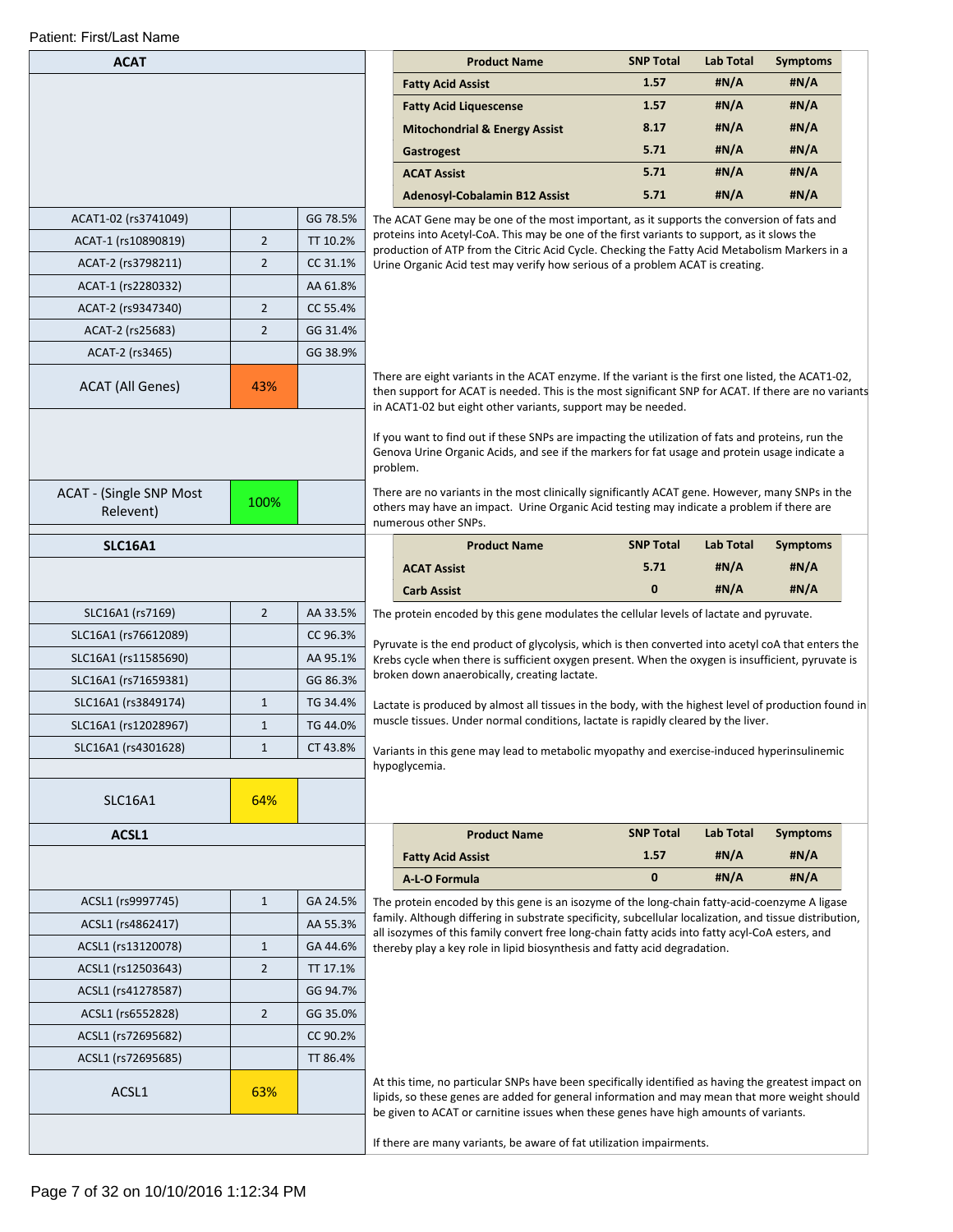| TALDO1                       |          |  | <b>Product Name</b>                                                                             | <b>SNP Total</b> | Lab Total | <b>Symptoms</b> |  |
|------------------------------|----------|--|-------------------------------------------------------------------------------------------------|------------------|-----------|-----------------|--|
|                              |          |  | A-L-O Formula                                                                                   | $\mathbf{0}$     | H N/A     | H N/A           |  |
| TALDO1 C749776T (rs11246300) | CC 62.7% |  | TALDO1 is a key enzyme in the synthesis of NADPH for lipid biosynthesis. This enzyme also helps |                  |           |                 |  |
|                              |          |  | to maintain glutathione in a reduced state to prevent cellular damage from oxygen radicals.     |                  |           |                 |  |
|                              |          |  | In our Phase II Lyme study, we found that variants in TALDO1 were much higher in patients with  |                  |           |                 |  |
|                              |          |  | Lyme Disease                                                                                    |                  |           |                 |  |
| TALDO1                       | 100%     |  |                                                                                                 |                  |           |                 |  |
|                              |          |  |                                                                                                 |                  |           |                 |  |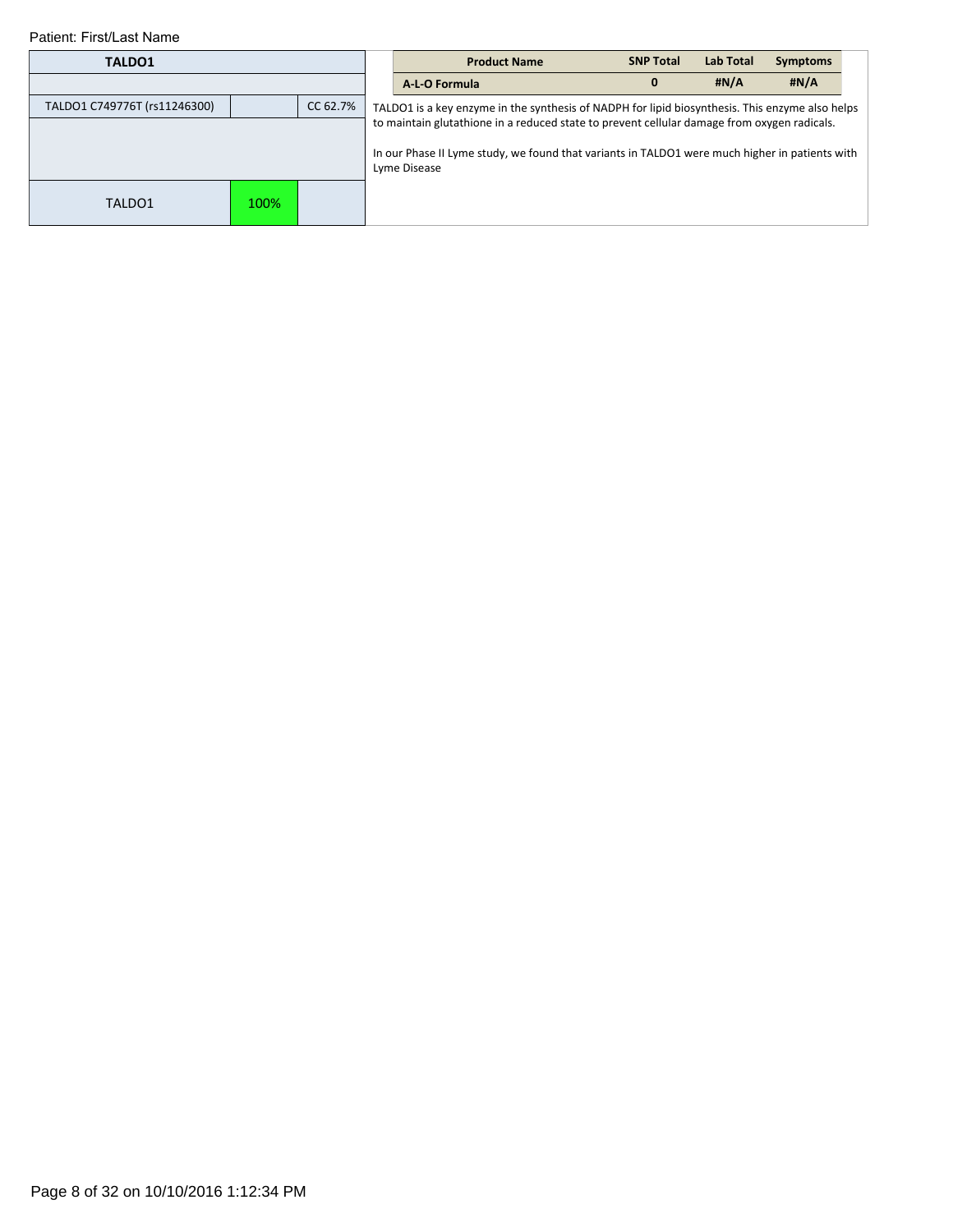|                                       |          |                                                                                                                                                                             | <b>Mitochondrial &amp; Energy Assist</b>                                                                                                                                                        | 8.17 | #N/A | #N/A |
|---------------------------------------|----------|-----------------------------------------------------------------------------------------------------------------------------------------------------------------------------|-------------------------------------------------------------------------------------------------------------------------------------------------------------------------------------------------|------|------|------|
|                                       |          |                                                                                                                                                                             | <b>Pro NADH</b>                                                                                                                                                                                 | 1.5  | #N/A | #N/A |
| NDUFS1 (rs1044120)                    | CC 37.5% |                                                                                                                                                                             | NDUFS1, NDUFS2, NDUFS3, NDUFS4, NDUFS5, NDUFS6, NDUFS7, and NDUFS8 encode a protein                                                                                                             |      |      |      |
| NDUFS1 (rs4147727)                    | AA 32.8% |                                                                                                                                                                             | that is part of a subunit for Complex I.                                                                                                                                                        |      |      |      |
| NDUFS1 (rs4147720)                    | AA 33.3% |                                                                                                                                                                             | Complex I is the first enzyme of the mitochondrial electron transport chain. There are over 40                                                                                                  |      |      |      |
| NDUFS1 (rs186057450)                  | GG 99.8% |                                                                                                                                                                             | subunits found in Complex I.                                                                                                                                                                    |      |      |      |
| NDUFS1 (rs1801318)                    | TT 46.9% |                                                                                                                                                                             | The electron transport chain consists of a series of redox reactions in which electrons are                                                                                                     |      |      |      |
| NDUFS1 (rs11548670)                   | AA 93.2% |                                                                                                                                                                             | transferred from a donor molecule to an acceptor molecule.                                                                                                                                      |      |      |      |
| NDUFS1 (rs4147713)                    | AA 28.3% |                                                                                                                                                                             | Each electron donor passes electrons to a more electronegative acceptor. The electronegative                                                                                                    |      |      |      |
| NDUFS1 (rs4147712)                    | TT 31.5% |                                                                                                                                                                             | acceptor then donates these electrons to another acceptor until the electrons are passed to<br>oxygen, the most electronegative and terminal electron acceptor in the electron transport chain. |      |      |      |
| NDUFS1 (rs4147709)                    | CC 31.3% |                                                                                                                                                                             | Passage of electrons between donor and acceptor releases energy, which is used to generate a                                                                                                    |      |      |      |
| $\mathbf{1}$<br>NDUFS2 (rs10908826)   | CT 25.1% | proton gradient across the mitochondrial membrane by "pumping" protons into<br>the intermembrane space. The resulting proton gradient is used to make ATP via ATP synthase. |                                                                                                                                                                                                 |      |      |      |
| $1\,$<br>NDUFS2 (rs4656994)           | GA 35.2% |                                                                                                                                                                             |                                                                                                                                                                                                 |      |      |      |
| $\overline{2}$<br>NDUFS2 (rs10797094) | AA 35.7% |                                                                                                                                                                             | NADH → Complex I → Q → Complex III → cytochrome c → Complex IV →                                                                                                                                |      |      |      |
| NDUFS2 (rs1136224)                    | AA 72.4% | 02                                                                                                                                                                          |                                                                                                                                                                                                 |      |      |      |
| NDUFS3 (rs4147730)                    | GG 74.5% |                                                                                                                                                                             | Complexes I, III and IV are the proton pumps, while Q and cytochrome c are mobile electron                                                                                                      |      |      |      |
| $\overline{2}$<br>NDUFS4 (rs1532163)  | GG 59.0% |                                                                                                                                                                             | carriers.                                                                                                                                                                                       |      |      |      |
| NDUFS4 (rs1994648)                    | AA 64.5% |                                                                                                                                                                             | Variations in these genes may cause Complex I to be deficient.                                                                                                                                  |      |      |      |
| $\mathbf{1}$<br>NDUFS4 (rs2637002)    | CA 26.0% |                                                                                                                                                                             |                                                                                                                                                                                                 |      |      |      |
| NDUFS4 (rs3103600)<br>$\mathbf{1}$    | GA 38.4% |                                                                                                                                                                             |                                                                                                                                                                                                 |      |      |      |
| $1\,$<br>NDUFS4 (rs4147735)           | TG 27.6% |                                                                                                                                                                             |                                                                                                                                                                                                 |      |      |      |
| $\mathbf{1}$<br>NDUFS4 (rs432020)     | CT 26.1% |                                                                                                                                                                             |                                                                                                                                                                                                 |      |      |      |
| $1\,$<br>NDUFS4 (rs381575)            | AC 45.5% |                                                                                                                                                                             |                                                                                                                                                                                                 |      |      |      |
| $1\,$<br>NDUFS4 (rs11743262)          | TG 26.9% |                                                                                                                                                                             |                                                                                                                                                                                                 |      |      |      |
| NDUFS4 (rs2124948)<br>$\mathbf{1}$    | CT 49.3% |                                                                                                                                                                             |                                                                                                                                                                                                 |      |      |      |
| $1\,$<br>NDUFS4 (rs2636993)           | GA 40.6% |                                                                                                                                                                             |                                                                                                                                                                                                 |      |      |      |
| $\mathbf{1}$<br>NDUFS4 (rs365578)     | GT 40.7% |                                                                                                                                                                             |                                                                                                                                                                                                 |      |      |      |
| $1\,$<br>NDUFS4 (rs42565)             | AG 26.2% |                                                                                                                                                                             |                                                                                                                                                                                                 |      |      |      |
| $\overline{2}$<br>NDUFS4 (rs31304)    | CC 93.1% |                                                                                                                                                                             |                                                                                                                                                                                                 |      |      |      |
| $\overline{2}$<br>NDUFS4 (rs31303)    | GG 59.0% |                                                                                                                                                                             |                                                                                                                                                                                                 |      |      |      |
| NDUFS4 (rs31302)<br>$\overline{2}$    | TT 41.1% |                                                                                                                                                                             |                                                                                                                                                                                                 |      |      |      |
| NDUFS4 (rs12517465)<br>$\mathbf{1}$   | GA 49.1% |                                                                                                                                                                             |                                                                                                                                                                                                 |      |      |      |
| $\mathbf{1}$<br>NDUFS4 (rs10513019)   | TC 27.7% |                                                                                                                                                                             |                                                                                                                                                                                                 |      |      |      |
| NDUFS4 (rs1388111)                    | TT 47.5% |                                                                                                                                                                             |                                                                                                                                                                                                 |      |      |      |
| NDUFS4 (rs372215)<br>$\mathbf{1}$     | GA 26.1% |                                                                                                                                                                             |                                                                                                                                                                                                 |      |      |      |
| $\mathbf{1}$<br>NDUFS4 (rs4147736)    | GA 49.3% |                                                                                                                                                                             |                                                                                                                                                                                                 |      |      |      |
| NDUFS4 (rs2607508)<br>$\mathbf{1}$    | TC 26.4% |                                                                                                                                                                             |                                                                                                                                                                                                 |      |      |      |
| $\overline{2}$<br>NDUFS4 (rs256116)   | TT 58.9% |                                                                                                                                                                             |                                                                                                                                                                                                 |      |      |      |
| NDUFS4 (rs4147737)                    | AA 78.9% |                                                                                                                                                                             |                                                                                                                                                                                                 |      |      |      |
| NDUFS4 (rs12515547)                   | GG 64.4% |                                                                                                                                                                             |                                                                                                                                                                                                 |      |      |      |
| NDUFS4 (rs12522533)                   | GG 64.4% |                                                                                                                                                                             |                                                                                                                                                                                                 |      |      |      |
| $\mathbf{1}$<br>NDUFS4 (rs4147739)    | GA 27.6% |                                                                                                                                                                             |                                                                                                                                                                                                 |      |      |      |
| NDUFS4 (rs31308)<br>$\mathbf{1}$      | AG 26.1% |                                                                                                                                                                             |                                                                                                                                                                                                 |      |      |      |
| NDUFS4 (rs256094)                     | GG 51.9% |                                                                                                                                                                             |                                                                                                                                                                                                 |      |      |      |
| NDUFS4 (rs4147740)                    | TT 68.0% |                                                                                                                                                                             |                                                                                                                                                                                                 |      |      |      |
| $\mathbf{1}$<br>NDUFS4 (rs4147742)    | GA 27.5% |                                                                                                                                                                             |                                                                                                                                                                                                 |      |      |      |
| NDUFS4 (rs445347)<br>$\mathbf{1}$     | AG 26.1% |                                                                                                                                                                             |                                                                                                                                                                                                 |      |      |      |
| NDUFS4 (rs2607506)                    | TT 71.3% |                                                                                                                                                                             |                                                                                                                                                                                                 |      |      |      |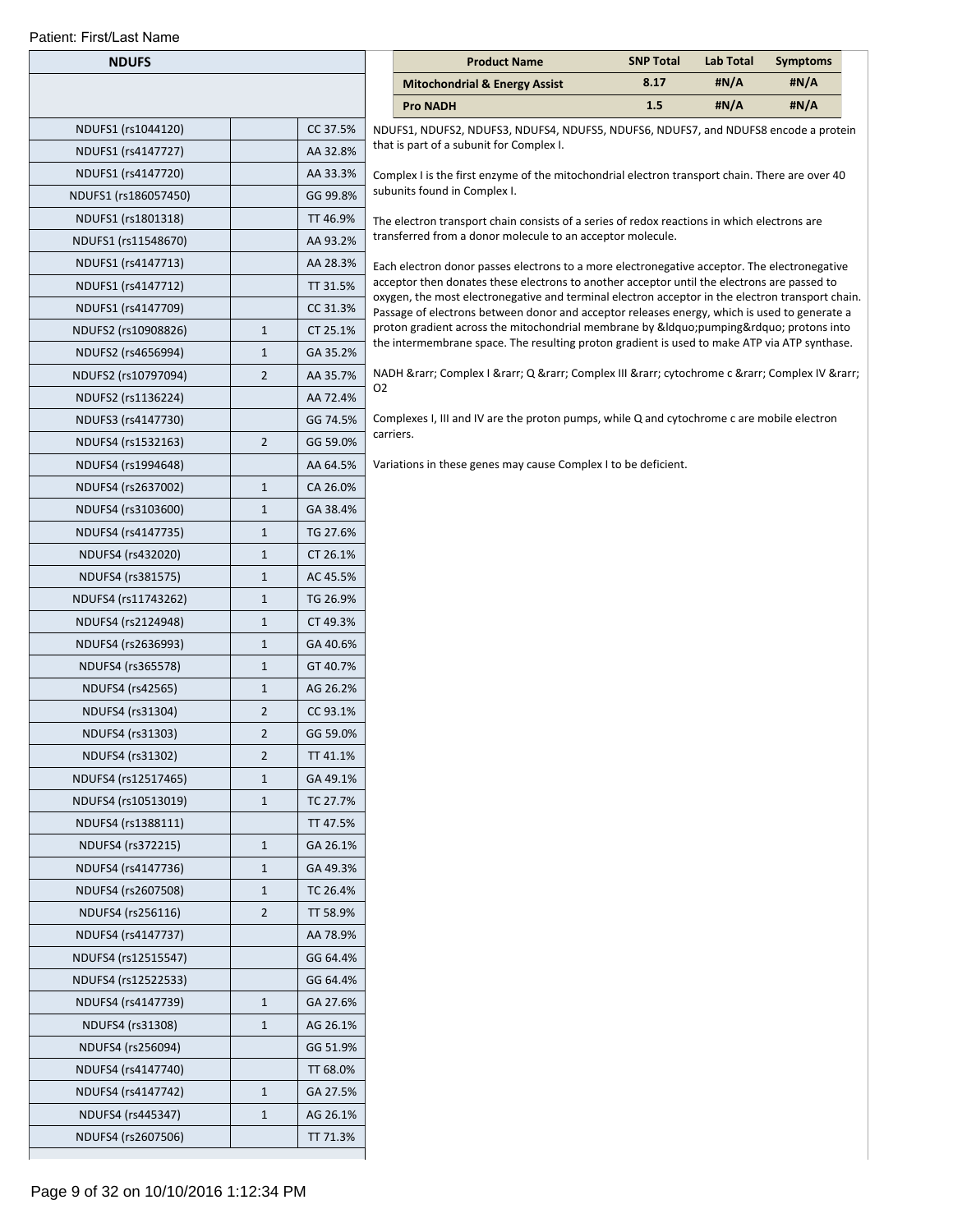| NDUFS7                                                | 50%            |          |                                                                                                                                            |                  |                  |                 |
|-------------------------------------------------------|----------------|----------|--------------------------------------------------------------------------------------------------------------------------------------------|------------------|------------------|-----------------|
| NDUFS1                                                | 100%           |          |                                                                                                                                            |                  |                  |                 |
| NDUFS2                                                | 50%            |          |                                                                                                                                            |                  |                  |                 |
| NDUFS3                                                | 100%           |          |                                                                                                                                            |                  |                  |                 |
| NDUFS4                                                | 54%            |          |                                                                                                                                            |                  |                  |                 |
| NDUFS5                                                | 25%            |          |                                                                                                                                            |                  |                  |                 |
| NDUFS6                                                | 56%            |          |                                                                                                                                            |                  |                  |                 |
| NDUFS8                                                | 63%            |          |                                                                                                                                            |                  |                  |                 |
| <b>NDUFS Total</b>                                    | 61%            |          |                                                                                                                                            |                  |                  |                 |
| NDUFS8 (rs2075626)                                    | $\mathbf{1}$   | TC 36.0% |                                                                                                                                            |                  |                  |                 |
| <b>OGDH</b>                                           |                |          | <b>Product Name</b>                                                                                                                        | <b>SNP Total</b> | <b>Lab Total</b> | <b>Symptoms</b> |
|                                                       |                |          | Pro Alpha Ketoglutarate Plus                                                                                                               | $\pmb{0}$        | #N/A             | #N/A            |
| OGDH (rs142839706)                                    |                | GG 96.7% | OGDH or Oxoglutarate (Alpha-Ketoglutarate) Dehydrogenase (Lipoamide) encodes one subunit of                                                |                  |                  |                 |
| OGDH (rs17133537)                                     |                | TT 30.9% | the 2-oxoglutarate dehydrogenase complex. This complex catalyzes the overall conversion of<br>alpha-ketoglutarate to succinyl-CoA and CO2. |                  |                  |                 |
| OGDH (rs740094)                                       |                | GG 31.4% |                                                                                                                                            |                  |                  |                 |
| OGDH (rs2268308)                                      |                | CC 92.2% | Studies have shown that variants in OGDH lead to hypotonia, metabolic acidosis, and<br>hyperlactatemia                                     |                  |                  |                 |
| OGDH (rs757702)                                       |                | GG 92.2% |                                                                                                                                            |                  |                  |                 |
| OGDH (rs10951768)                                     | $\mathbf{1}$   | GT 14.9% |                                                                                                                                            |                  |                  |                 |
| OGDH (rs799434)                                       | $\overline{2}$ | CC 81.2% |                                                                                                                                            |                  |                  |                 |
| OGDH (rs12155014)                                     | $\mathbf{1}$   | TC 14.8% |                                                                                                                                            |                  |                  |                 |
| OGDH (rs10247064)                                     |                | CC 84.6% |                                                                                                                                            |                  |                  |                 |
| OGDH (rs710887)                                       | $\overline{2}$ | CC 48.0% |                                                                                                                                            |                  |                  |                 |
| OGDH (rs3735474)                                      | $\mathbf{1}$   | AG 15.0% |                                                                                                                                            |                  |                  |                 |
| OGDH (rs3801401)                                      |                | CC 94.2% |                                                                                                                                            |                  |                  |                 |
| OGDH (rs7805156)                                      |                | CC 92.9% |                                                                                                                                            |                  |                  |                 |
| OGDH (Alpha-Ketoglutarate to<br>Succinyl-CoA and CO2) | 73%            |          |                                                                                                                                            |                  |                  |                 |

# Detoxification Capacity - SOD, Glutathione (Phase 2 Liver Detox) and CYP (Phase 1 Liver Detox)

SOD (Superoxide Dismutase), Glutathione, CYP (cytochrome P-450) and PON1 represent the body's ability to neutralize free radicals and to detox properly. The more variants here, the less ability to deal with free radicals, which may increase inflammation, aid in the eventual breaking down of the body, and lower the ability to clear toxins. After supporting the gut and ATP production, supporting the neutralizing of free radicals and detoxifying may be the next most important part of the body to support.

Superoxide Dismutase turns the free radical Superoxide into H2O2, which is then turned into water and oxygen by glutathione and catalase. If SOD does not neutralize the free radical, it combines with nitric oxide and creates the very strong oxidizing agent peroxynitrite.

If there is low glutathione, and folate is given, the folate can stimulate Phase 1 detox but overwhelm Phase 2. This can cause inflammation. This is why many people have negative reactions to folate, even when they have MTHFR and folate deficiency. Always make sure you have adequately supported Phase 2 Liver Detox before proceeding with folate.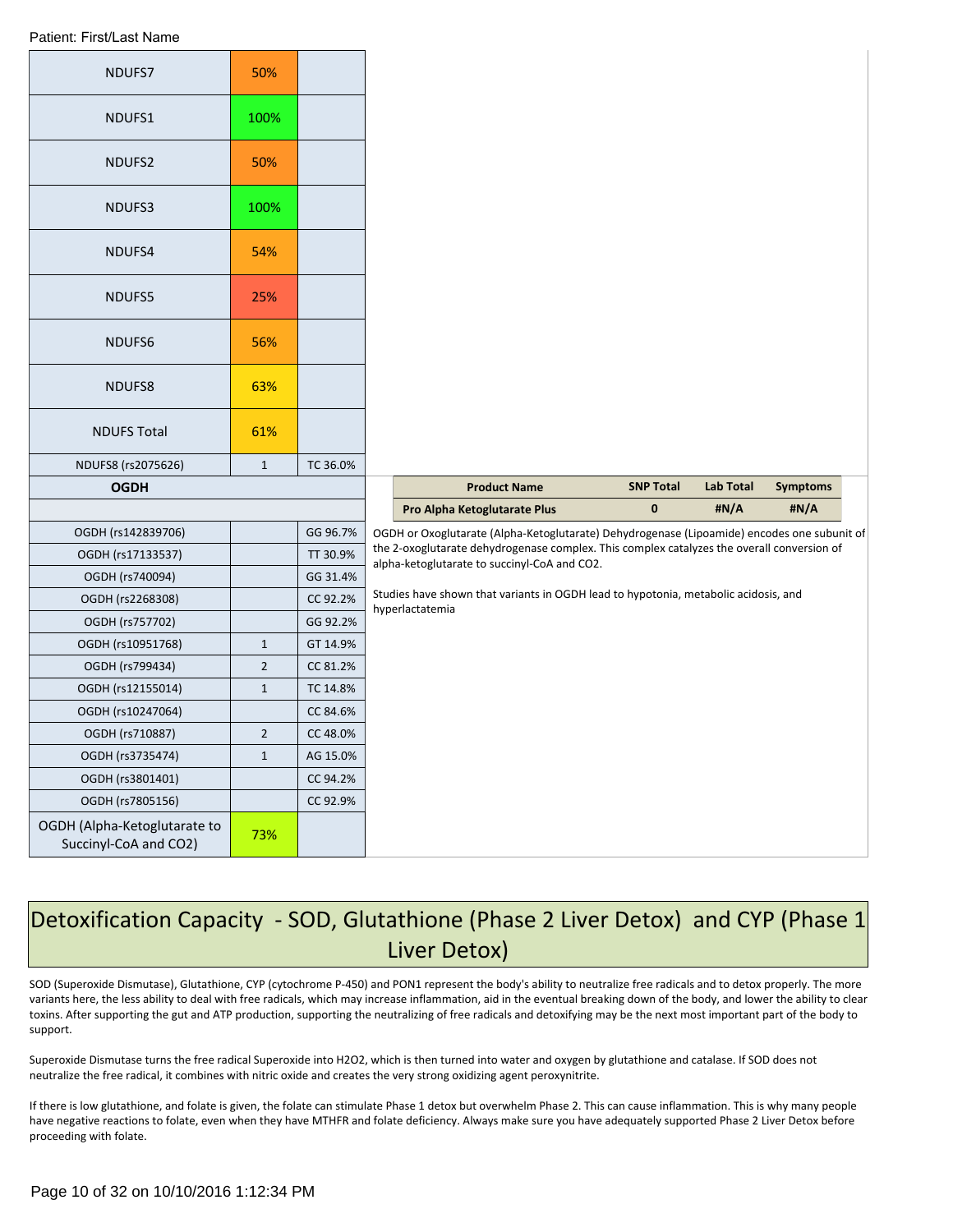Variants in PON1 will reduce the ability to clear herbicides and pesticides, further straining glutathione levels.

| <b>Gene Name</b>                   | <b>Variants</b> | <b>Metrics</b> |                                                                                                                                                                                           |                                                                                                                                                                                                                                                                                                                                                                                                        |                  |                  |                 |  |
|------------------------------------|-----------------|----------------|-------------------------------------------------------------------------------------------------------------------------------------------------------------------------------------------|--------------------------------------------------------------------------------------------------------------------------------------------------------------------------------------------------------------------------------------------------------------------------------------------------------------------------------------------------------------------------------------------------------|------------------|------------------|-----------------|--|
| <b>Detox Ability - SOD</b>         |                 |                |                                                                                                                                                                                           | <b>Product Name</b>                                                                                                                                                                                                                                                                                                                                                                                    | <b>SNP Total</b> | Lab Total        | <b>Symptoms</b> |  |
|                                    |                 |                |                                                                                                                                                                                           | <b>Pro SOD/Catalase Support</b>                                                                                                                                                                                                                                                                                                                                                                        | 7.83             | #N/A             | #N/A            |  |
|                                    |                 |                |                                                                                                                                                                                           | <b>Nutrition &amp; Anti-Oxidant Accelerator</b>                                                                                                                                                                                                                                                                                                                                                        | 8.33             | #N/A             | #N/A            |  |
| SOD2 (rs2758331)                   | $\overline{2}$  | AA 22.9%       |                                                                                                                                                                                           | The free radical Super Oxide, may be created 5% of the time when the cells create ATP, and is                                                                                                                                                                                                                                                                                                          |                  |                  |                 |  |
| SOD2 A16V (rs4880)                 | $\overline{2}$  | GG 24.4%       |                                                                                                                                                                                           | made in large quantities with NOS uncoupling, and thus making the very dangerous oxidizing<br>agent Peroxynitrite. Since inflammation may be one of the major causes of premature aging and                                                                                                                                                                                                            |                  |                  |                 |  |
| SOD3 (rs2855262)                   | $\mathbf{1}$    | TC 45.7%       |                                                                                                                                                                                           | disease, controlling the superoxide free radical is critical. Superoxide Dismutase turns the                                                                                                                                                                                                                                                                                                           |                  |                  |                 |  |
|                                    |                 |                | tract.                                                                                                                                                                                    | superoxide free radical into H2O2, so glutathione and catalase can turn them into water and<br>oxygen. The SOD2 genes make superoxide dismutase (SOD) inside the cells, while SOD3 make the<br>SOD outside the cells. Nutrition & Anti-Oxidant Accelerator supports the production of SOD,<br>while Pro SOD/Catalase contains the actual enzymes in a capsule that only opens in the intestinal        |                  |                  |                 |  |
| <b>SOD Production</b>              | 17%             |                |                                                                                                                                                                                           | With 5 SOD variants, Nutrition & Anti-Oxidant Accelerator will likely not be enough superoxide<br>dismutase protection. Consequently, use 3 Nutrition & Anti-Oxidant Accelerator capsules and at<br>least 2-3 Pro SOD/Catalase. This can be increased to 4 if there are other factors that increase the<br>peroxynitrite. Pro SOD will be a permanent supplement for this individual. Nrf2 Accelerator |                  |                  |                 |  |
| <b>Detox Ability - Glutathione</b> |                 |                |                                                                                                                                                                                           | would also likely be needed.<br><b>Product Name</b>                                                                                                                                                                                                                                                                                                                                                    | <b>SNP Total</b> | <b>Lab Total</b> | <b>Symptoms</b> |  |
|                                    |                 |                |                                                                                                                                                                                           | <b>Glutathione Accelerator</b>                                                                                                                                                                                                                                                                                                                                                                         | 4.63             | #N/A             | #N/A            |  |
|                                    |                 |                |                                                                                                                                                                                           | <b>Peroxynitrite Scavenger</b>                                                                                                                                                                                                                                                                                                                                                                         | 4.5              | #N/A             | #N/A            |  |
|                                    |                 |                |                                                                                                                                                                                           | <b>S Acetyl Glutathione</b>                                                                                                                                                                                                                                                                                                                                                                            | 4.63             | #N/A             | #N/A            |  |
|                                    |                 |                |                                                                                                                                                                                           | Peroxynitrite Scavenger P.M.                                                                                                                                                                                                                                                                                                                                                                           | 4.5              | #N/A             | #N/A            |  |
|                                    |                 |                |                                                                                                                                                                                           | <b>GSH Assist</b>                                                                                                                                                                                                                                                                                                                                                                                      | 4.63             | #N/A             | #N/A            |  |
|                                    |                 |                |                                                                                                                                                                                           | <b>Nrf2 Accelerator</b>                                                                                                                                                                                                                                                                                                                                                                                | 4.5              | #N/A             | #N/A            |  |
|                                    |                 |                |                                                                                                                                                                                           | <b>SHMT Assist</b>                                                                                                                                                                                                                                                                                                                                                                                     | $\mathbf{0}$     | #N/A             | #N/A            |  |
| GSTM1 (rs1056806)                  |                 | CC 87.9%       |                                                                                                                                                                                           | Glutathione is a critical antioxidant that is very important in Phase II Liver Detox. Studies have                                                                                                                                                                                                                                                                                                     |                  |                  |                 |  |
| GSTP1 A114V (rs1138272)            |                 | CC 84.3%       |                                                                                                                                                                                           | shown those with the highest glutathione live the longest. If there is insufficient glutathione, you                                                                                                                                                                                                                                                                                                   |                  |                  |                 |  |
| GSTP1 I105V (rs1695)               | $\mathbf{1}$    | AG 44.4%       |                                                                                                                                                                                           | will age prematurely, and be prone to lowered ability to detox. Individuals with low glutathione<br>often report an inability to tolerate strong smells and are very prone to inflammatory conditions,                                                                                                                                                                                                 |                  |                  |                 |  |
| SHMT2 (rs34095989)                 |                 | GG 38.1%       |                                                                                                                                                                                           | especially when this is combined with other variants that cause inflammation.                                                                                                                                                                                                                                                                                                                          |                  |                  |                 |  |
| CTH (rs1021737)                    | $\mathbf{1}$    | GT 40.8%       |                                                                                                                                                                                           |                                                                                                                                                                                                                                                                                                                                                                                                        |                  |                  |                 |  |
|                                    |                 |                |                                                                                                                                                                                           | Glutathione Accelerator has NAC and enzyme support, while GSH Assist has glycine when this is<br>needed, or NAC is contraindicated. Nrf2 Accelerator supports the production of Glutathione.<br>Always make sure you have supported Glutathione before giving folate.                                                                                                                                  |                  |                  |                 |  |
|                                    |                 |                | With 1 glutathione enzyme variant, there may be a slight need for Glutathione Accelerator,<br>unless there is a lot of peroxynitrite production, or the SHMT or CTH variants are present. |                                                                                                                                                                                                                                                                                                                                                                                                        |                  |                  |                 |  |
| <b>Glutathione Enzymes</b>         | 83%             |                |                                                                                                                                                                                           |                                                                                                                                                                                                                                                                                                                                                                                                        |                  |                  |                 |  |
| Glycine / SHMT                     | 100%            |                |                                                                                                                                                                                           | There are no variants in the SHMT gene, so there may be adequate glycine, unless other variants<br>use it up in excess.                                                                                                                                                                                                                                                                                |                  |                  |                 |  |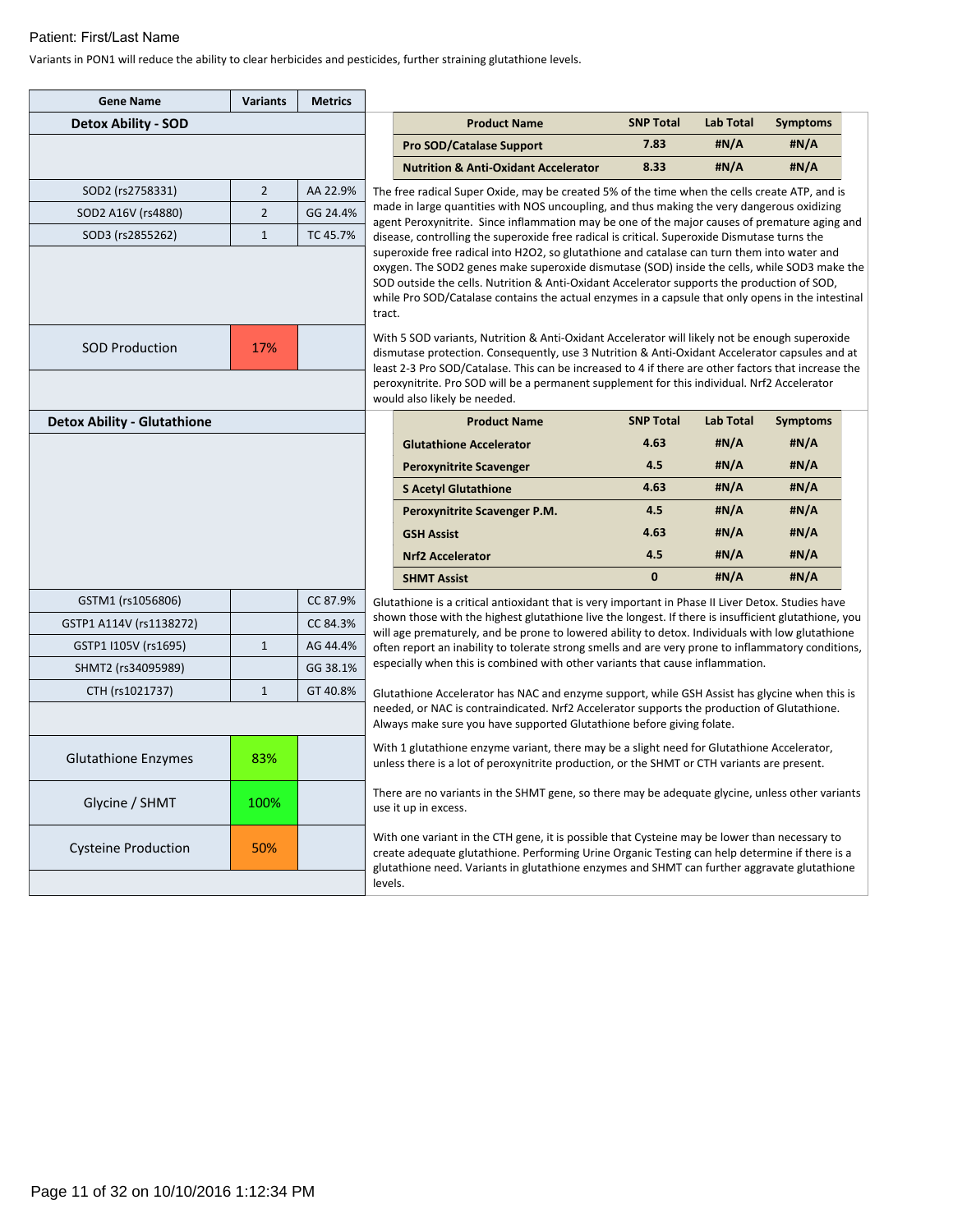| Patient: First/Last Name       |                |          |                                                                                                                                                                                                      |                  |                  |                 |  |
|--------------------------------|----------------|----------|------------------------------------------------------------------------------------------------------------------------------------------------------------------------------------------------------|------------------|------------------|-----------------|--|
| <b>Catalase</b>                |                |          | <b>Product Name</b>                                                                                                                                                                                  | <b>SNP Total</b> | <b>Lab Total</b> | <b>Symptoms</b> |  |
|                                |                |          | <b>Pro SOD/Catalase Support</b>                                                                                                                                                                      | 7.83             | #N/A             | #N/A            |  |
| CAT (rs1049982)                | $\overline{2}$ | CC 43.1% | The CAT gene provides instructions for making an enzyme called catalase. Catalase is a key                                                                                                           |                  |                  |                 |  |
| CAT (rs11032703)               |                | CC 84.0% | antioxidant enzyme in the body's defense against oxidative stress. Oxidative stress is when there<br>is an imbalance between the production of free radicals and the body's defense against the free |                  |                  |                 |  |
| CAT (rs2300181)                | $\mathbf{1}$   | CT 38.1% | radicals harmful effects.                                                                                                                                                                            |                  |                  |                 |  |
| CAT (rs480575)                 |                | AA 49.1% | Studies have hypothesized that oxidative stress plays a role in the development of many chronic                                                                                                      |                  |                  |                 |  |
| CAT (rs494024)                 | $\overline{2}$ | CC 39.0% | or late-onset conditions such as diabetes, asthma, Alzheimer's disease, and rheumatoid arthritis.                                                                                                    |                  |                  |                 |  |
| CAT (rs484214)                 |                | AA 49.5% | Catalase will convert the reactive oxygen species hydrogen peroxide to water and oxygen.                                                                                                             |                  |                  |                 |  |
| CAT (rs17881734)               |                | GG 97.3% |                                                                                                                                                                                                      |                  |                  |                 |  |
| CAT (rs2284369)                |                | AA 58.5% | 2 H2O2 → 2 H2O + O                                                                                                                                                                                   |                  |                  |                 |  |
| CAT (rs1408036)                |                | AA 80.7% | This alleviates the toxic effects of hydrogen peroxide.                                                                                                                                              |                  |                  |                 |  |
| CAT (rs769218)                 |                | GG 58.4% |                                                                                                                                                                                                      |                  |                  |                 |  |
| CAT (rs17881288)               |                | AA 97.3% | Variants in this gene have been associated with decreases in catalase activity.                                                                                                                      |                  |                  |                 |  |
| CAT (rs7933285)                | $\mathbf{1}$   | CT 38.0% |                                                                                                                                                                                                      |                  |                  |                 |  |
| CAT (rs2073058)                | $\mathbf{1}$   | AG 38.1% |                                                                                                                                                                                                      |                  |                  |                 |  |
| CAT (rs12273124)               | $\mathbf{1}$   | AG 10.0% |                                                                                                                                                                                                      |                  |                  |                 |  |
| CAT (rs769217)                 |                | CC 58.5% |                                                                                                                                                                                                      |                  |                  |                 |  |
| CAT (rs17881586)               |                | GG 96.6% |                                                                                                                                                                                                      |                  |                  |                 |  |
| CAT (rs511895)                 | $\overline{2}$ | CC 38.9% |                                                                                                                                                                                                      |                  |                  |                 |  |
| CAT (rs10488736)               | $\overline{2}$ | TT 9.4%  |                                                                                                                                                                                                      |                  |                  |                 |  |
| <b>CAT</b>                     | 67%            |          |                                                                                                                                                                                                      |                  |                  |                 |  |
|                                |                |          |                                                                                                                                                                                                      |                  |                  |                 |  |
| <b>Detox Ability - CYP</b>     |                |          | <b>Product Name</b>                                                                                                                                                                                  | <b>SNP Total</b> | <b>Lab Total</b> | <b>Symptoms</b> |  |
|                                |                |          | <b>Nrf2 Accelerator</b>                                                                                                                                                                              | 4.5              | #N/A             | #N/A            |  |
|                                |                |          | <b>Detox Liquescense</b>                                                                                                                                                                             | 5                | #N/A             | #N/A            |  |
| CYP1A1 (rs4986883)             |                | TT 99.8% | Inside the liver cells there are sophisticated mechanisms that break down toxic substances. Every<br>drug, artificial chemical, pesticide, and hormone is broken down by enzyme pathways inside the  |                  |                  |                 |  |
| CYP1A1*2C A4889G (rs1048943)   |                | TT 91.1% | liver cells.                                                                                                                                                                                         |                  |                  |                 |  |
| CYP1A1*4 C2453A (rs1799814)    |                | GG 91.4% | Many of the toxic chemicals that enter the body are fat-soluble, which means they dissolve only                                                                                                      |                  |                  |                 |  |
| CYP1A2 C164A (rs762551)        | $\overline{2}$ | AA 50.0% | in fatty or oily solutions and not in water. This makes them difficult for the body to excrete. The                                                                                                  |                  |                  |                 |  |
| CYP1B1 L432V (rs1056836)       |                | CC 19.3% | body's primary defense against metabolic poisoning is carried out by the liver. The liver has two<br>mechanisms designed to convert fat-soluble chemicals into water soluble chemicals so that they  |                  |                  |                 |  |
| CYP1B1 R48G (rs10012)          |                | GG 15.9% | may then be easily excreted from the body via watery fluids such as bile and urine.                                                                                                                  |                  |                  |                 |  |
| CYP1B1 N453S (rs1800440)       |                | TT 67.9% | There are two detoxification pathways inside the liver cells, which are called the Phase 1 and                                                                                                       |                  |                  |                 |  |
| CYP2A6*2 A1799T (rs1801272)    |                | AA 95.2% | Phase 2 detoxification pathways. Phase one detoxification consists of oxidation reduction and                                                                                                        |                  |                  |                 |  |
| CYP2C19 (rs12248560)           |                | CC 62.5% | hydrolysis. Phase one detoxification is catalyzed by enzymes referred to as the cytochrome P450<br>enzyme. These enzymes reside on the membrane system of the liver cells (called Hepatocytes).      |                  |                  |                 |  |
| CYP2C9*3 A1075C (rs1057910)    |                | AA 87.9% | Human liver cells possess the genetic code for many isoenzymes of P-450 whose synthesis can be                                                                                                       |                  |                  |                 |  |
| CYP2C9*2 A C430T (rs1799853)   |                | CC 77.0% | induced upon exposure to specific chemicals. This provides a mechanism of protection from a                                                                                                          |                  |                  |                 |  |
| CYP2D6 T100C (rs1065852)       | $\mathbf{1}$   | GA 34.9% | wide variety of toxic chemicals.                                                                                                                                                                     |                  |                  |                 |  |
| CYP2D6 (rs1135840)             |                | GG 32.7% | This pathway converts a toxic chemical into a more harmful chemical. This is achieved by various                                                                                                     |                  |                  |                 |  |
| CYP2D6 T2850C (rs16947)        | $\mathbf{1}$   | GA 53.1% | chemical reactions (such as oxidation, reduction and hydrolysis), and during this process free<br>radicals are produced which, if excessive, can damage the liver cells. Antioxidants (such as       |                  |                  |                 |  |
| CYP2E1*1B A10023G (rs55897648) |                | GG 99.6% | vitamin C and E and natural carotenoids) reduce the damage caused by these free radicals. If                                                                                                         |                  |                  |                 |  |
| CYP2E1*1B G9896C (rs2070676)   | $\overline{2}$ | CC 75.5% | antioxidants are lacking and toxin exposure is high, toxic chemicals become far more dangerous.                                                                                                      |                  |                  |                 |  |
| CYP2E1*4 A4768G (rs6413419)    |                | GG 94.2% | The more CYP variants, the more difficulty there may be in detoxification of toxins and drugs.                                                                                                       |                  |                  |                 |  |
| CYP3A4*1B (rs2740574)          | $\overline{2}$ | TT 91.2% | We may develop a supplement to support CYP, but in the meantime if there are many variants,                                                                                                          |                  |                  |                 |  |
| CYP3A4*3 M445T (rs4986910)     |                | AA 98.5% | support Nrf2 and glutathione.                                                                                                                                                                        |                  |                  |                 |  |
| CYP - Phase 1 Liver Detox      | 81%            |          |                                                                                                                                                                                                      |                  |                  |                 |  |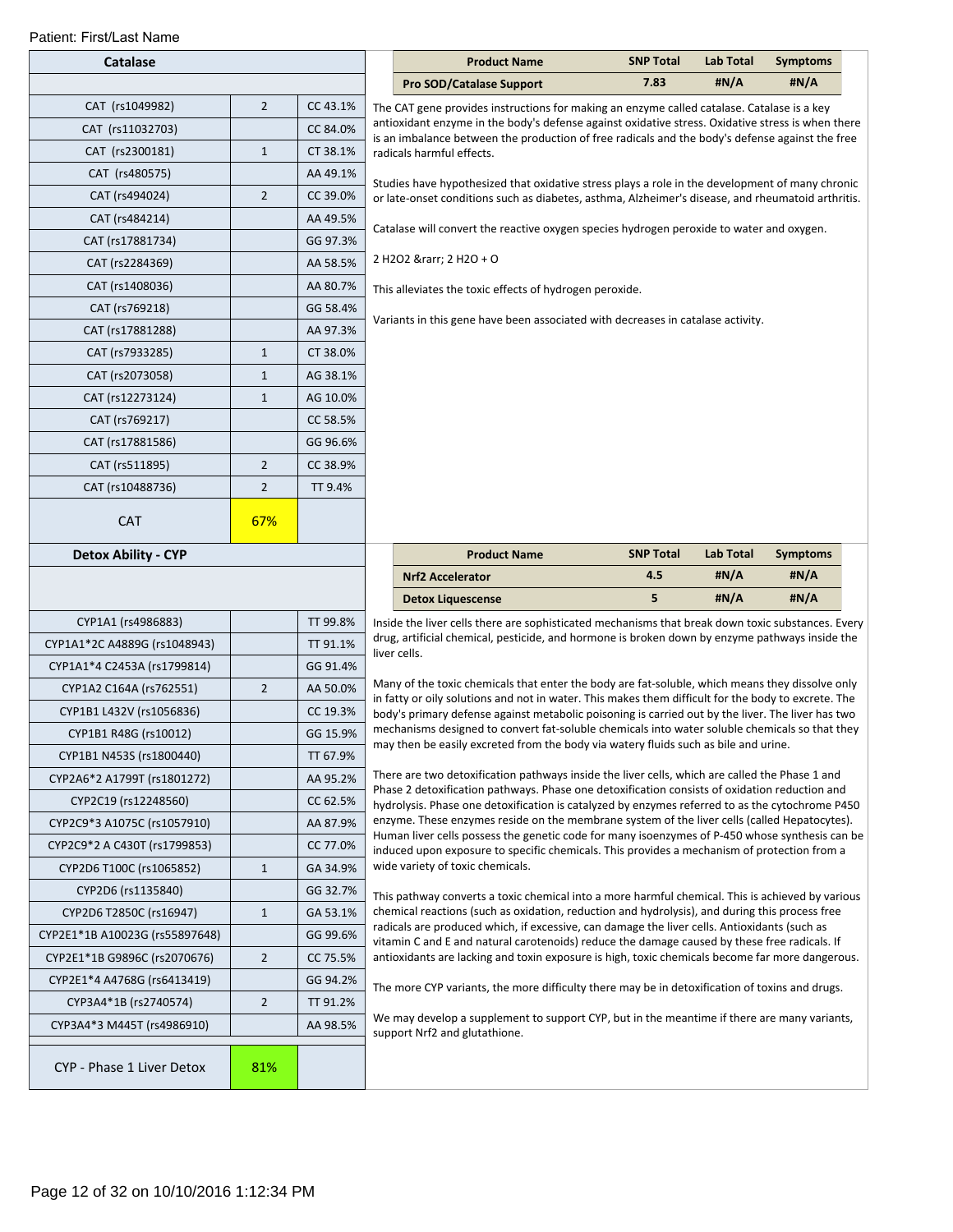| ABP1                        |                |          |  |                                                                                                                                                                                                                                                                       |                  |                  |                 |  |  |  |  |
|-----------------------------|----------------|----------|--|-----------------------------------------------------------------------------------------------------------------------------------------------------------------------------------------------------------------------------------------------------------------------|------------------|------------------|-----------------|--|--|--|--|
| ABP1 (rs10156191)           | $\mathbf{1}$   | CT 38.1% |  | Non-steroidal anti-inflammatory drugs (NSAIDs) are the drugs most frequently involved in                                                                                                                                                                              |                  |                  |                 |  |  |  |  |
|                             |                |          |  | hypersensitivity drug reactions. Histamine is released in the allergic response to NSAIDs and is<br>responsible for some of the clinical symptoms.<br>Studies have shown that individuals with variants in SNP rs10156191 have a hypersensitivity to<br>NSAIDS.       |                  |                  |                 |  |  |  |  |
| <b>NSAID Sensitivity</b>    | 50%            |          |  | With 1 variant this individual may be hypersensitive to NSAIDS.                                                                                                                                                                                                       |                  |                  |                 |  |  |  |  |
| <b>PON1 - Peroxynase</b>    |                |          |  | <b>Product Name</b>                                                                                                                                                                                                                                                   | <b>SNP Total</b> | <b>Lab Total</b> | <b>Symptoms</b> |  |  |  |  |
|                             |                |          |  | <b>PON1 Assist</b>                                                                                                                                                                                                                                                    | 0                | #N/A             | #N/A            |  |  |  |  |
|                             |                |          |  | <b>Addex</b>                                                                                                                                                                                                                                                          | $\mathbf{0}$     | #N/A             | #N/A            |  |  |  |  |
| PON1 Q192R (rs662)          |                | TT 48.1% |  | Pesticide use has been increasing over the years, and has become quite controversial.                                                                                                                                                                                 |                  |                  |                 |  |  |  |  |
| PON1 (rs854555)             | $\overline{2}$ | CC 40.4% |  |                                                                                                                                                                                                                                                                       |                  |                  |                 |  |  |  |  |
| PON1 (rs3917550)            |                | GG 76.4% |  | Our body needs the ability to detox from them and the PON1 (Peroxynase) gene, along with<br>Glutathione, plays an important role in helping the body clear them.<br>PON1 (Paraoxonase) plays a large role in removing pesticides. It is also involved with supporting |                  |                  |                 |  |  |  |  |
| PON1 (rs3917548)            |                | AA 88.4% |  |                                                                                                                                                                                                                                                                       |                  |                  |                 |  |  |  |  |
| PON1 (rs3917542)            |                | CC 60.4% |  | HDL function, crucial for healthy circulation.                                                                                                                                                                                                                        |                  |                  |                 |  |  |  |  |
| PON1 (rs2074354)            |                | GG 79.6% |  |                                                                                                                                                                                                                                                                       |                  |                  |                 |  |  |  |  |
| PON1 (rs854561)             | $\overline{2}$ | TT 12.9% |  | The most important gene so far is the first one listed, the PON1 Q192R, however, the rest may<br>play an important role as well.                                                                                                                                      |                  |                  |                 |  |  |  |  |
| PON1 (rs3917498)            |                | GG 42.8% |  |                                                                                                                                                                                                                                                                       |                  |                  |                 |  |  |  |  |
| PON1 (rs2272365)            |                | AA 71.9% |  | Consider using Addex Homeopathic Spray and PON1 Assist for those with this genetic variant.                                                                                                                                                                           |                  |                  |                 |  |  |  |  |
| PON1 (rs2049649)            |                | AA 45.3% |  |                                                                                                                                                                                                                                                                       |                  |                  |                 |  |  |  |  |
| PON1 (rs2299260)            |                | TT 67.0% |  |                                                                                                                                                                                                                                                                       |                  |                  |                 |  |  |  |  |
| PON1 (rs2299262)            |                | CC 38.4% |  |                                                                                                                                                                                                                                                                       |                  |                  |                 |  |  |  |  |
| PON1 (rs854569)             | $\overline{2}$ | GG 58.7% |  |                                                                                                                                                                                                                                                                       |                  |                  |                 |  |  |  |  |
| PON1 (rs2237584)            |                | CC 86.2% |  |                                                                                                                                                                                                                                                                       |                  |                  |                 |  |  |  |  |
| PON1 (rs3917478)            |                | TT 79.3% |  |                                                                                                                                                                                                                                                                       |                  |                  |                 |  |  |  |  |
| PON1 (rs854566)             | $\overline{2}$ | GG 66.5% |  |                                                                                                                                                                                                                                                                       |                  |                  |                 |  |  |  |  |
| PON1 (Single Most Relevant) | 100%           |          |  | Although there are no PON1 rs662 variants, if there are many others, support may be needed. It<br>is unknown how the other PON1 variants may impact detoxification.                                                                                                   |                  |                  |                 |  |  |  |  |
| PON1 (All Genes)            | 81%            |          |  |                                                                                                                                                                                                                                                                       |                  |                  |                 |  |  |  |  |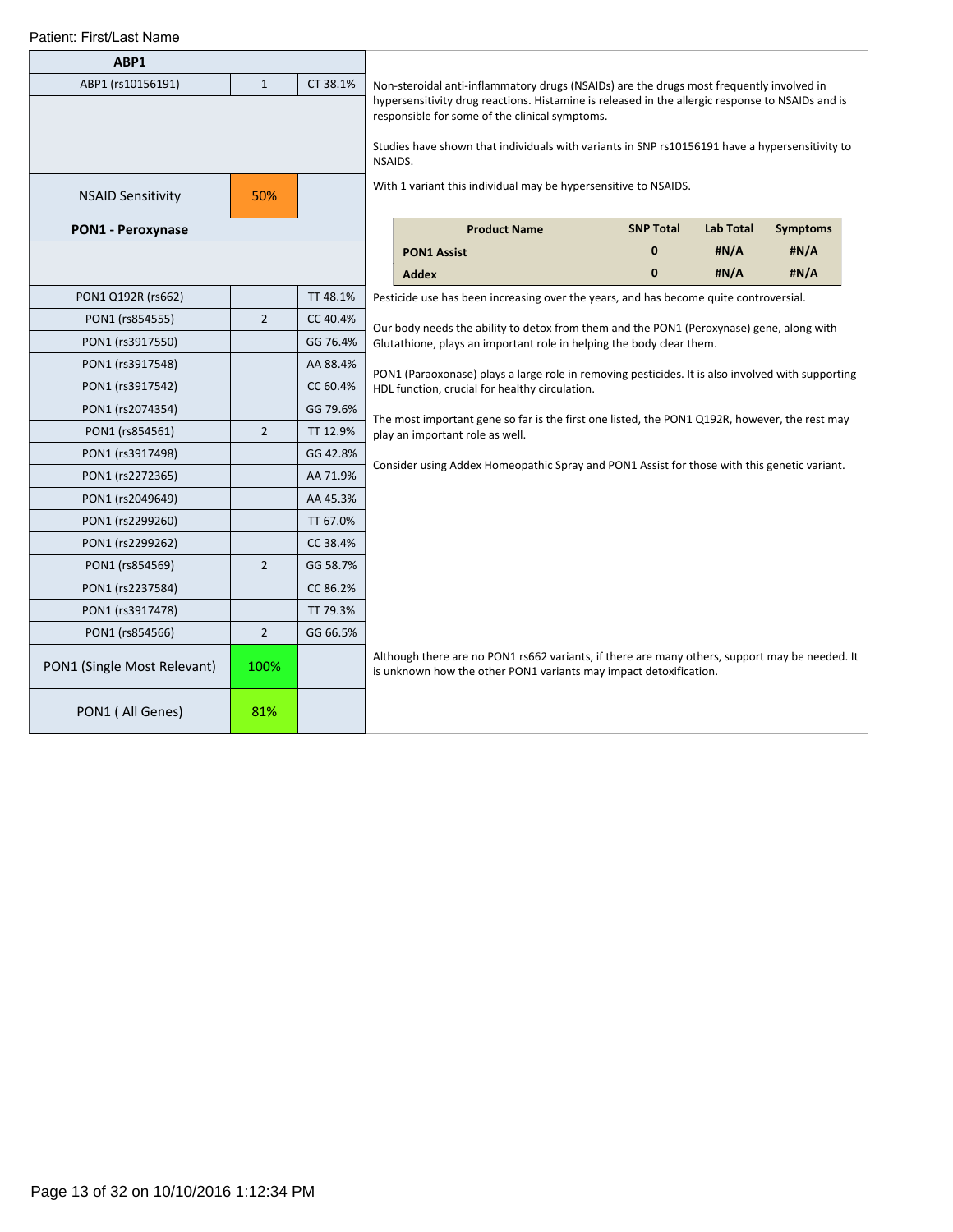|  | Patient: First/Last Name |  |
|--|--------------------------|--|
|--|--------------------------|--|

| <b>NAT Genes</b>       |                |          | <b>Product Name</b>                                                                          | <b>SNP Total</b> | <b>Lab Total</b> | <b>Symptoms</b> |
|------------------------|----------------|----------|----------------------------------------------------------------------------------------------|------------------|------------------|-----------------|
|                        |                |          | <b>Nrf2 Accelerator</b>                                                                      | 4.5              | #N/A             | #N/A            |
| NAT1 (rs4986782)       |                | GG 96.2% | The NAT1 and NAT2 genes encode an enzyme that catalyzes the transfer of an acetyl group from |                  |                  |                 |
| NAT1 (rs7017402)       | $1\,$          | AG 21.6% | acetyl-CoA to various arylamine and hydrazine substrates. This enzyme helps in the           |                  |                  |                 |
| NAT1 (rs11203943)      |                | GG 81.3% | metabolization of drugs.                                                                     |                  |                  |                 |
| NAT1 (rs4921581)       |                | AA 11.6% | Variations in these genes are associated with higher incidences of drug toxicity             |                  |                  |                 |
| NAT1 (rs13253389)      |                | AA 12.8% |                                                                                              |                  |                  |                 |
| NAT1 (rs17693103)      |                | GG 71.5% |                                                                                              |                  |                  |                 |
| NAT1 (rs9325827)       |                | TT 71.4% |                                                                                              |                  |                  |                 |
| NAT1 (rs6586714)       | $\overline{2}$ | GG 75.6% |                                                                                              |                  |                  |                 |
| NAT1 (rs17126350)      |                | AA 86.5% |                                                                                              |                  |                  |                 |
| NAT1 (rs8190837)       |                | AA 83.0% |                                                                                              |                  |                  |                 |
| NAT1 (rs8190844)       |                | CC 97.7% |                                                                                              |                  |                  |                 |
| NAT1 (rs8190845)       |                | GG 72.5% |                                                                                              |                  |                  |                 |
| NAT1 (rs8190847)       |                | GG 94.3% |                                                                                              |                  |                  |                 |
| NAT1 (rs4987076)       |                | GG 94.3% |                                                                                              |                  |                  |                 |
| NAT1 (rs4986990)       |                | GG 94.4% |                                                                                              |                  |                  |                 |
| NAT1 (rs4986783)       |                | TT 94.3% |                                                                                              |                  |                  |                 |
| NAT1 (rs56172717)      |                | AA 99.5% |                                                                                              |                  |                  |                 |
| NAT1 (rs15561)         | $\overline{2}$ | CC 51.8% |                                                                                              |                  |                  |                 |
| NAT1 (rs4986993)       | $\overline{2}$ | GG 51.9% |                                                                                              |                  |                  |                 |
| NAT2 (rs11780272)      | $1\,$          | TC 47.5% |                                                                                              |                  |                  |                 |
| NAT2 (rs2087852)       |                | AA 50.8% |                                                                                              |                  |                  |                 |
| NAT2 (rs1390358)       | $1\,$          | TC 46.8% |                                                                                              |                  |                  |                 |
| NAT2 (rs2410556)       |                | TT 76.0% |                                                                                              |                  |                  |                 |
| NAT2 (rs1961456)       | $\mathbf{1}$   | AG 41.5% |                                                                                              |                  |                  |                 |
| NAT2 (rs973874)        | $\mathbf 2$    | CC 98.7% |                                                                                              |                  |                  |                 |
| NAT2 (rs7832071)       | $1\,$          | CT 47.6% |                                                                                              |                  |                  |                 |
| NAT2 (rs56011192)      |                | CC 99.2% |                                                                                              |                  |                  |                 |
| NAT2 (rs2552)          |                | TT 91.3% |                                                                                              |                  |                  |                 |
| NAT2 C282T (rs1041983) |                | CC 45.3% |                                                                                              |                  |                  |                 |
| NAT2 C481T (rs1799929) | $\mathbf{1}$   | CT 47.5% |                                                                                              |                  |                  |                 |
| NAT2 G286E (rs1799931) |                | GG 94.0% |                                                                                              |                  |                  |                 |
| NAT2 I114T (rs1801280) | $\mathbf{1}$   | TC 64.3% |                                                                                              |                  |                  |                 |
| NAT2 K268R (rs1208)    | $\mathbf{1}$   | GA 47.6% |                                                                                              |                  |                  |                 |
| NAT2 R197Q (rs1799930) |                | GG 50.1% |                                                                                              |                  |                  |                 |
| NAT2 R64Q (rs1801279)  |                | GG 99.6% |                                                                                              |                  |                  |                 |
| NAT1                   | 82%            |          |                                                                                              |                  |                  |                 |
| NAT <sub>2</sub>       | 72%            |          |                                                                                              |                  |                  |                 |

### Folate Creation & Pathways

For the methylation cycle to work, there needs to be adequate amounts of folate. Variants along the pathway will reduce the folate in the body. In addition to many other roles in the body, folate is needed to work with B12 to convert homocysteine into methionine, so more SAMe can be made.

Before supporting folate, always make sure there is adequate B12, that the transsulfuration pathway is not going too fast and thus creating glutamate, and glutathione levels are adequate. If there is not enough B12, you can get folate trapping. If CBS is variated, you can create anxiety by making more glutamate, and if phase II (glutathione) is not adequate, the folate can stimulate Phase I and cause inflammation. It is usually best to add folate LAST, after inflammation, CBS, and B12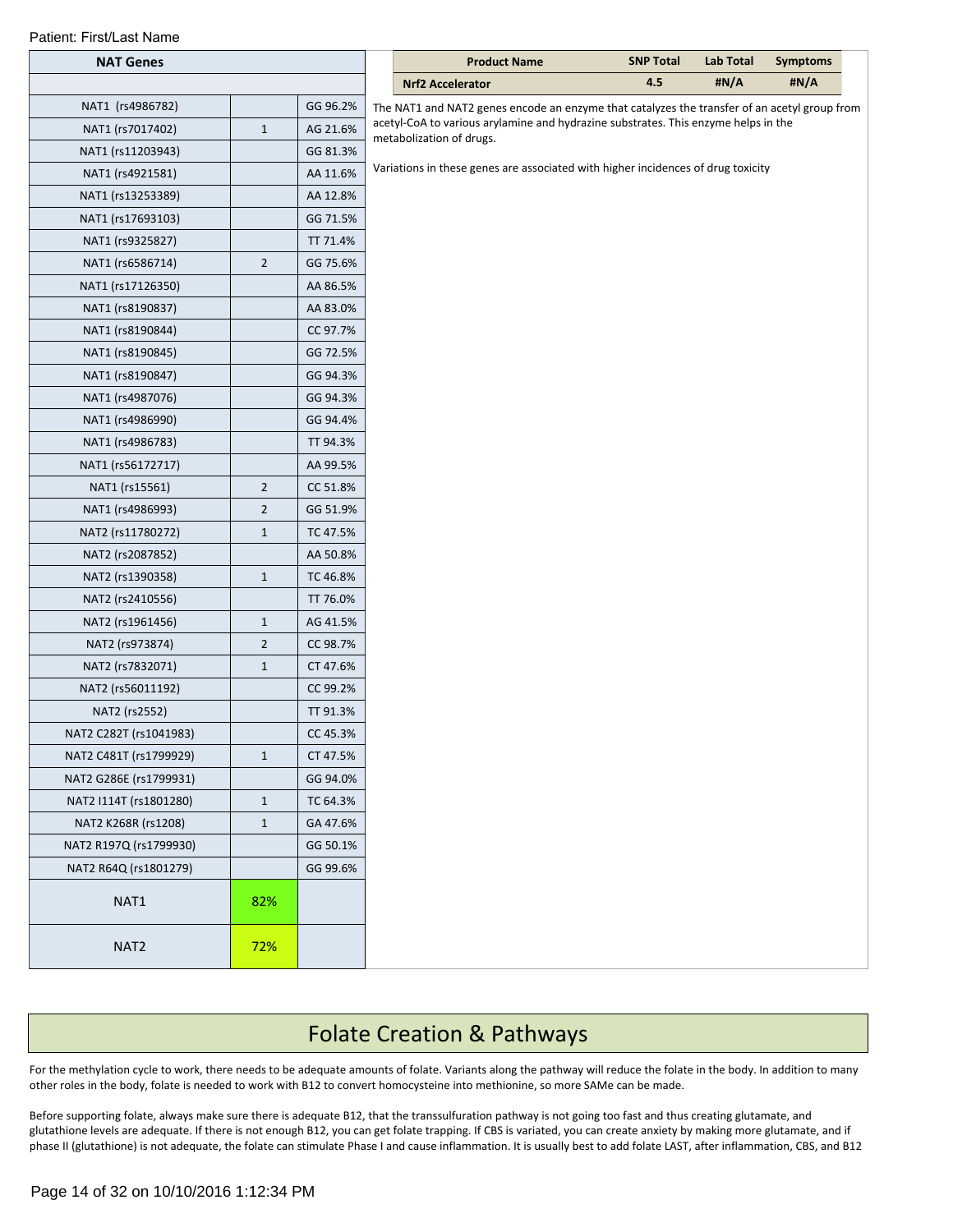is properly addressed.

FOLR -> DHFR -> DHF (dihydrofolic acid) -> DHFR -> THF (tetrahydrofolic acid) -> MTHFD1 -> 10-FORMYL THF - > MTHFD1 -> 5-10 Methenyl THF (a form of tetrahydrofolate) MTHFD1 -> 5-10 Methenyl THF (a form of tetrahydrofolate) -> MTHFD1 -> 5-10 Methenylene THF (the substrate used by the enzyme methylenetetrahydrofolate reductase to generate 5-methyltetrahydrofolate) - MTHFR -> 5 -MTHF

| <b>Gene Name</b>                     | <b>Variants</b> | <b>Metrics</b> |                                                                                                                                                                                                                           |                                                                                                                                                                                                                                                                                                        |                  |                  |                 |  |  |
|--------------------------------------|-----------------|----------------|---------------------------------------------------------------------------------------------------------------------------------------------------------------------------------------------------------------------------|--------------------------------------------------------------------------------------------------------------------------------------------------------------------------------------------------------------------------------------------------------------------------------------------------------|------------------|------------------|-----------------|--|--|
| <b>Folate Receptor Sites</b>         |                 |                |                                                                                                                                                                                                                           | <b>Product Name</b>                                                                                                                                                                                                                                                                                    | <b>SNP Total</b> | <b>Lab Total</b> | <b>Symptoms</b> |  |  |
|                                      |                 |                |                                                                                                                                                                                                                           | <b>Detox Accelerator</b>                                                                                                                                                                                                                                                                               | 1.67             | #N/A             | #N/A            |  |  |
|                                      |                 |                |                                                                                                                                                                                                                           | <b>Methylation Assist Liquescense</b>                                                                                                                                                                                                                                                                  | 2.11             | #N/A             | #N/A            |  |  |
| FOLR1 (adult) (rs2071010)            |                 | GG 88.5%       |                                                                                                                                                                                                                           | Folate plays many critical roles in the body, and the first step of folates is the folate receptor sites.                                                                                                                                                                                              |                  |                  |                 |  |  |
| FOLR2 (fetal) (rs651933)             | $\mathbf{1}$    | GA 48.9%       |                                                                                                                                                                                                                           | Variants in the folate receptor sites will likely reduce the amount of folate absorbed for usage,<br>and increase the need for supplementation. Methylation Assist Liquescence may support the                                                                                                         |                  |                  |                 |  |  |
| FOLR3 (gamma) (rs7925545)            |                 | AA 90.7%       |                                                                                                                                                                                                                           | absorption of Folate.                                                                                                                                                                                                                                                                                  |                  |                  |                 |  |  |
| <b>Folate Assimilation</b>           | 83%             |                |                                                                                                                                                                                                                           | With 1 variant, folate supplementation may be appropriate.                                                                                                                                                                                                                                             |                  |                  |                 |  |  |
| <b>DHFR</b>                          |                 |                |                                                                                                                                                                                                                           | <b>Product Name</b>                                                                                                                                                                                                                                                                                    | <b>SNP Total</b> | <b>Lab Total</b> | <b>Symptoms</b> |  |  |
|                                      |                 |                |                                                                                                                                                                                                                           | <b>BH4 Assist</b>                                                                                                                                                                                                                                                                                      | 3.67             | #N/A             | #N/A            |  |  |
|                                      |                 |                |                                                                                                                                                                                                                           | <b>Pro NADH</b>                                                                                                                                                                                                                                                                                        | 1.5              | #N/A             | #N/A            |  |  |
| DHFR (rs1643649)                     |                 | TT 54.6%       | The DHFR gene is a protein coding gene. DHFR converts dihydrofolate into tetrahydrofolate.<br>DHFR has a key role in cell growth.<br>Variants here will indicate the need for methyl folate and PRO NADH. BH4 Support and |                                                                                                                                                                                                                                                                                                        |                  |                  |                 |  |  |
| DHFR (rs1650697)                     | $\mathbf{1}$    | AG 37.7%       |                                                                                                                                                                                                                           |                                                                                                                                                                                                                                                                                                        |                  |                  |                 |  |  |
| DHFR (rs865646)                      |                 | GG 47.4%       |                                                                                                                                                                                                                           |                                                                                                                                                                                                                                                                                                        |                  |                  |                 |  |  |
| DHFR A20965G (rs1643659)             |                 | TT 54.6%       |                                                                                                                                                                                                                           | Glutathione Support may also be needed.                                                                                                                                                                                                                                                                |                  |                  |                 |  |  |
| DHFR C19483A (rs1677693)             |                 | GG 54.6%       |                                                                                                                                                                                                                           |                                                                                                                                                                                                                                                                                                        |                  |                  |                 |  |  |
| <b>DHFR</b>                          | 90%             |                |                                                                                                                                                                                                                           | With one DHFR variant, folate production may be impaired. FOLR and MTHFR variants along with<br>this can impact folate production. Since DHFR also supports BH2 to BH4 conversion, also check<br>QDPR. This would compound the BH4 recycling.                                                          |                  |                  |                 |  |  |
| <b>MTHFR</b>                         |                 |                |                                                                                                                                                                                                                           | <b>Product Name</b>                                                                                                                                                                                                                                                                                    | <b>SNP Total</b> | <b>Lab Total</b> | <b>Symptoms</b> |  |  |
|                                      |                 |                |                                                                                                                                                                                                                           | <b>BH4 Assist</b>                                                                                                                                                                                                                                                                                      | 3.67             | #N/A             | #N/A            |  |  |
|                                      |                 |                |                                                                                                                                                                                                                           | <b>Pro Bioactive Folate</b>                                                                                                                                                                                                                                                                            | 1.67             | #N/A             | #N/A            |  |  |
|                                      |                 |                |                                                                                                                                                                                                                           | <b>MTHFR/BHMT Assist</b>                                                                                                                                                                                                                                                                               | 3.63             | #N/A             | #N/A            |  |  |
|                                      |                 |                |                                                                                                                                                                                                                           | <b>MTHFR/MTR/MTRR/BHMT Assist</b>                                                                                                                                                                                                                                                                      | $\bf{0}$         | #N/A             | #N/A            |  |  |
| MTHFD1 C105T (rs1076991)             | $\mathbf{1}$    | TC 48.6%       |                                                                                                                                                                                                                           | It is currently theorized that the C677T impacts the methionine cycle more significantly while the                                                                                                                                                                                                     |                  |                  |                 |  |  |
| SHMT2 (rs34095989)                   |                 | GG 38.1%       |                                                                                                                                                                                                                           | A1298 impacts the BH4 cycle. If this theory is correct, those with C677 would need more support<br>in reducing Homocysteine while A1298C may need more support with creating BH4 and                                                                                                                   |                  |                  |                 |  |  |
| MTHFS (rs6495446)                    |                 | CC 54.5%       |                                                                                                                                                                                                                           | preventing NOS uncoupling. Nonetheless, there is usually a need for folate with these variants.                                                                                                                                                                                                        |                  |                  |                 |  |  |
| MTHFR A1298C (rs1801131)             |                 | TT 47.7%       |                                                                                                                                                                                                                           | However, to be sure, checking the urine organic acids can confirm, and can also be used as a<br>measure when adequate levels are reached when supplementing.                                                                                                                                           |                  |                  |                 |  |  |
| MTHFR C677T (rs1801133)              | $\mathbf{1}$    | GA 45.0%       |                                                                                                                                                                                                                           |                                                                                                                                                                                                                                                                                                        |                  |                  |                 |  |  |
| MTHFR Production (C677T &<br>A1298C) | 75%             |                |                                                                                                                                                                                                                           | With 1 heterozygous MTHFR variant, there is a possible need for folate, methylation, and possibly<br>circulation support. Folate production may be about 70%. However, doing the Genova Urine<br>Organic Acid test will verify if there is a need for folate. In some instances, they are compensating |                  |                  |                 |  |  |
| <b>Overall Folate Production</b>     | 83%             |                | OK.                                                                                                                                                                                                                       | With 3 folate production variants, folate supplementation may be very important.                                                                                                                                                                                                                       |                  |                  |                 |  |  |

# Methionine Cycle

The Methionine Cycle takes the amino acid methionine, uses the MAT gene to make SAMe. SAMe is the methyl donor that gives a methyl group where it is needed for well over 100 functions. The GAMT gene takes SAMe to make creatine.

After donating a methyl group and making creatine, SAMe turns into SAH and then the AHCY gene turns it into homocysteine.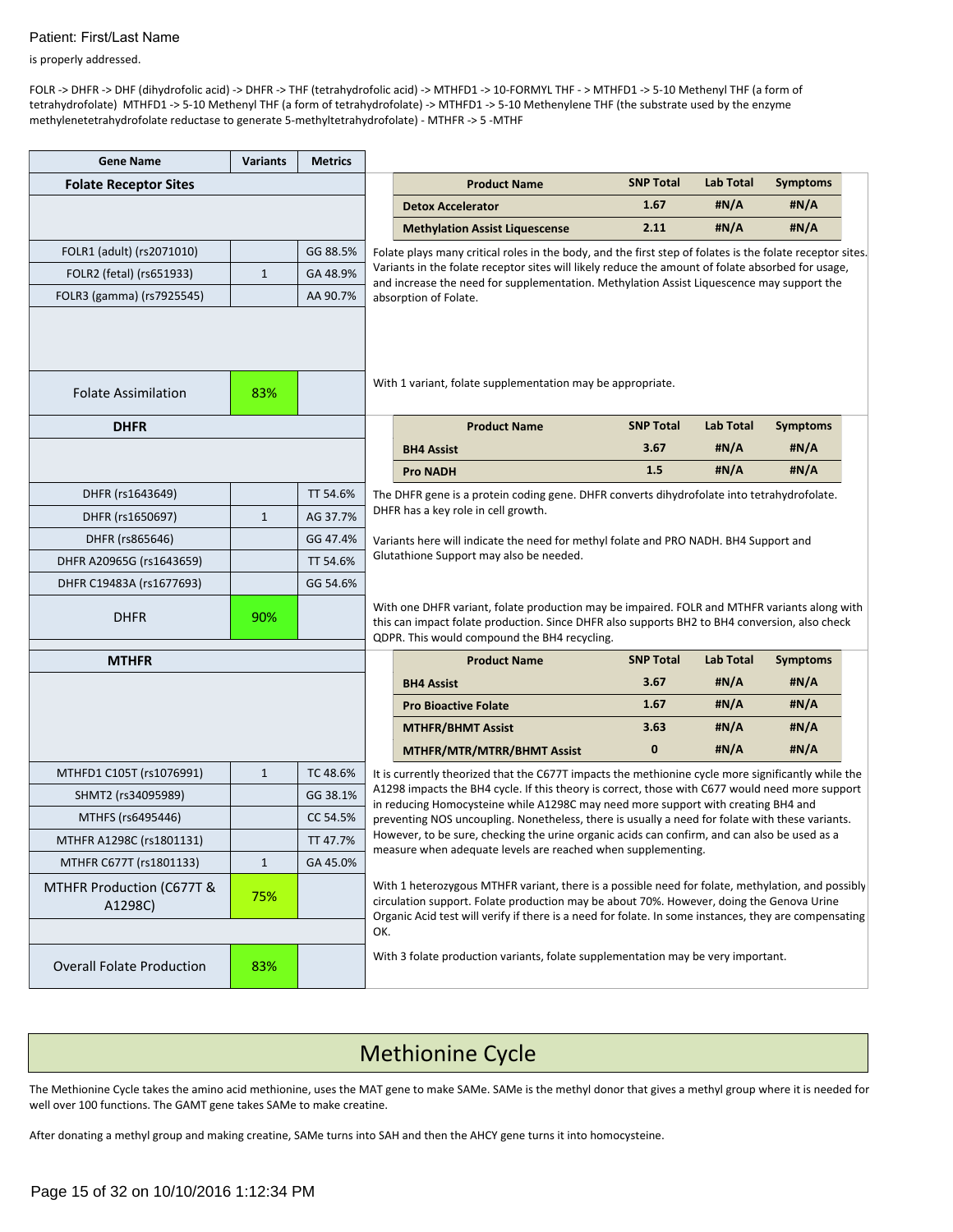Variants in MTRR, MTR, BHMT, PEMT will slow the conversion of homocystine into methionine.

| <b>Gene Name</b>                           | <b>Variants</b> | <b>Metrics</b> |                                                                                                                                                                                             |                                                                                                                                                                                                                                                                                                                                                                                                                                                                                                                                                                                                                                |                  |                  |                 |  |
|--------------------------------------------|-----------------|----------------|---------------------------------------------------------------------------------------------------------------------------------------------------------------------------------------------|--------------------------------------------------------------------------------------------------------------------------------------------------------------------------------------------------------------------------------------------------------------------------------------------------------------------------------------------------------------------------------------------------------------------------------------------------------------------------------------------------------------------------------------------------------------------------------------------------------------------------------|------------------|------------------|-----------------|--|
| <b>MTR</b> (upregulation)                  |                 |                |                                                                                                                                                                                             | <b>Product Name</b>                                                                                                                                                                                                                                                                                                                                                                                                                                                                                                                                                                                                            | <b>SNP Total</b> | <b>Lab Total</b> | <b>Symptoms</b> |  |
|                                            |                 |                |                                                                                                                                                                                             | Pro Hydroxocobalamin                                                                                                                                                                                                                                                                                                                                                                                                                                                                                                                                                                                                           | 6.25             | #N/A             | #N/A            |  |
|                                            |                 |                |                                                                                                                                                                                             | <b>Methylation Assist</b>                                                                                                                                                                                                                                                                                                                                                                                                                                                                                                                                                                                                      | 12.5             | #N/A             | #N/A            |  |
| MTR A2756G (rs1805087)                     |                 | AA 65.8%       |                                                                                                                                                                                             | MTR combines folate, Methyl B12 and Homocysteine into Methionine. Variants in MTR are<br>upregulations, so it tries to go faster. MTRR attaches a methyl group to B12, and variants here will<br>slow the process. When both MTR and MTRR exist, dysfunction can occur.                                                                                                                                                                                                                                                                                                                                                        |                  |                  |                 |  |
| <b>MTR</b>                                 | 100%            |                |                                                                                                                                                                                             | With no MTR variants, the gene is acting normally, in trying to convert Homocysteine into<br>Methionine using methyl B12 and methylfolate. Variants in B12 or folate will impede the process.                                                                                                                                                                                                                                                                                                                                                                                                                                  |                  |                  |                 |  |
| <b>MTRR</b>                                |                 |                |                                                                                                                                                                                             | <b>Product Name</b>                                                                                                                                                                                                                                                                                                                                                                                                                                                                                                                                                                                                            | <b>SNP Total</b> | Lab Total        | <b>Symptoms</b> |  |
|                                            |                 |                |                                                                                                                                                                                             | Pro Hydroxocobalamin                                                                                                                                                                                                                                                                                                                                                                                                                                                                                                                                                                                                           | 6.25             | #N/A             | #N/A            |  |
|                                            |                 |                |                                                                                                                                                                                             | <b>Methylation Assist</b>                                                                                                                                                                                                                                                                                                                                                                                                                                                                                                                                                                                                      | 12.5             | #N/A             | #N/A            |  |
|                                            |                 |                |                                                                                                                                                                                             | <b>Methylation Assist Liquescense</b>                                                                                                                                                                                                                                                                                                                                                                                                                                                                                                                                                                                          | 2.11             | #N/A             | #N/A            |  |
| MTRR A66G (b12) (rs1801394)                |                 | AA 23.0%       |                                                                                                                                                                                             | THE MTRR enzyme places a methyl group on B12 so it can be used by MTR to convert<br>Homocysteine into Methionine. Variants here may hamper this function. When combined with<br>other variants that impact the absorption and transport of B12, and if the MTR variant exists<br>(which is trying to make it go faster), this function may be impaired. Supplementation with<br>Methyl B12 is needed (Methylation Assist), unless the individual has excess methyl groups due to<br>other variants such as GAMT and COMT.<br>There are no variants in MTRR, but B12 levels could still be low if there are other B12 variants, |                  |                  |                 |  |
| <b>MTRR</b>                                | 100%            |                |                                                                                                                                                                                             | and there may be a need for B12 if the MTR is upregulated. Genova Urine Organic Acids can<br>measure cellular B12.                                                                                                                                                                                                                                                                                                                                                                                                                                                                                                             |                  |                  |                 |  |
| <b>All B12 Factors</b>                     |                 |                |                                                                                                                                                                                             | <b>Product Name</b>                                                                                                                                                                                                                                                                                                                                                                                                                                                                                                                                                                                                            | <b>SNP Total</b> | <b>Lab Total</b> | <b>Symptoms</b> |  |
|                                            |                 |                |                                                                                                                                                                                             | Pro Hydroxocobalamin                                                                                                                                                                                                                                                                                                                                                                                                                                                                                                                                                                                                           | 6.25             | #N/A             | #N/A            |  |
|                                            |                 |                |                                                                                                                                                                                             | <b>Methylation Assist</b>                                                                                                                                                                                                                                                                                                                                                                                                                                                                                                                                                                                                      | 12.5             | #N/A             | #N/A            |  |
| MTR A2756G (rs1805087)                     |                 | AA 65.8%       |                                                                                                                                                                                             | Variants in the FUT genes may decrease probiotics, and hence decrease the absorption of B12.                                                                                                                                                                                                                                                                                                                                                                                                                                                                                                                                   |                  |                  |                 |  |
| MTRR A66G (b12) (rs1801394)                |                 | AA 23.0%       | The MTR variant is an upregulation, creating a higher demand for B12, while the MTRR variants<br>reduces the ability to put methyl groups on B12, thus reducing availability of methyl B12. |                                                                                                                                                                                                                                                                                                                                                                                                                                                                                                                                                                                                                                |                  |                  |                 |  |
| FUT2 (rs492602)                            | $\overline{2}$  | GG 22.1%       |                                                                                                                                                                                             |                                                                                                                                                                                                                                                                                                                                                                                                                                                                                                                                                                                                                                |                  |                  |                 |  |
| FUT2 (rs601338)                            | $\overline{2}$  | AA 21.5%       |                                                                                                                                                                                             | GIF (gastric intrinsic factor) reduces the absorption of B12, while TCN1 and TCN2 limit the<br>transport of B12. Any combination of higher demand, less absorption and transport will impair                                                                                                                                                                                                                                                                                                                                                                                                                                   |                  |                  |                 |  |
| FUT2 (rs602662)                            | $\overline{2}$  | AA 24.4%       |                                                                                                                                                                                             | the functions dependent upon B12.                                                                                                                                                                                                                                                                                                                                                                                                                                                                                                                                                                                              |                  |                  |                 |  |
| GIF (TCN3) (rs558660)                      | $\mathbf{1}$    | AG 28.7%       |                                                                                                                                                                                             | FUT variants may create a need for immune support as well.                                                                                                                                                                                                                                                                                                                                                                                                                                                                                                                                                                     |                  |                  |                 |  |
| TCN1 (rs526934)                            | $\overline{2}$  | AA 52.8%       |                                                                                                                                                                                             |                                                                                                                                                                                                                                                                                                                                                                                                                                                                                                                                                                                                                                |                  |                  |                 |  |
| TCN2 C766G (rs1801198)                     | $\mathbf{1}$    | GC 49.9%       |                                                                                                                                                                                             |                                                                                                                                                                                                                                                                                                                                                                                                                                                                                                                                                                                                                                |                  |                  |                 |  |
| B12 Production / Need /<br>Utilization     | 38%             |                |                                                                                                                                                                                             | With ten variants of the SNPs related to B12, supplementation is most likely needed, especially if<br>both the MTR and MTRR have variants.                                                                                                                                                                                                                                                                                                                                                                                                                                                                                     |                  |                  |                 |  |
| <b>Choline Usage</b>                       |                 |                |                                                                                                                                                                                             | <b>Product Name</b>                                                                                                                                                                                                                                                                                                                                                                                                                                                                                                                                                                                                            | <b>SNP Total</b> | <b>Lab Total</b> | <b>Symptoms</b> |  |
|                                            |                 |                |                                                                                                                                                                                             | <b>Glutamate Scavenger/Calming Formula</b>                                                                                                                                                                                                                                                                                                                                                                                                                                                                                                                                                                                     | $\bf{0}$         | #N/A             | #N/A            |  |
|                                            |                 |                |                                                                                                                                                                                             | <b>CBS / BHMT Assist</b>                                                                                                                                                                                                                                                                                                                                                                                                                                                                                                                                                                                                       | 3.19             | #N/A             | #N/A            |  |
|                                            |                 |                |                                                                                                                                                                                             | A-L-O Formula                                                                                                                                                                                                                                                                                                                                                                                                                                                                                                                                                                                                                  | $\mathbf{0}$     | #N/A             | #N/A            |  |
| PEMT (rs4244593)                           |                 | TT 17.0%       |                                                                                                                                                                                             | Variants in PEMT can impede choline production. Choline is needed by the liver and brain. PEMT<br>variants have been tied to fatty liver. When there are PEMT variants, use CBS/BHMT with meals.                                                                                                                                                                                                                                                                                                                                                                                                                               |                  |                  |                 |  |
| PEMT (rs4646406)                           |                 | TT 25.7%       |                                                                                                                                                                                             | The CBS variants, especially the CBS C699T, will cause homocysteine to rush downstream too                                                                                                                                                                                                                                                                                                                                                                                                                                                                                                                                     |                  |                  |                 |  |
| PEMT (rs7946)<br><b>Choline Production</b> | $1\,$<br>83%    | CT 40.9%       |                                                                                                                                                                                             | quickly, potentially causing high glutamate and ammonia.<br>With just one variant in PEMT, choline supplementation may not be needed, but may be needed<br>if there are numerous BHMT variants.                                                                                                                                                                                                                                                                                                                                                                                                                                |                  |                  |                 |  |
| PNPLA3                                     |                 |                |                                                                                                                                                                                             | <b>Product Name</b>                                                                                                                                                                                                                                                                                                                                                                                                                                                                                                                                                                                                            | <b>SNP Total</b> | <b>Lab Total</b> | <b>Symptoms</b> |  |
|                                            |                 |                |                                                                                                                                                                                             | <b>Fatty Acid Assist</b>                                                                                                                                                                                                                                                                                                                                                                                                                                                                                                                                                                                                       | 1.57             | #N/A             | #N/A            |  |
|                                            |                 |                |                                                                                                                                                                                             | <b>Nrf2 Accelerator</b>                                                                                                                                                                                                                                                                                                                                                                                                                                                                                                                                                                                                        | 4.5              | #N/A             | #N/A            |  |
| PNPLA3 (rs738409)                          |                 | CC 58.3%       |                                                                                                                                                                                             | Variants in this gene may cause a predisposition for fatty liver.                                                                                                                                                                                                                                                                                                                                                                                                                                                                                                                                                              |                  |                  |                 |  |
| PNPLA3                                     | 100%            |                |                                                                                                                                                                                             |                                                                                                                                                                                                                                                                                                                                                                                                                                                                                                                                                                                                                                |                  |                  |                 |  |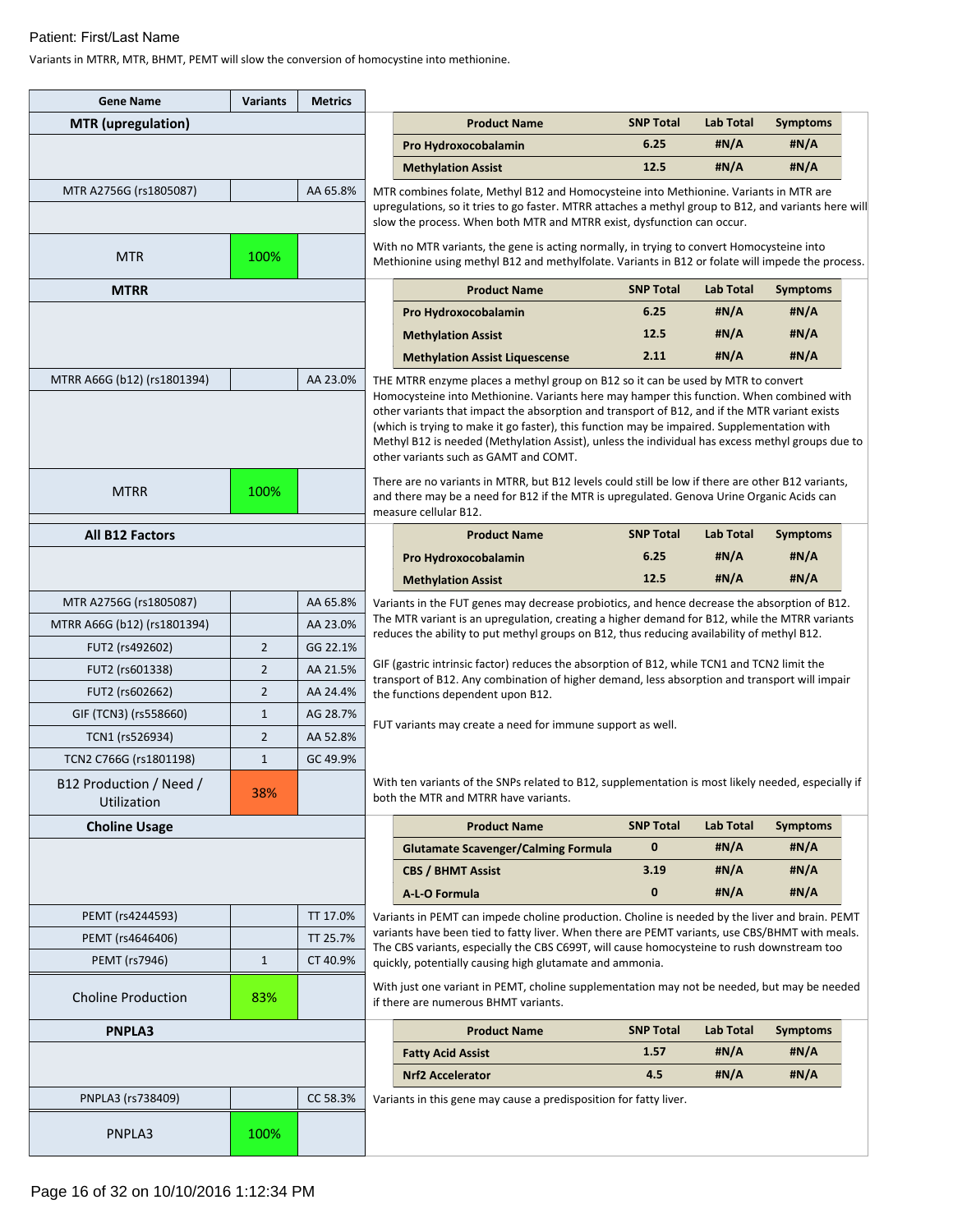| <b>BHMT</b>            |                |          |                                                                                                                                                                                                                                                                                      |                                                                                                                                                                                                                                                                                                  |                  |           |                 |  |  |
|------------------------|----------------|----------|--------------------------------------------------------------------------------------------------------------------------------------------------------------------------------------------------------------------------------------------------------------------------------------|--------------------------------------------------------------------------------------------------------------------------------------------------------------------------------------------------------------------------------------------------------------------------------------------------|------------------|-----------|-----------------|--|--|
| BHMT (rs6875201)       | $\mathbf{1}$   | AG 18.1% |                                                                                                                                                                                                                                                                                      | Variants in the BHMT gene will slow the conversion of homocysteine into methionine. Be aware                                                                                                                                                                                                     |                  |           |                 |  |  |
| BHMT R239Q (rs3733890) |                | GG 48.8% |                                                                                                                                                                                                                                                                                      | of BHMT-08 as this may push the homocysteine down faster through the transsulfuration<br>pathway, potentially causing excess glutamate, anxiety attacks, high levels of stress, high cortisol                                                                                                    |                  |           |                 |  |  |
| BHMT-02 (rs567754)     | $\overline{2}$ | TT 11.1% |                                                                                                                                                                                                                                                                                      | and adrenal fatigue.                                                                                                                                                                                                                                                                             |                  |           |                 |  |  |
| BHMT-08 (rs651852)     |                | CC 27.3% |                                                                                                                                                                                                                                                                                      |                                                                                                                                                                                                                                                                                                  |                  |           |                 |  |  |
| <b>BHMT</b>            | 63%            |          |                                                                                                                                                                                                                                                                                      | With three variants in BHMT support may be needed, especially if there are variants in BHMT-08.<br>This variant will push the homocysteine down through transsulfuration, potentially causing high<br>ammonia, glutamate and anxiety. Also, look at this variant in conjunction with PEMT, which |                  |           |                 |  |  |
|                        |                |          |                                                                                                                                                                                                                                                                                      | makes the choline needed to be used by the BHMT enzyme to turn homocysteine into<br>methionine.                                                                                                                                                                                                  |                  |           |                 |  |  |
| <b>AHCY</b>            |                |          |                                                                                                                                                                                                                                                                                      |                                                                                                                                                                                                                                                                                                  |                  |           |                 |  |  |
| AHCY-01 (rs819147)     |                | TT 54.4% | AHCY variants slow the conversion of SAH into homocysteine with no predictable results. It may                                                                                                                                                                                       |                                                                                                                                                                                                                                                                                                  |                  |           |                 |  |  |
| AHCY-19 (rs819171)     |                | TT 54.6% | lower homocysteine and consequently glutathione, but not always. The Doctor's Data serum<br>methylation pathway blood test is quite helpful when these variants are present. SAMe and                                                                                                |                                                                                                                                                                                                                                                                                                  |                  |           |                 |  |  |
|                        |                |          |                                                                                                                                                                                                                                                                                      | amino acids with methionine might be contraindicated and N-Acetylcysteine in Glutathione<br>Accelerator may be helpful if cysteine blood levels are low.                                                                                                                                         |                  |           |                 |  |  |
| <b>AHCY</b>            | 100%           |          | With no AHCY variants, it would be likely that S-adenosylhomocysteine would convert properly to<br>homocysteine.                                                                                                                                                                     |                                                                                                                                                                                                                                                                                                  |                  |           |                 |  |  |
| <b>GAMT</b> (Creatine) |                |          |                                                                                                                                                                                                                                                                                      | <b>Product Name</b>                                                                                                                                                                                                                                                                              | <b>SNP Total</b> | Lab Total | <b>Symptoms</b> |  |  |
|                        |                |          |                                                                                                                                                                                                                                                                                      | <b>GAMT Assist</b>                                                                                                                                                                                                                                                                               | $\mathbf{0}$     | #N/A      | #N/A            |  |  |
| GAMT (rs17851582)      |                | GG 82.7% |                                                                                                                                                                                                                                                                                      | GAMT is the gene that converts SAMe and other cofactors into creatine, needed for muscle                                                                                                                                                                                                         |                  |           |                 |  |  |
| GAMT (rs55776826)      |                | CC 74.0% |                                                                                                                                                                                                                                                                                      | strength. Variants here could lead to muscle weakness. GAMT Assist contains Creatine in a<br>capsule that only opens in the intestinal tract for better absorption. However, use this with                                                                                                       |                  |           |                 |  |  |
| GAMT (rs80338734)      |                | CC 98.8% |                                                                                                                                                                                                                                                                                      | caution in kidney disease and hypertension.                                                                                                                                                                                                                                                      |                  |           |                 |  |  |
| <b>GAMT</b> (Creatine) | 100%           |          |                                                                                                                                                                                                                                                                                      | No GAMT variants present.                                                                                                                                                                                                                                                                        |                  |           |                 |  |  |
| <b>MAT Gene</b>        |                |          |                                                                                                                                                                                                                                                                                      |                                                                                                                                                                                                                                                                                                  |                  |           |                 |  |  |
| MAT1 (rs11595587)      |                | GG 93.3% |                                                                                                                                                                                                                                                                                      | The MAT Gene turns methionine into SAMe. Variants here may decrease the production of SAMe                                                                                                                                                                                                       |                  |           |                 |  |  |
| MAT1 (rs12242871)      | $\mathbf{1}$   | GA 48.5% |                                                                                                                                                                                                                                                                                      | and create high methionine. This can cause some serious health problems, including neurological<br>issues. If there are a lot of variants, consider doing the Doctor's Data Methylation Plasma test.                                                                                             |                  |           |                 |  |  |
| MAT1 (rs1819684)       |                | GG 83.1% |                                                                                                                                                                                                                                                                                      | This is especially true when there are AHCY and GAMT variants as well. If there is high                                                                                                                                                                                                          |                  |           |                 |  |  |
| MAT1 (rs1985908)       |                | AA 46.3% |                                                                                                                                                                                                                                                                                      | methionine, supporting BHMT may be contraindicated. Glycine (GSH Assist) and reducing foods<br>high in methionine may be helpful.                                                                                                                                                                |                  |           |                 |  |  |
| MAT1 (rs2993763)       | $\mathbf{1}$   | GA 50.0% |                                                                                                                                                                                                                                                                                      |                                                                                                                                                                                                                                                                                                  |                  |           |                 |  |  |
| MAT1 (rs4934028)       | $\mathbf{1}$   | GA 49.5% |                                                                                                                                                                                                                                                                                      |                                                                                                                                                                                                                                                                                                  |                  |           |                 |  |  |
| MAT1 (rs7081756)       | $\overline{2}$ | TT 41.8% |                                                                                                                                                                                                                                                                                      |                                                                                                                                                                                                                                                                                                  |                  |           |                 |  |  |
| MAT1 (rs756208)        | $\mathbf{1}$   | AG 42.0% |                                                                                                                                                                                                                                                                                      |                                                                                                                                                                                                                                                                                                  |                  |           |                 |  |  |
| <b>MAT</b>             | 63%            |          | There are six variants in the MAT gene, so as long as there is adequate methionine and ATP, SAM<br>should be produced adequately, but there may be some issues. To find out for sure, you may<br>want to do the Doctors Data Blood Plasma test to measure Methionine, SAMe, SAH, and |                                                                                                                                                                                                                                                                                                  |                  |           |                 |  |  |
|                        |                |          |                                                                                                                                                                                                                                                                                      | Homocysteine. Glycine, supporting ATP production may support the production of SAMe.                                                                                                                                                                                                             |                  |           |                 |  |  |

## Transsulfuration Pathway

The transsulfuration pathway takes homocosysteine, and pulls it down into glutathione, ammonia, cortisol, sulfites and sulfates.

If there are variants that cause less than optimal conversion of homocysteine back into methionine, and then if there are variants in the CBS genes, especially the CBS699, then homocystine can travel too fast down the transsulfuration pathway and create glutamate, which can cause stress and anxiety. Variants in the GAD genes can worsen the problem.

CBS variants can also create excess ammonia, that can be worse if the urea cycle is less than optimal. The excess ammonia can cause mental stress, sleeping problems, and deplete the much needed BH4, needed for neurotransmitter production.

The excess glutamate can also raise cortisol levels, and eventually lead to adrenal fatigue.

To support this function, you need to support both pathways that convert homocysteine into methionine. One can use Calming Formula/Glutamate Scavenger, reducing the glutamate.

Check sulfites and sulfates to see if SUOX is overwhelmed.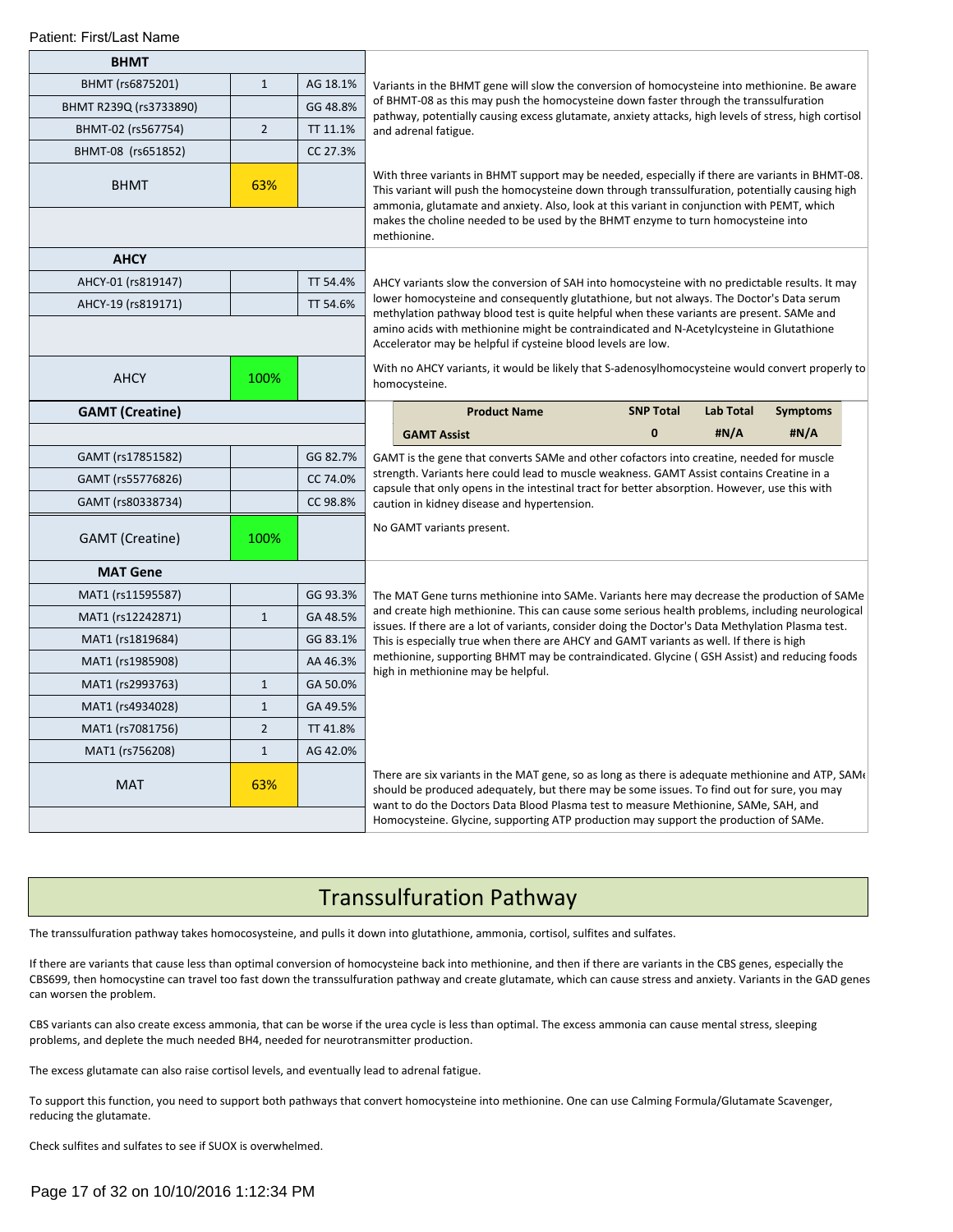| <b>Gene Name</b>                                                                                                                                                                                                                                                                                                                                                 | <b>Variants</b> | <b>Metrics</b> |                                                                                                                                                                                                                                                                                        |                                                                                                                                                                                                                                                                             |                  |                  |                 |  |  |
|------------------------------------------------------------------------------------------------------------------------------------------------------------------------------------------------------------------------------------------------------------------------------------------------------------------------------------------------------------------|-----------------|----------------|----------------------------------------------------------------------------------------------------------------------------------------------------------------------------------------------------------------------------------------------------------------------------------------|-----------------------------------------------------------------------------------------------------------------------------------------------------------------------------------------------------------------------------------------------------------------------------|------------------|------------------|-----------------|--|--|
| <b>Transsulfuration</b>                                                                                                                                                                                                                                                                                                                                          |                 |                |                                                                                                                                                                                                                                                                                        | <b>Product Name</b>                                                                                                                                                                                                                                                         | <b>SNP Total</b> | <b>Lab Total</b> | <b>Symptoms</b> |  |  |
|                                                                                                                                                                                                                                                                                                                                                                  |                 |                |                                                                                                                                                                                                                                                                                        | <b>Glutamate Scavenger/Calming Formula</b>                                                                                                                                                                                                                                  | $\bf{0}$         | #N/A             | #N/A            |  |  |
|                                                                                                                                                                                                                                                                                                                                                                  |                 |                |                                                                                                                                                                                                                                                                                        | <b>CBS / BHMT Assist</b>                                                                                                                                                                                                                                                    | 3.19             | #N/A             | #N/A            |  |  |
|                                                                                                                                                                                                                                                                                                                                                                  |                 |                |                                                                                                                                                                                                                                                                                        | <b>Ammonia Scavenger</b>                                                                                                                                                                                                                                                    | 5.62             | #N/A             | #N/A            |  |  |
| CBS A13637G (rs2851391)                                                                                                                                                                                                                                                                                                                                          | $\mathbf{1}$    | TC 47.1%       |                                                                                                                                                                                                                                                                                        | The CBS gene is similar to a brake, governor, or a dam in the river. It allows homocysteine to                                                                                                                                                                              |                  |                  |                 |  |  |
| CBS C19150T (rs4920037)                                                                                                                                                                                                                                                                                                                                          |                 | GG 61.5%       | move down the transsulfuration pathway at an appropriate pace. Although still being researched,<br>it is believed that some variants in CBS, and especially the CBS 699, cause the homocysteine to                                                                                     |                                                                                                                                                                                                                                                                             |                  |                  |                 |  |  |
| CBS C699T (rs234706)                                                                                                                                                                                                                                                                                                                                             |                 | GG 45.5%       | move down too quickly, potentially to stress SUOX, and to create excess glutamate that could<br>create anxiety, ammonia and adrenal stress. Checking the urine sulfite and sulfate levels may give<br>clues to what is occurring.                                                      |                                                                                                                                                                                                                                                                             |                  |                  |                 |  |  |
| CBSA360A (rs1801181)                                                                                                                                                                                                                                                                                                                                             | $\mathbf{1}$    | GA 45.3%       |                                                                                                                                                                                                                                                                                        |                                                                                                                                                                                                                                                                             |                  |                  |                 |  |  |
| CTH (rs1021737)                                                                                                                                                                                                                                                                                                                                                  | $\mathbf{1}$    | GT 40.8%       |                                                                                                                                                                                                                                                                                        |                                                                                                                                                                                                                                                                             |                  |                  |                 |  |  |
| <b>CBS</b>                                                                                                                                                                                                                                                                                                                                                       | 75%             |                | With two variants in the CBS gene, it is likely that homocysteine is coming down the<br>Transsulfuration Pathway at an appropriate pace, unless it is the CBS 699T. This variant may<br>substantially speed up this pathway, causing excess ammonia, sulfites, sulfates, glutamate and |                                                                                                                                                                                                                                                                             |                  |                  |                 |  |  |
|                                                                                                                                                                                                                                                                                                                                                                  |                 |                |                                                                                                                                                                                                                                                                                        | stimulating the adrenals with excess cortisol. Other contributing factors could be that if the<br>conversion of homocysteine into methionine is impaired by variants in PEMT, BHMT, MTR, MTRR<br>and MTHFR, CBS may be overwhelmed.                                         |                  |                  |                 |  |  |
| <b>Ammonia &amp; Glutamate</b>                                                                                                                                                                                                                                                                                                                                   |                 |                |                                                                                                                                                                                                                                                                                        | <b>Product Name</b>                                                                                                                                                                                                                                                         | <b>SNP Total</b> | <b>Lab Total</b> | <b>Symptoms</b> |  |  |
| <b>Production Estimates</b>                                                                                                                                                                                                                                                                                                                                      |                 |                |                                                                                                                                                                                                                                                                                        | <b>Glutamate Scavenger/Calming Formula</b>                                                                                                                                                                                                                                  | $\bf{0}$         | #N/A             | #N/A            |  |  |
|                                                                                                                                                                                                                                                                                                                                                                  |                 |                |                                                                                                                                                                                                                                                                                        | <b>CBS / BHMT Assist</b>                                                                                                                                                                                                                                                    | 3.19             | #N/A             | #N/A            |  |  |
|                                                                                                                                                                                                                                                                                                                                                                  |                 |                |                                                                                                                                                                                                                                                                                        | <b>Ammonia Scavenger</b>                                                                                                                                                                                                                                                    | 5.62             | #N/A             | #N/A            |  |  |
| BHMT-08 (rs651852)                                                                                                                                                                                                                                                                                                                                               |                 | CC 27.3%       |                                                                                                                                                                                                                                                                                        | Estimated production of ammonia and glutamate in this calculation is based on variants in BHMT-                                                                                                                                                                             |                  |                  |                 |  |  |
| CBS C699T (rs234706)                                                                                                                                                                                                                                                                                                                                             |                 | GG 45.5%       |                                                                                                                                                                                                                                                                                        | 08 and CBS 699, thus potentially creating glutamate and ammonia. Measuring sulfites and<br>sulfates can give some clues (higher levels would go along with higher glutamate and ammonia                                                                                     |                  |                  |                 |  |  |
|                                                                                                                                                                                                                                                                                                                                                                  |                 |                |                                                                                                                                                                                                                                                                                        | levels). The Genova urine organic acids test can give estimates of ammonia and blood tests can<br>measure ammonia as well. Excitability, anxiety and high cortisol levels would go along with high<br>glutamate. Checking cortisol levels may be helpful in the assessment. |                  |                  |                 |  |  |
| With no variants in CBS699 and BHMT-08, there is less chance for excess glutamate and ammonia<br>Potential Ammonia & Glutamate<br>100%<br>from excessive Homocysteine being pulled down transsulfuration pathway. However, ammonia<br><b>Clearing Ability</b><br>can also be high from a weakened Urea Cycle and digestive issues. If they present with a lot of |                 |                |                                                                                                                                                                                                                                                                                        |                                                                                                                                                                                                                                                                             |                  |                  |                 |  |  |
|                                                                                                                                                                                                                                                                                                                                                                  |                 |                |                                                                                                                                                                                                                                                                                        | ammonia symptoms, consider checking the Genova Urine Organic Acids.                                                                                                                                                                                                         |                  |                  |                 |  |  |

### Neurotransmitters - Serotonion, Dopamine, Glutamate, GABA

Neurotransmitters impact many functions beside emotions. Serotonin and GABA are generally considered relaxing, while dopamine, norepinephrine and epinephrine are considered excitatory.

Variants in MAO may be sparing to serotonin, and may be helpful if there is low production due to low BH4. Variants in COMT can cause a myriad of issues, as the COMT enzyme uses methyl groups to break down dopamine, and is also involved in other detox functions. Variants in COMT has the potential to cause excess methyl groups in the body, thus negative reactions to methyl folate and methyl B12.

The GAD genes convert glutamate to GABA. If there is an overproduction of glutamate, as well as variants in GAD (especially homozygous), the patient/client may experience severe anxiety.

DAO variants may also create overexcitement in the brain, and may contribute to ammonia production as well.

BH4 is needed to create neurotransmitters. See the next page for BH4 production estimates, as low BH4 may impact neurotransmitter production.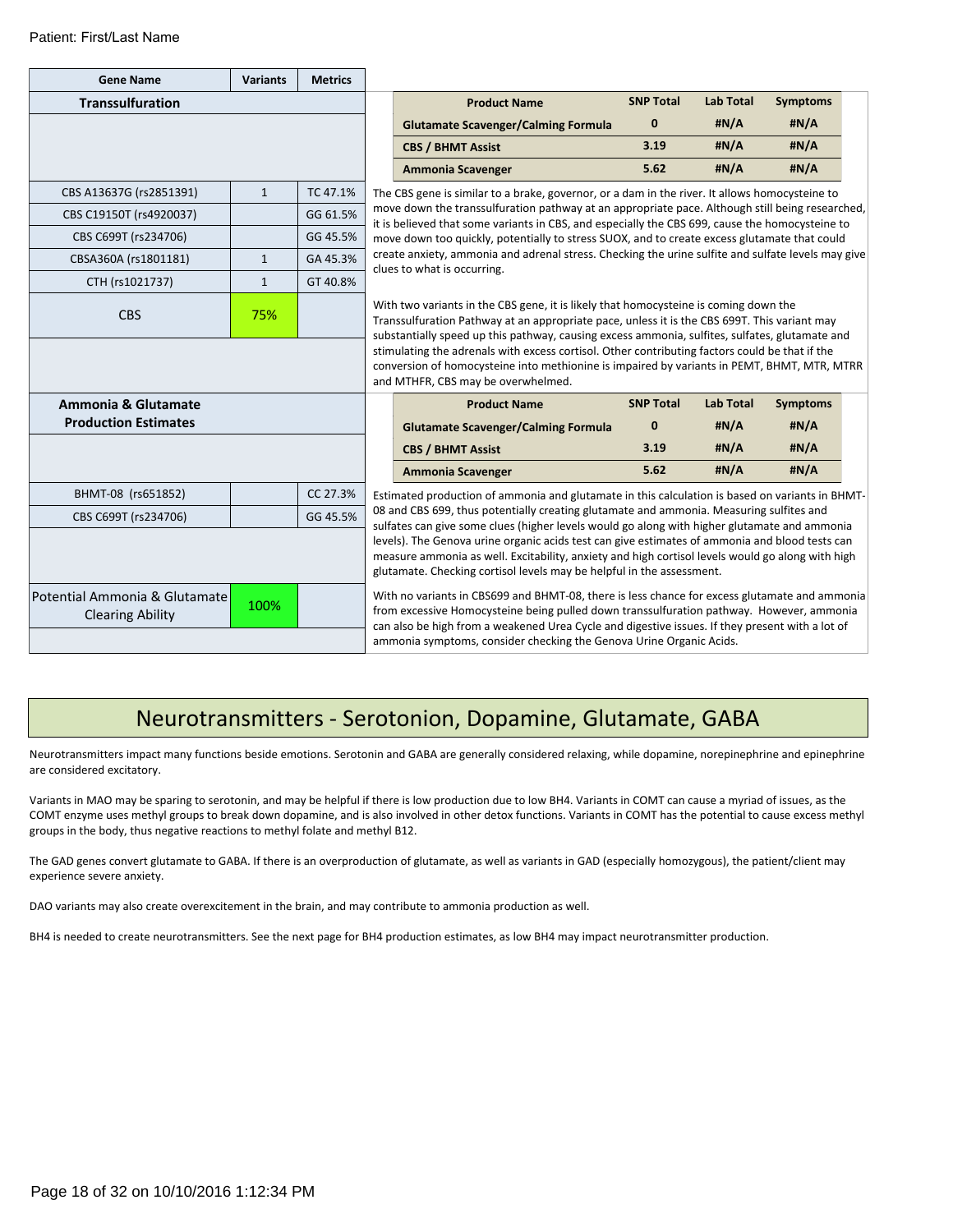| <b>Gene Name</b>                                | <b>Variants</b> | <b>Metrics</b> |                                                                                                                                                                                                                       |                                                                                                                                                                                                      |                                                                                                                                                                                                                                                                                                           |                  |                 |  |  |
|-------------------------------------------------|-----------------|----------------|-----------------------------------------------------------------------------------------------------------------------------------------------------------------------------------------------------------------------|------------------------------------------------------------------------------------------------------------------------------------------------------------------------------------------------------|-----------------------------------------------------------------------------------------------------------------------------------------------------------------------------------------------------------------------------------------------------------------------------------------------------------|------------------|-----------------|--|--|
| <b>Serotonin</b>                                |                 |                |                                                                                                                                                                                                                       |                                                                                                                                                                                                      |                                                                                                                                                                                                                                                                                                           |                  |                 |  |  |
| MAO A (R297R) (rs6323)                          | $\mathbf{1}$    | GT 50.2%       |                                                                                                                                                                                                                       | The MAO enzyme breaks down serotonin. Variants will actually preserve serotonin. This can be                                                                                                         |                                                                                                                                                                                                                                                                                                           |                  |                 |  |  |
|                                                 |                 |                |                                                                                                                                                                                                                       | helpful when there is low BH4, poor availability of amino acids that are the precursors to high<br>peroxynitrite.                                                                                    |                                                                                                                                                                                                                                                                                                           |                  |                 |  |  |
|                                                 |                 |                | Note: Males only have the potential for 1 MAO SNP. Currently, the software prints a 2 when there<br>is one for males. Females will print 0, 1 or 2. This will be modified soon, and only reflect 0 or 1 for<br>males. |                                                                                                                                                                                                      |                                                                                                                                                                                                                                                                                                           |                  |                 |  |  |
| MAO A                                           | 50%             |                |                                                                                                                                                                                                                       | There is one variant in MAO. This may impact the breakdown of serotonin.                                                                                                                             |                                                                                                                                                                                                                                                                                                           |                  |                 |  |  |
| Dopamine                                        |                 |                |                                                                                                                                                                                                                       |                                                                                                                                                                                                      |                                                                                                                                                                                                                                                                                                           |                  |                 |  |  |
| COMT (MIR4761) (rs6269)                         | $\mathbf{1}$    | AG 46.8%       |                                                                                                                                                                                                                       | COMT is involved in breaking down excitatory neurotransmitters and detox reactions. Click on the                                                                                                     |                                                                                                                                                                                                                                                                                                           |                  |                 |  |  |
| COMT H62H (MIR4761) (rs4633)                    | $\mathbf{1}$    | CT 49.0%       |                                                                                                                                                                                                                       | enzyme rating for more information.                                                                                                                                                                  |                                                                                                                                                                                                                                                                                                           |                  |                 |  |  |
| COMT V158M (MIR4761) (rs4680)                   | $\mathbf{1}$    | GA 48.8%       |                                                                                                                                                                                                                       |                                                                                                                                                                                                      |                                                                                                                                                                                                                                                                                                           |                  |                 |  |  |
| COMT-61 P199P (mood swings)<br>(rs769224)       |                 | GG 95.7%       |                                                                                                                                                                                                                       |                                                                                                                                                                                                      |                                                                                                                                                                                                                                                                                                           |                  |                 |  |  |
| <b>COMT</b>                                     | 63%             |                |                                                                                                                                                                                                                       |                                                                                                                                                                                                      |                                                                                                                                                                                                                                                                                                           |                  |                 |  |  |
| <b>Glutamate Production Factors</b>             |                 |                |                                                                                                                                                                                                                       | <b>Product Name</b>                                                                                                                                                                                  | <b>SNP Total</b>                                                                                                                                                                                                                                                                                          | <b>Lab Total</b> | <b>Symptoms</b> |  |  |
|                                                 |                 |                |                                                                                                                                                                                                                       | <b>Glutamate Scavenger/Calming Formula</b>                                                                                                                                                           | $\bf{0}$                                                                                                                                                                                                                                                                                                  | #N/A             | #N/A            |  |  |
| BHMT-08 (rs651852)                              |                 | CC 27.3%       |                                                                                                                                                                                                                       | If the theory is correct that BHMT-08 and CBS699T causes Homocysteine to be converted into                                                                                                           |                                                                                                                                                                                                                                                                                                           |                  |                 |  |  |
| CBS C699T (rs234706)                            |                 | GG 45.5%       |                                                                                                                                                                                                                       | Glutamate, this estimate may give some clues if this needs support. Checking sulfite and sulfate<br>urine levels, and cortisol will give additional information. Glutamate Scavenger/Calming Formula |                                                                                                                                                                                                                                                                                                           |                  |                 |  |  |
|                                                 |                 |                |                                                                                                                                                                                                                       |                                                                                                                                                                                                      | may help with the excess glutamate, SUOX Assist may be needed for supporting the sulfite to<br>sulfate process, and Ammonia Scavenger may be needed if the urea cycle is overwhelmed and<br>cannot clear all the ammonia. CBS/BHMT Assist will support the conversion of Homocysteine into<br>Methionine. |                  |                 |  |  |
| <b>Potential Glutamate Reduction</b><br>Ability | 100%            |                |                                                                                                                                                                                                                       | There are no BHMT-08 or CBS699T variants. This lessens the chance of excess glutamate, but<br>does not completely rule it out.                                                                       |                                                                                                                                                                                                                                                                                                           |                  |                 |  |  |
| <b>GABA (Glutamate to GABA)</b>                 |                 |                |                                                                                                                                                                                                                       |                                                                                                                                                                                                      |                                                                                                                                                                                                                                                                                                           |                  |                 |  |  |
| GAD1 (rs3749034)                                |                 | GG 59.3%       |                                                                                                                                                                                                                       | The GAD enzyme converts glutamate to GABA. When someone has high glutamate and a lot of                                                                                                              |                                                                                                                                                                                                                                                                                                           |                  |                 |  |  |
| GAD1 (rs2241165)                                | $\overline{2}$  | TT 54.2%       |                                                                                                                                                                                                                       | variants in GAD, it creates conditions that may have high glutamate and low GABA that could<br>increase stress and conditions related to high glutamate. It has been observed, that Homozygous       |                                                                                                                                                                                                                                                                                                           |                  |                 |  |  |
| GAD1 (rs769407)                                 | $\overline{2}$  | CC 6.8%        |                                                                                                                                                                                                                       | variants in GAD have more impact that many Heterozygous. SER-GAB Assist and GABA Assist may                                                                                                          |                                                                                                                                                                                                                                                                                                           |                  |                 |  |  |
| GAD1 (rs2058725)                                |                 | TT 56.8%       |                                                                                                                                                                                                                       | be helpful if there is low GABA.                                                                                                                                                                     |                                                                                                                                                                                                                                                                                                           |                  |                 |  |  |
| GAD1 (rs3791851)                                | $\overline{2}$  | CC 6.8%        |                                                                                                                                                                                                                       |                                                                                                                                                                                                      |                                                                                                                                                                                                                                                                                                           |                  |                 |  |  |
| GAD1 (rs3791850)                                |                 | GG 57.9%       |                                                                                                                                                                                                                       |                                                                                                                                                                                                      |                                                                                                                                                                                                                                                                                                           |                  |                 |  |  |
| GAD1 (rs12185692)                               |                 | CC 35.7%       |                                                                                                                                                                                                                       |                                                                                                                                                                                                      |                                                                                                                                                                                                                                                                                                           |                  |                 |  |  |
| GAD1 (rs3791878)                                | $\overline{2}$  | TT 9.7%        |                                                                                                                                                                                                                       |                                                                                                                                                                                                      |                                                                                                                                                                                                                                                                                                           |                  |                 |  |  |
| GAD1 (rs10432420)                               |                 | GG 49.7%       |                                                                                                                                                                                                                       |                                                                                                                                                                                                      |                                                                                                                                                                                                                                                                                                           |                  |                 |  |  |
| GAD1 (rs3828275)                                |                 | CC 32.3%       |                                                                                                                                                                                                                       |                                                                                                                                                                                                      |                                                                                                                                                                                                                                                                                                           |                  |                 |  |  |
| GAD1 (rs701492)                                 | $\overline{2}$  | TT 7.9%        |                                                                                                                                                                                                                       |                                                                                                                                                                                                      |                                                                                                                                                                                                                                                                                                           |                  |                 |  |  |
| Glutamate to GABA Conversion                    | 55%             |                |                                                                                                                                                                                                                       |                                                                                                                                                                                                      |                                                                                                                                                                                                                                                                                                           |                  |                 |  |  |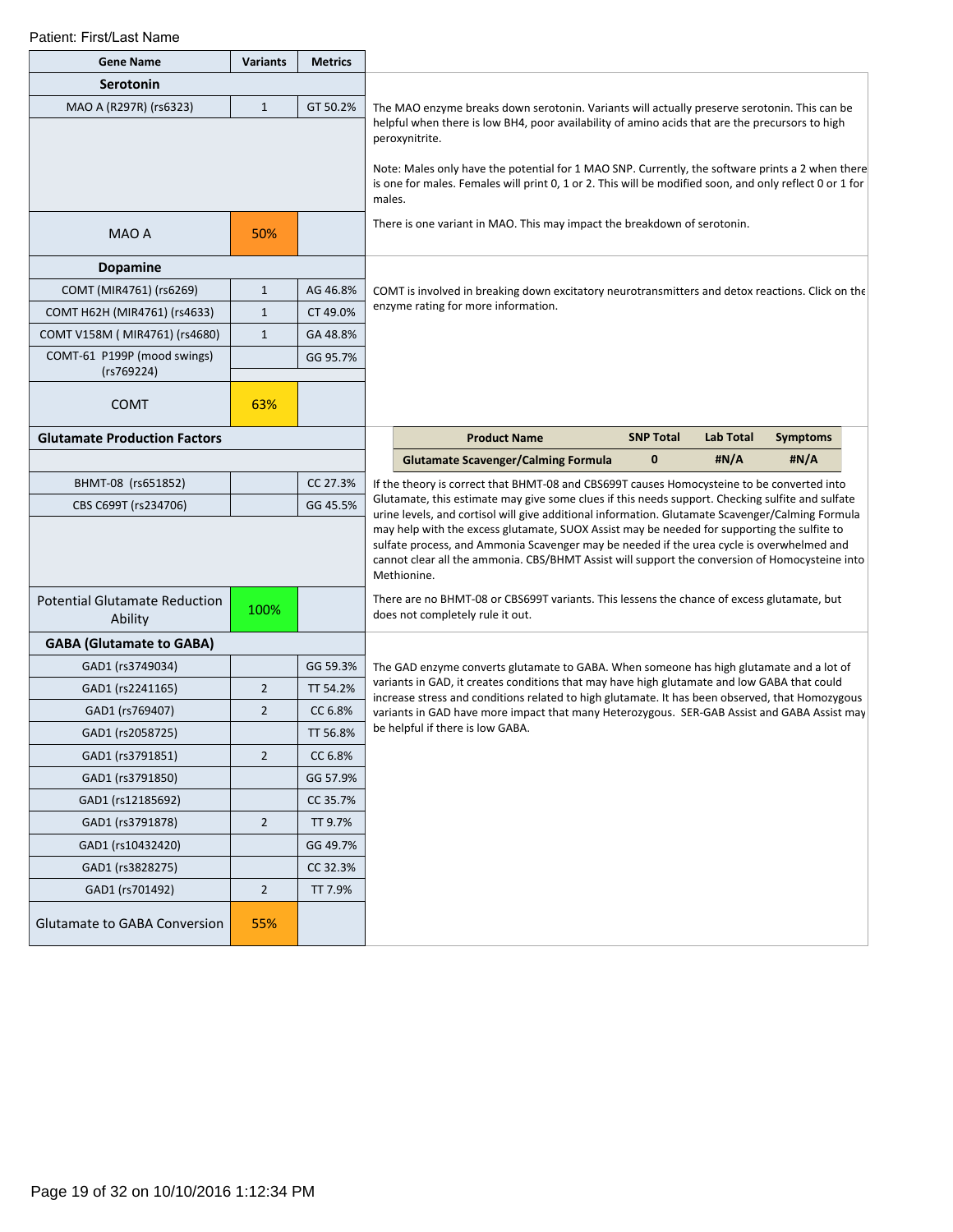| <b>GLS (Glutamine to Glutamate</b><br>Conversion)  |                |                      |                                                                                                                                                                                     |                  |                  |                 |  |  |
|----------------------------------------------------|----------------|----------------------|-------------------------------------------------------------------------------------------------------------------------------------------------------------------------------------|------------------|------------------|-----------------|--|--|
| GLS (rs1517354)                                    | $\overline{2}$ | TT 84.5%             |                                                                                                                                                                                     |                  |                  |                 |  |  |
| GLS (rs1921915)                                    | $\overline{2}$ | AA 87.0%             | GLS or Glutaminase encodes a protein that catalyzes the hydrolysis of glutamine to glutamate<br>and ammonia.                                                                        |                  |                  |                 |  |  |
| GLS (rs3088307)                                    | $\overline{2}$ | GG 18.4%             |                                                                                                                                                                                     |                  |                  |                 |  |  |
| GLS (rs3771311)                                    |                | TT 77.7%             |                                                                                                                                                                                     |                  |                  |                 |  |  |
|                                                    |                |                      |                                                                                                                                                                                     |                  |                  |                 |  |  |
| GLS (rs3771316)                                    |                | AA 81.8%             |                                                                                                                                                                                     |                  |                  |                 |  |  |
| GLS (rs6758866)                                    | $\overline{2}$ | GG 33.5%<br>AA 95.3% |                                                                                                                                                                                     |                  |                  |                 |  |  |
| GLS (rs62179862)                                   |                |                      |                                                                                                                                                                                     |                  |                  |                 |  |  |
| <b>GLS (Glutamine to Glutamate</b><br>Conversion)  | 43%            |                      |                                                                                                                                                                                     |                  |                  |                 |  |  |
| <b>GLS2 (Glutamine to Glutamate</b><br>Conversion) |                |                      |                                                                                                                                                                                     |                  |                  |                 |  |  |
| GLS2 (rs2638315)                                   | $\overline{2}$ | CC 3.8%              | GLS2 or Glutaminase 2 encodes a protein that catalyzes the hydrolysis of glutamine to                                                                                               |                  |                  |                 |  |  |
| GLS2 (rs6581096)                                   |                | GG 48.1%             | stoichiometric amounts of glutamate and ammonia.                                                                                                                                    |                  |                  |                 |  |  |
| <b>GLS2 (Glutamine to Glutamate</b><br>Conversion) | 50%            |                      |                                                                                                                                                                                     |                  |                  |                 |  |  |
| <b>GLUL (Glutamate to Glutamine</b><br>Conversion) |                |                      |                                                                                                                                                                                     |                  |                  |                 |  |  |
| GLUL (rs12403634)                                  | $\mathbf{1}$   | CT 29.1%             | GLUL or Glutamate-ammonia Ligase encodes a protein that catalyzes the synthesis of glutamine                                                                                        |                  |                  |                 |  |  |
| GLUL (rs12735664)                                  | $\mathbf{1}$   | AC 17.3%             | from glutamate and ammonia in an ATP-dependent reaction.                                                                                                                            |                  |                  |                 |  |  |
| <b>GLUL (Glutamate to Glutamine</b><br>Conversion) | 50%            |                      |                                                                                                                                                                                     |                  |                  |                 |  |  |
| <b>Glutamate to Alpha-</b>                         |                |                      | <b>Product Name</b>                                                                                                                                                                 | <b>SNP Total</b> | <b>Lab Total</b> | <b>Symptoms</b> |  |  |
| <b>Ketoglutarate Conversion</b>                    |                |                      | Pro Alpha Ketoglutarate Plus                                                                                                                                                        | $\mathbf{0}$     | #N/A             | #N/A            |  |  |
|                                                    |                |                      |                                                                                                                                                                                     |                  |                  |                 |  |  |
| GLUD1 (rs9421574)                                  | $\mathbf{1}$   | CT 16.6%             | GLUD1 or Glutamate Dehydrogenase 1 encodes glutamate dehydrogenase which catalyzes the<br>oxidative deamination of glutamate to alpha-ketoglutarate and ammonia. This enzyme has an |                  |                  |                 |  |  |
| GLUD1 (rs1923939)                                  | $\mathbf{1}$   | AG 34.2%             |                                                                                                                                                                                     |                  |                  |                 |  |  |
| GLUD1 (rs9421580)                                  | $\mathbf{1}$   | CT 33.2%             | important role in regulating amino acid-induced insulin secretion.                                                                                                                  |                  |                  |                 |  |  |
| GOT1 (rs12768505)                                  |                | CC 88.8%             | Glutamic-oxaloacetic transaminase is a pyridoxal phosphate-dependent enzyme which exists in                                                                                         |                  |                  |                 |  |  |
| GOT1 (rs2234971)                                   | $\mathbf{1}$   | CT 21.6%             | cytoplasmic and inner-membrane mitochondrial forms, GOT1 and GOT2, respectively. GOT plays<br>a role in the conversion of glutamate to alpha-ketoglutarate.                         |                  |                  |                 |  |  |
| GOT1 (rs9971274)                                   |                | GG 84.4%             |                                                                                                                                                                                     |                  |                  |                 |  |  |
| GOT1 (rs9971275)                                   |                | GG 84.3%             | Glutamic-Pyruvate Transaminase also plays a role in the conversion of glutamate to alpha-<br>ketoglutarate.                                                                         |                  |                  |                 |  |  |
| GOT1 (rs11190083)                                  |                | AA 84.3%             |                                                                                                                                                                                     |                  |                  |                 |  |  |
| GOT1 (rs4328160)                                   |                | TT 81.3%             |                                                                                                                                                                                     |                  |                  |                 |  |  |
| GOT1 (rs3793935)                                   | $\overline{2}$ | TT 69.5%             |                                                                                                                                                                                     |                  |                  |                 |  |  |
| GOT2 (rs30842)                                     | $\mathbf{1}$   | AC 43.4%             |                                                                                                                                                                                     |                  |                  |                 |  |  |
| GOT2 (rs30838)                                     | $\mathbf{1}$   | TC 43.3%             |                                                                                                                                                                                     |                  |                  |                 |  |  |
| GOT2 (rs863944)                                    | $\mathbf{1}$   | AC 48.0%             |                                                                                                                                                                                     |                  |                  |                 |  |  |
| GPT (rs1063739)                                    | $\overline{2}$ | AA 22.0%             |                                                                                                                                                                                     |                  |                  |                 |  |  |
| Glutamate to Alpha-<br>Ketoglutarate Conversion    | 63%            |                      |                                                                                                                                                                                     |                  |                  |                 |  |  |
| <b>DAO</b>                                         |                |                      |                                                                                                                                                                                     |                  |                  |                 |  |  |
| DAO (rs2070586)                                    | $\mathbf{1}$   | GA 28.1%             | The name of this gene is D-amino-acid oxidase and DAO is the gene's official symbol. Health                                                                                         |                  |                  |                 |  |  |
| DAO (rs3741775)                                    | $\mathbf{1}$   | AC 49.3%             | conditions observed with this variant are: Schizophrenia, Bipolar Disorder, Primary Hyperoxaluria,                                                                                  |                  |                  |                 |  |  |
| DAOA (rs2391191)                                   |                | GG 38.3%             | ALS (Type 18), Autism and Crohn's Disease.                                                                                                                                          |                  |                  |                 |  |  |
|                                                    |                |                      | Studies have found that the A allele in rs2391191 is a possible genetic feature of certain health<br>conditions such as Schizophrenia, and Bipolar Disorder.                        |                  |                  |                 |  |  |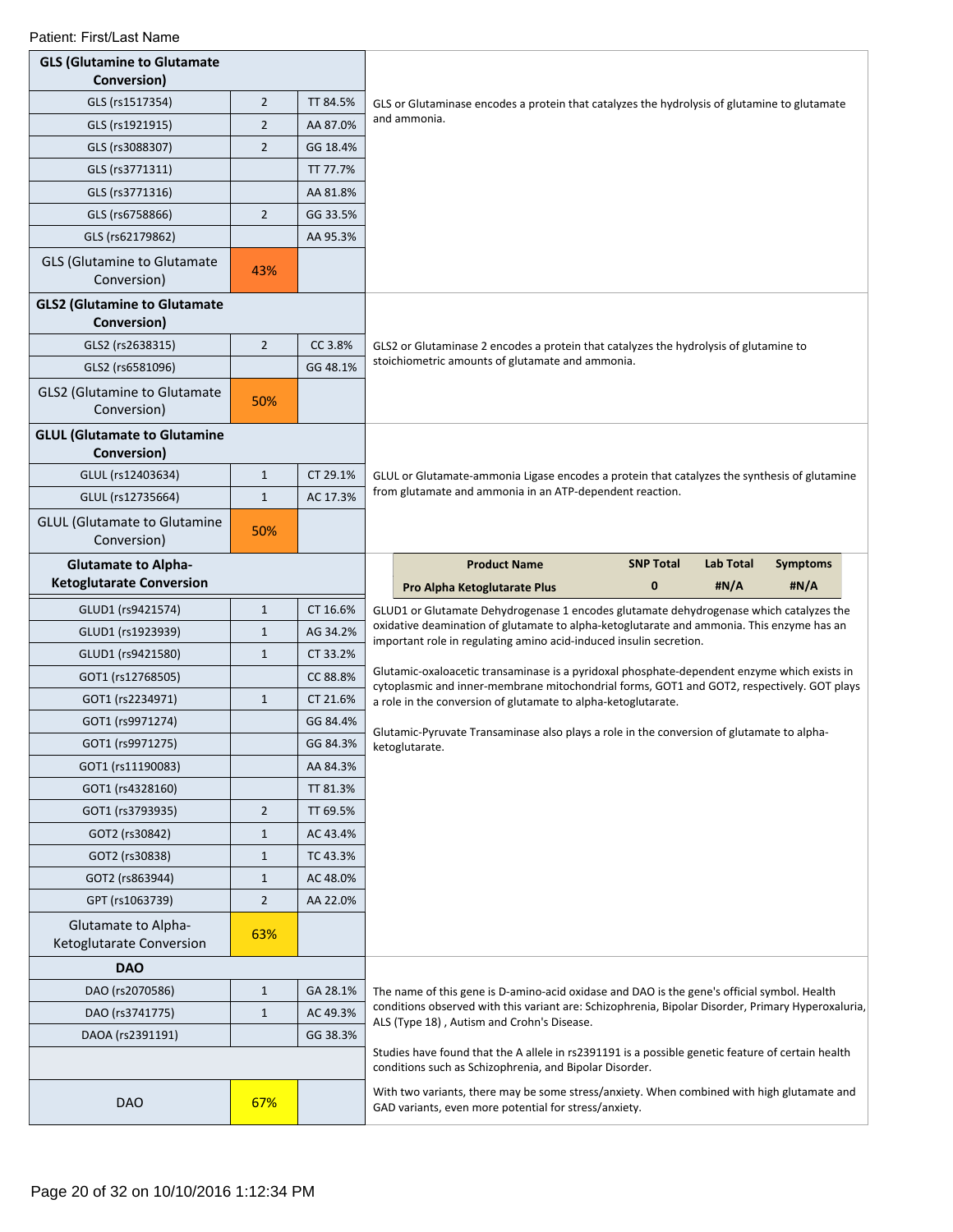| OXTR (rs2139184)    |                | CC 96.0%  | OXTR or Oxytocin Receptor encodes a protein that belongs to the G-protein coupled receptor                                                                                                                                                     |
|---------------------|----------------|-----------|------------------------------------------------------------------------------------------------------------------------------------------------------------------------------------------------------------------------------------------------|
| OXTR (rs11706648)   | $\overline{2}$ | CC 10.8%  | family and acts as a receptor for oxytocin. Oxytocin receptors regulate a variety of different<br>behaviors such as stress, anxiety, social recognition, bonding, and maternal behavior.                                                       |
| OXTR (rs237888)     |                | TT 87.8%  |                                                                                                                                                                                                                                                |
| OXTR (rs2268492)    | $1\,$          | CT 39.7%  | Variants in this gene can lead to a higher sensitivity to stress, and conduct disorders.                                                                                                                                                       |
| OXTR (rs2268494)    |                | TT 83.6%  |                                                                                                                                                                                                                                                |
| OXTR (rs35498753)   |                | TT 78.1%  |                                                                                                                                                                                                                                                |
| OXTR (rs237893)     | $\overline{2}$ | GG 19.4%  |                                                                                                                                                                                                                                                |
| OXTR (rs11711703)   |                | AA 67.5%  |                                                                                                                                                                                                                                                |
| OXTR (rs237901)     |                | GG 100.0% |                                                                                                                                                                                                                                                |
| OXTR (rs237902)     |                | GG 48.3%  |                                                                                                                                                                                                                                                |
| OXTR (rs189386)     |                | CC 83.8%  |                                                                                                                                                                                                                                                |
| OXTR (rs237906)     |                | CC 100.0% |                                                                                                                                                                                                                                                |
| OXTR (rs237907)     |                | CC 100.0% |                                                                                                                                                                                                                                                |
| OXTR (rs237908)     |                | CC 99.9%  |                                                                                                                                                                                                                                                |
| OXTR (rs237915)     | $\overline{2}$ | CC 8.4%   |                                                                                                                                                                                                                                                |
| OXTR (rs35413809)   |                | GG 81.9%  |                                                                                                                                                                                                                                                |
| OXTR (rs2301261)    |                | CC 82.3%  |                                                                                                                                                                                                                                                |
| OXTR (rs9860869)    |                | TT 78.5%  |                                                                                                                                                                                                                                                |
| OXTR (rs237897)     | $\mathbf 2$    | GG 27.4%  |                                                                                                                                                                                                                                                |
| OXTR (rs237887)     | $\overline{2}$ | AA 33.4%  |                                                                                                                                                                                                                                                |
| OXTR (rs53576)      | $\overline{2}$ | GG 46.3%  |                                                                                                                                                                                                                                                |
| OXTR (rs7632287)    |                | GG 58.8%  |                                                                                                                                                                                                                                                |
| OXTR (rs2268491)    |                | CC 75.9%  |                                                                                                                                                                                                                                                |
| OXTR (rs2254298)    |                | GG 75.6%  |                                                                                                                                                                                                                                                |
| OXTR (rs1042778)    | $\overline{2}$ | TT 14.8%  |                                                                                                                                                                                                                                                |
| OXTR (rs13316193)   | $\mathbf{1}$   | TC 45.6%  |                                                                                                                                                                                                                                                |
| OXTR (rs4686302)    |                | CC 77.8%  |                                                                                                                                                                                                                                                |
| <b>OXTR</b>         | 70%            |           |                                                                                                                                                                                                                                                |
| <b>OXTR Empathy</b> |                |           |                                                                                                                                                                                                                                                |
| OXTR (rs53576)      | $\overline{2}$ | GG 46.3%  | For rs53576, studies have shown that individuals with the GG genotypes are more empathetic,                                                                                                                                                    |
|                     |                |           | can become more attached, feel less lonely, have a decreased level of sociality, employ more<br>sensitive parenting techniques, and have lower rates of autism.                                                                                |
| <b>OXTR Empathy</b> | 100%           |           | There are two variants in the OXTR rs53576. Variants in this gene have been shown to be<br>associated with people who are more empathetic, feeling less lonely, employ more sensitive<br>parenting techniques, and have lower rates of autism. |

## BH4 Cycle, Nitric Oxide & Peroxynitrite (Inflammation) Estimates

The NOS enzyme uses BH4 and L-Arginine to create Nitric Oxide, the critical molecule needed for vasodilation and many other factors. If there is inadequate BH4 or variants in NOS, the arginine may instead create the free radical superoxide. Superoxide then combines with nitric oxide to create the very strong oxidizing agent peroxynitrite. This is called NOS uncoupling. NOS uncoupling causes inflammation and may weaken the immune system.

The more factors that lessen BH4, (A1298C, DHFR, QDPR) and the more NOS variants, and the more SOD variants, the higher the likelihood of peroxynitrite production.

Urea cycle dysfunction will contribute to lowering BH4, because BH4 is needed to clear ammonia not removed by the Urea Cycle.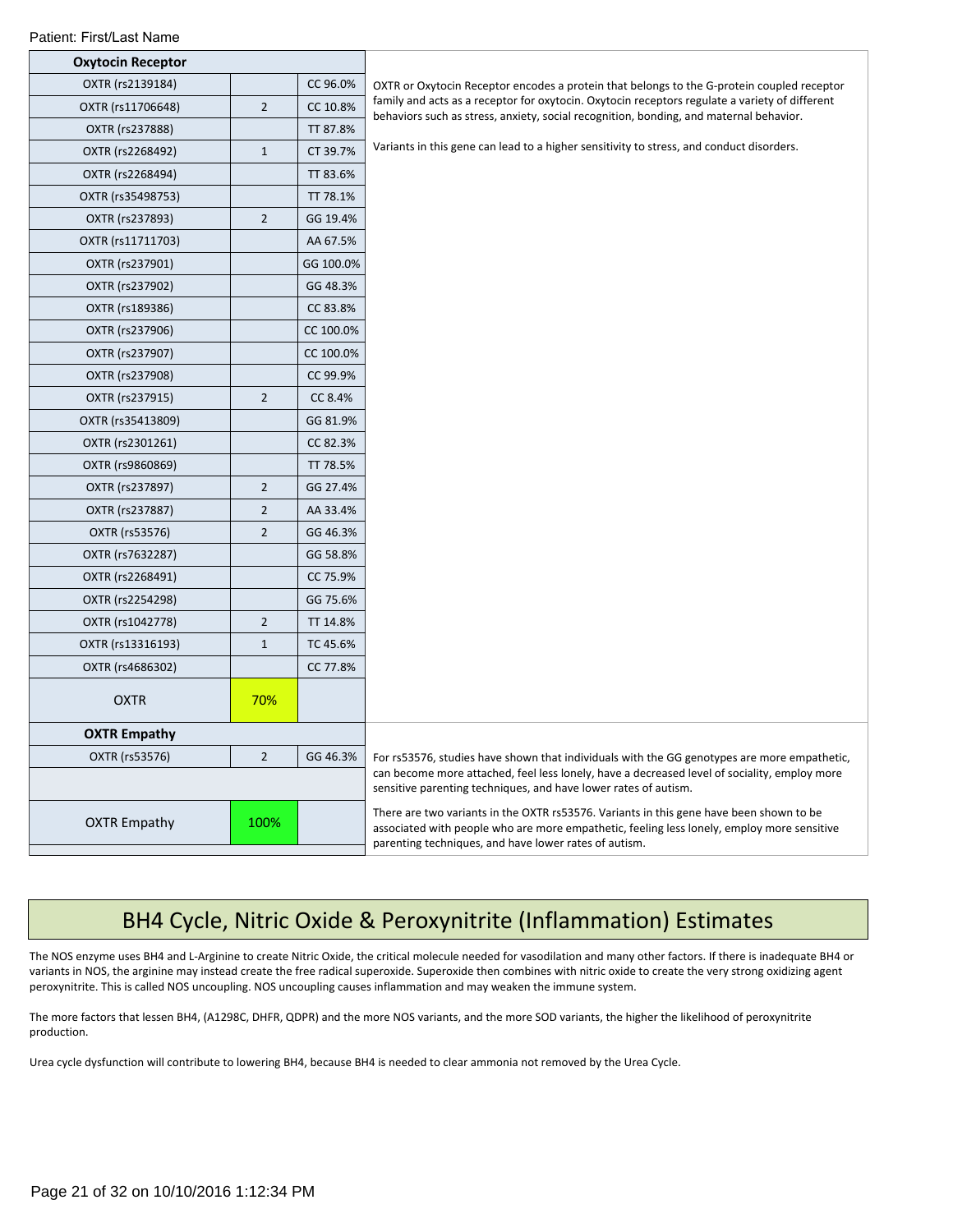| <b>Gene Name</b>              | <b>Variants</b> | <b>Metrics</b> |                                                                                                                                                                                                                                      |                                                                                                                                                                                                                                                                            |                  |                  |                         |  |  |  |
|-------------------------------|-----------------|----------------|--------------------------------------------------------------------------------------------------------------------------------------------------------------------------------------------------------------------------------------|----------------------------------------------------------------------------------------------------------------------------------------------------------------------------------------------------------------------------------------------------------------------------|------------------|------------------|-------------------------|--|--|--|
| <b>Nitric Oxide &amp; NOS</b> |                 |                |                                                                                                                                                                                                                                      | <b>Product Name</b>                                                                                                                                                                                                                                                        | <b>SNP Total</b> | <b>Lab Total</b> | <b>Symptoms</b>         |  |  |  |
|                               |                 |                |                                                                                                                                                                                                                                      | <b>NOS Assist</b>                                                                                                                                                                                                                                                          | 7.5              | #N/A             | #N/A                    |  |  |  |
|                               |                 |                |                                                                                                                                                                                                                                      | <b>Pro SOD/Catalase Support</b>                                                                                                                                                                                                                                            | 7.83             | #N/A             | #N/A                    |  |  |  |
| NOS2 (rs2297518)              |                 | GG 64.1%       |                                                                                                                                                                                                                                      | The NOS enzymes convert L-Arginine and BH4 into Nitric Oxide. Variants in the NOS enzymes and                                                                                                                                                                              |                  |                  |                         |  |  |  |
| NOS2 (rs2274894)              | $\overline{2}$  | GG 38.9%       |                                                                                                                                                                                                                                      | if along with low BH4 will result in the free radical Superoxide being created instead. If there is<br>not enough Superoxide Dismutase to neutralize the superoxide, the superoxide molecules                                                                              |                  |                  |                         |  |  |  |
| NOS2 (rs2248814)              | $\overline{2}$  | GG 38.6%       |                                                                                                                                                                                                                                      | combines with Nitric Oxide to create the very dangerous and damaging Peroxynitrite, in a process                                                                                                                                                                           |                  |                  |                         |  |  |  |
| NOS3 (rs1800779)              | $\overline{2}$  | AA 39.3%       |                                                                                                                                                                                                                                      | called NOS uncoupling.                                                                                                                                                                                                                                                     |                  |                  |                         |  |  |  |
| NOS3 (rs3918188)              | $\mathbf{1}$    | CA 46.2%       |                                                                                                                                                                                                                                      | NOS Assist supports the NOS Enzyme, while Nitric Oxide Accelerator does as well, but has L                                                                                                                                                                                 |                  |                  |                         |  |  |  |
| NOS3 D298E (rs1800783)        | $\overline{2}$  | TT 37.7%       |                                                                                                                                                                                                                                      | Arginine. L Arginine may be contraindicated with NOS variants and low BH4. NOS3 D298 may be<br>the most important NOS variant that impacts Nitric Oxide Production.                                                                                                        |                  |                  |                         |  |  |  |
| <b>NOS Production</b>         | 25%             |                |                                                                                                                                                                                                                                      | may be needed as well. Checking inflammation markers in Urine Organic Acids may be beneficial,<br>to determine if there is excess inflammation.<br>There are 12 NOS variants. NOS support is highly recommended. BH4 and Peroxynitrite<br>Scavenger may be needed as well. |                  |                  |                         |  |  |  |
|                               |                 |                |                                                                                                                                                                                                                                      |                                                                                                                                                                                                                                                                            | <b>SNP Total</b> | <b>Lab Total</b> |                         |  |  |  |
| <b>BH4 Production Factors</b> |                 |                |                                                                                                                                                                                                                                      | <b>Product Name</b>                                                                                                                                                                                                                                                        | 3.67             | #N/A             | <b>Symptoms</b><br>#N/A |  |  |  |
|                               |                 |                |                                                                                                                                                                                                                                      | <b>BH4 Assist</b><br><b>Pro NADH</b>                                                                                                                                                                                                                                       | 1.5              | #N/A             | #N/A                    |  |  |  |
| CBS C699T (rs234706)          |                 | GG 45.5%       |                                                                                                                                                                                                                                      | BH4 is critical for neurotransmitter production and making nitric oxide. Low BH4 can lead to                                                                                                                                                                               |                  |                  |                         |  |  |  |
| BHMT-08 (rs651852)            |                 | CC 27.3%       |                                                                                                                                                                                                                                      | impaired neurotransmitter production and NOS uncoupling, thus resulting in the creation of the                                                                                                                                                                             |                  |                  |                         |  |  |  |
| DHFR (rs1643649)              |                 | TT 54.6%       |                                                                                                                                                                                                                                      | very dangerous, peroxynitrite. These variants may lower the production or recycling of BH4.                                                                                                                                                                                |                  |                  |                         |  |  |  |
| SHMT2 (rs34095989)            |                 | GG 38.1%       |                                                                                                                                                                                                                                      |                                                                                                                                                                                                                                                                            |                  |                  |                         |  |  |  |
| MTHFR A1298C (rs1801131)      |                 | TT 47.7%       |                                                                                                                                                                                                                                      |                                                                                                                                                                                                                                                                            |                  |                  |                         |  |  |  |
| BH4                           | 100%            |                |                                                                                                                                                                                                                                      | With no variants that support the production of BH4, production may be adequate. However,<br>check QDPR genes for recycling of BH2 to BH4.                                                                                                                                 |                  |                  |                         |  |  |  |
| <b>BH2 to BH4 Conversion</b>  |                 |                |                                                                                                                                                                                                                                      | <b>Product Name</b>                                                                                                                                                                                                                                                        | <b>SNP Total</b> | <b>Lab Total</b> | <b>Symptoms</b>         |  |  |  |
|                               |                 |                |                                                                                                                                                                                                                                      | <b>BH4 Assist</b>                                                                                                                                                                                                                                                          | 3.67             | #N/A             | #N/A                    |  |  |  |
|                               |                 |                |                                                                                                                                                                                                                                      | <b>Pro NADH</b>                                                                                                                                                                                                                                                            | 1.5              | #N/A             | #N/A                    |  |  |  |
| QDPR (rs1031326)              | $\mathbf{1}$    | TC 46.1%       |                                                                                                                                                                                                                                      | QDPR produces the enzyme quinoid dihydropteridine reductase that recycles BH2 to BH4.                                                                                                                                                                                      |                  |                  |                         |  |  |  |
| QDPR (rs11722315)             |                 | CC 67.1%       |                                                                                                                                                                                                                                      | Variants here, along with other variants that impact BH4 production, may contribute to NOS<br>uncoupling, where the dangerous Peroxynitrite oxidizing agent is created.                                                                                                    |                  |                  |                         |  |  |  |
| QDPR (rs12645938)             |                 | GG 91.5%       |                                                                                                                                                                                                                                      |                                                                                                                                                                                                                                                                            |                  |                  |                         |  |  |  |
| QDPR (rs3796809)              | $\mathbf{1}$    | GA 37.9%       |                                                                                                                                                                                                                                      |                                                                                                                                                                                                                                                                            |                  |                  |                         |  |  |  |
| <b>QPDR</b>                   | 75%             |                | With two variants in QDPR, BH2 to BH4 conversion may be slightly compromised. However, DHFR<br>also impacts BH2 to BH4 and MTHFR1298C supports the folinic acid needed for BH4. All of these<br>need to be taken into consideration. |                                                                                                                                                                                                                                                                            |                  |                  |                         |  |  |  |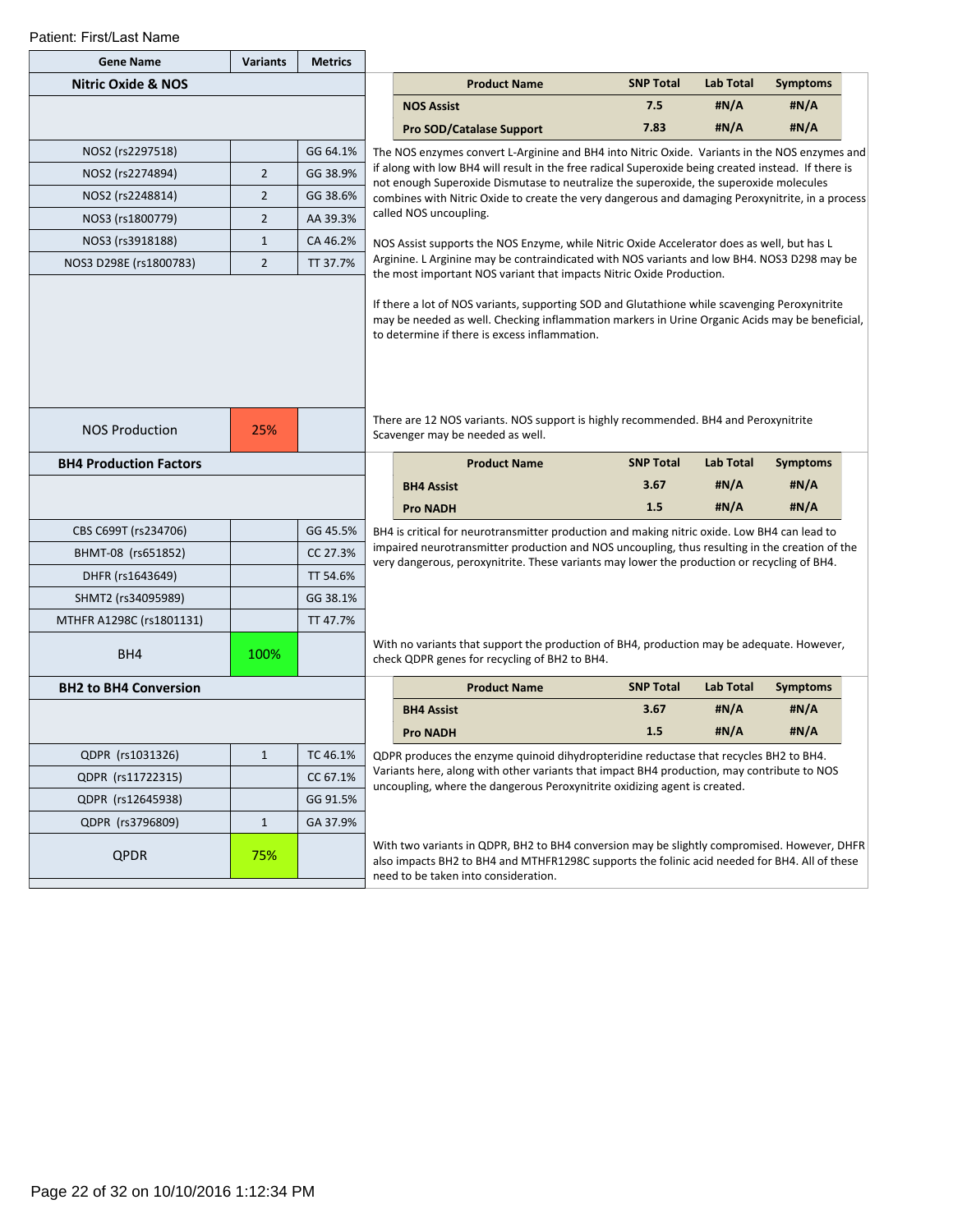| <b>Peroxynitrite Factors</b>          |                |          |                          |
|---------------------------------------|----------------|----------|--------------------------|
|                                       |                |          | NO:                      |
|                                       |                |          | Glu                      |
|                                       |                |          | Per                      |
|                                       |                |          | S A                      |
|                                       |                |          | Am                       |
|                                       |                |          | Per                      |
|                                       |                |          | Pro                      |
|                                       |                |          | GSI                      |
|                                       |                |          | Nrf.                     |
|                                       |                |          | Pro                      |
| MTHFR A1298C (rs1801131)              |                | TT 47.7% | The Perox                |
| SHMT2 (rs34095989)                    |                | GG 38.1% | creation c<br>nutritiona |
| DHFR (rs1643649)                      |                | TT 54.6% |                          |
| QDPR (rs1031326)                      | $\mathbf{1}$   | TC 46.1% | The variar               |
| QDPR (rs11722315)                     |                | CC 67.1% | SHMT), th<br>reduce BI   |
| QDPR (rs12645938)                     |                | GG 91.5% | reduce SC                |
| QDPR (rs3796809)                      | $\mathbf{1}$   | GA 37.9% | than nitrio              |
| BHMT-08 (rs651852)                    |                | CC 27.3% | Reviewing                |
| CBS C699T (rs234706)                  |                | GG 45.5% | suited the<br>reduce th  |
| CTH (rs1021737)                       | $\mathbf{1}$   | GT 40.8% |                          |
| GSTM1 (rs1056806)                     |                | CC 87.9% | Another c<br>function v  |
| GSTP1 A114V (rs1138272)               |                | CC 84.3% |                          |
| GSTP1 I105V (rs1695)                  | $\mathbf{1}$   | AG 44.4% |                          |
| SOD2 (rs2758331)                      | $\overline{2}$ | AA 22.9% |                          |
| SOD2 A16V (rs4880)                    | $\overline{2}$ | GG 24.4% |                          |
| SOD3 (rs1799895)                      |                | CC 97.7% |                          |
| SOD3 (rs2855262)                      | 1              | TC 45.7% |                          |
| NOS2 (rs2274894)                      | 2              | GG 38.9% |                          |
| NOS2 (rs2248814)                      | $\overline{2}$ | GG 38.6% |                          |
| NOS3 (rs3918188)                      | $\mathbf{1}$   | CA 46.2% |                          |
| NOS2 (rs2297518)                      |                | GG 64.1% |                          |
| NOS3 (rs1800779)                      | $\overline{2}$ | AA 39.3% |                          |
| NOS3 D298E (rs1800783)                | 2              | TT 37.7% |                          |
| Peroxynitrite Reduction<br>Efficiency | 55%            |          |                          |

| <b>Peroxynitrite Factors</b> | <b>Product Name</b>             | <b>SNP Total</b> | <b>Lab Total</b> | <b>Symptoms</b> |
|------------------------------|---------------------------------|------------------|------------------|-----------------|
|                              | <b>NOS Assist</b>               | 7.5              | #N/A             | #N/A            |
|                              | <b>Glutathione Accelerator</b>  | 4.63             | #N/A             | #N/A            |
|                              | <b>Peroxynitrite Scavenger</b>  | 4.5              | #N/A             | #N/A            |
|                              | <b>S Acetyl Glutathione</b>     | 4.63             | #N/A             | #N/A            |
|                              | <b>Ammonia Scavenger</b>        | 5.62             | #N/A             | #N/A            |
|                              | Peroxynitrite Scavenger P.M.    | 4.5              | #N/A             | #N/A            |
|                              | <b>Pro SOD/Catalase Support</b> | 7.83             | #N/A             | #N/A            |
|                              | <b>GSH Assist</b>               | 4.63             | #N/A             | #N/A            |
|                              | <b>Nrf2 Accelerator</b>         | 4.5              | #N/A             | #N/A            |
|                              | <b>Pro NADH</b>                 | 1.5              | #N/A             | #N/A            |

cynitrite Support Estimate is a summation of all the variants that could contribute to the of peroxynitrite. Reducing peroxynitrite may be the most important step you take ally.

nts listed here are related to those that reduce the creation of BH4 (MTHFR A1298C, iose that would slow the recycling of BH2 to BH4 (DHFR and QDPR), those that would 14 by creating excess ammonia (BHMT 08 and CB 699) and the variants that would DD and glutathione. Also, look at the NOS variants that would make superoxide rather c oxide.

g this list may give you clues as to how severe peroxynitrite production is, and how ey are to reduce it with glutathione and SOD and the most appropriate strategies to e peroxynitrite.

component to consider, is to view the Urea Cycle function as well, as lowered urea will cause more BH4 to be used for ammonia reduction.

### Vitamin D, Cell Membrane, Intestinal Bacteria, SHBG & Cardiovascular, Iron

These SNPs may be reflective of need for Vitamin D, prebiotics, hormonal support and cardiovascular support.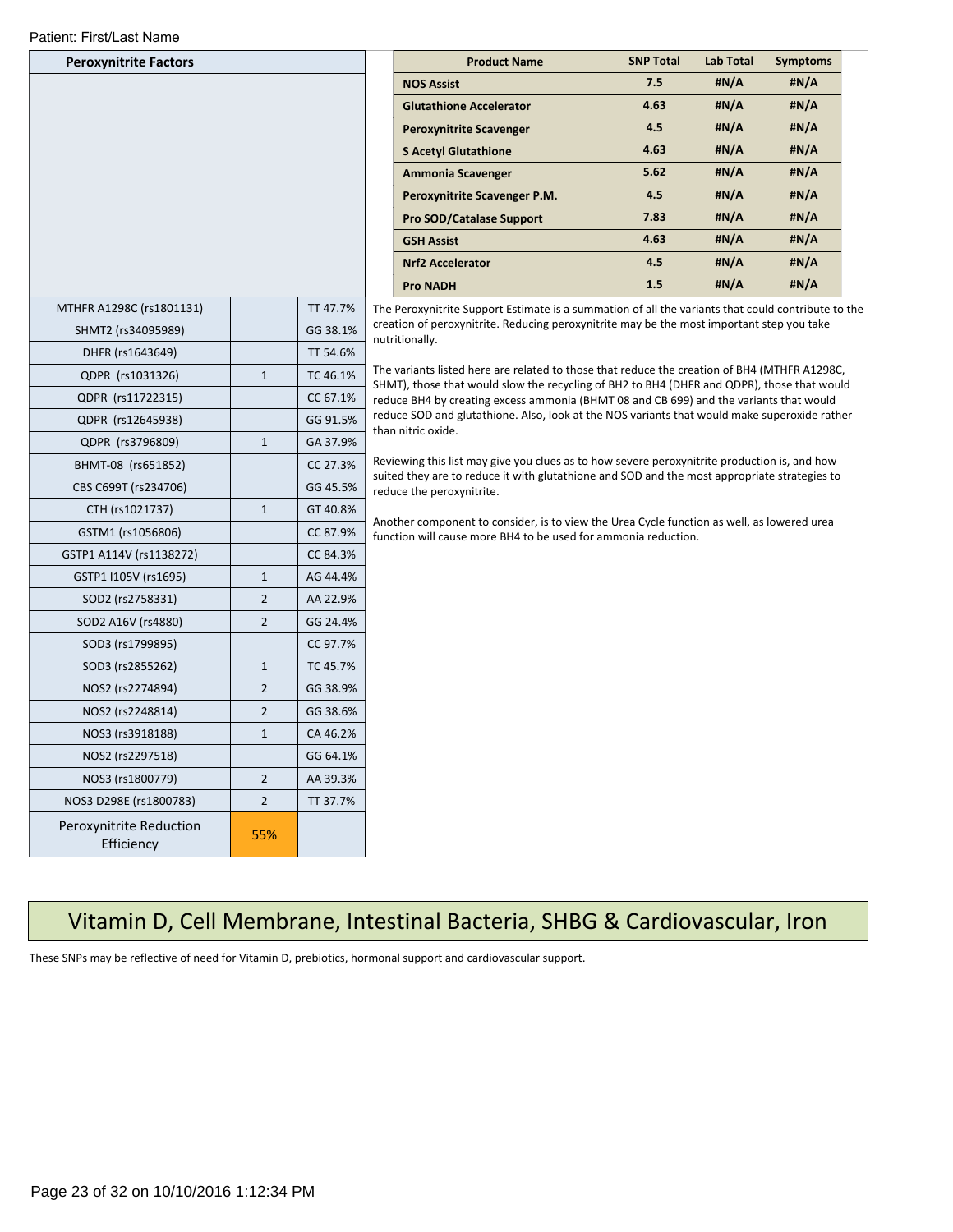| <b>Gene Name</b>                  | <b>Variants</b> | <b>Metrics</b> |                                                                                                                                                                                                                                                                                                                                                                                                                                                                                                                                                                                                                                                                                                                                                                                                                                                                                                                                                                          |                                                                                                                                                                                               |                  |                  |                 |  |
|-----------------------------------|-----------------|----------------|--------------------------------------------------------------------------------------------------------------------------------------------------------------------------------------------------------------------------------------------------------------------------------------------------------------------------------------------------------------------------------------------------------------------------------------------------------------------------------------------------------------------------------------------------------------------------------------------------------------------------------------------------------------------------------------------------------------------------------------------------------------------------------------------------------------------------------------------------------------------------------------------------------------------------------------------------------------------------|-----------------------------------------------------------------------------------------------------------------------------------------------------------------------------------------------|------------------|------------------|-----------------|--|
| <b>Vitamin D Receptor</b>         |                 |                |                                                                                                                                                                                                                                                                                                                                                                                                                                                                                                                                                                                                                                                                                                                                                                                                                                                                                                                                                                          | <b>Product Name</b>                                                                                                                                                                           | <b>SNP Total</b> | <b>Lab Total</b> | <b>Symptoms</b> |  |
|                                   |                 |                |                                                                                                                                                                                                                                                                                                                                                                                                                                                                                                                                                                                                                                                                                                                                                                                                                                                                                                                                                                          | Vitamin D3 5000                                                                                                                                                                               | 10               | #N/A             | #N/A            |  |
| <b>VDR BSM (rs1544410)</b>        | $\overline{2}$  | TT 15.2%       |                                                                                                                                                                                                                                                                                                                                                                                                                                                                                                                                                                                                                                                                                                                                                                                                                                                                                                                                                                          | Variants in the VDR (Vitamin D receptor) Tag may lower the Vitamin D in the body and                                                                                                          |                  |                  |                 |  |
| VDR Fok (blood sugar) (rs2228570) |                 | AA 14.1%       |                                                                                                                                                                                                                                                                                                                                                                                                                                                                                                                                                                                                                                                                                                                                                                                                                                                                                                                                                                          | supplementation is needed. More information will be coming on the VDR Fol and VDR BSM. The<br>Vitamin D rating, is only calculated based upon the TAQ, and not the other Vitamin D genes.     |                  |                  |                 |  |
| VDR Tag (methy group) (rs731236)  | $\overline{2}$  | GG 14.9%       |                                                                                                                                                                                                                                                                                                                                                                                                                                                                                                                                                                                                                                                                                                                                                                                                                                                                                                                                                                          | More information will be added here on the others in the future.                                                                                                                              |                  |                  |                 |  |
| Vitamin D Production (TAQ Only)   | 0%              |                |                                                                                                                                                                                                                                                                                                                                                                                                                                                                                                                                                                                                                                                                                                                                                                                                                                                                                                                                                                          | There are 2 variants. Measure Vitamin D, and consider 10,000 IU/day supplementation.                                                                                                          |                  |                  |                 |  |
| <b>Cell Membrane Protection</b>   |                 |                |                                                                                                                                                                                                                                                                                                                                                                                                                                                                                                                                                                                                                                                                                                                                                                                                                                                                                                                                                                          |                                                                                                                                                                                               |                  |                  |                 |  |
| G6PD (rs1050828)                  |                 | CC 99.7%       |                                                                                                                                                                                                                                                                                                                                                                                                                                                                                                                                                                                                                                                                                                                                                                                                                                                                                                                                                                          | Information coming soon.                                                                                                                                                                      |                  |                  |                 |  |
| G6PD (rs1050829)                  |                 | TT 98.9%       |                                                                                                                                                                                                                                                                                                                                                                                                                                                                                                                                                                                                                                                                                                                                                                                                                                                                                                                                                                          |                                                                                                                                                                                               |                  |                  |                 |  |
| G6PD                              | 100%            |                |                                                                                                                                                                                                                                                                                                                                                                                                                                                                                                                                                                                                                                                                                                                                                                                                                                                                                                                                                                          |                                                                                                                                                                                               |                  |                  |                 |  |
| <b>SHBG</b>                       |                 |                |                                                                                                                                                                                                                                                                                                                                                                                                                                                                                                                                                                                                                                                                                                                                                                                                                                                                                                                                                                          |                                                                                                                                                                                               |                  |                  |                 |  |
| SHBG (rs1799941)                  |                 | GG 58.0%       |                                                                                                                                                                                                                                                                                                                                                                                                                                                                                                                                                                                                                                                                                                                                                                                                                                                                                                                                                                          | Variants in the SHBG gene may cause dysregulation in testosterone and estrogen levels and                                                                                                     |                  |                  |                 |  |
|                                   |                 |                | lowered progesterone. Hormone testing may be in order if hormonal symptoms exist. For Men<br>(especially older men), SHBG variants may indicate more circulating SHBG resulting in lowered<br>testosterone levels. For women, SHGB variants may indicate less SHBG resulting in higher<br>androgen levels overall.<br>There are no variants in the SHBG genes. This lessens the changes of hormonal issues from SHBG.                                                                                                                                                                                                                                                                                                                                                                                                                                                                                                                                                    |                                                                                                                                                                                               |                  |                  |                 |  |
| <b>SHBG</b>                       | 100%            |                |                                                                                                                                                                                                                                                                                                                                                                                                                                                                                                                                                                                                                                                                                                                                                                                                                                                                                                                                                                          |                                                                                                                                                                                               |                  |                  |                 |  |
| <b>Cardiovascular Genes</b>       |                 |                |                                                                                                                                                                                                                                                                                                                                                                                                                                                                                                                                                                                                                                                                                                                                                                                                                                                                                                                                                                          | <b>Product Name</b>                                                                                                                                                                           | <b>SNP Total</b> | Lab Total        | <b>Symptoms</b> |  |
|                                   |                 |                |                                                                                                                                                                                                                                                                                                                                                                                                                                                                                                                                                                                                                                                                                                                                                                                                                                                                                                                                                                          | <b>Circulation Accelerator</b>                                                                                                                                                                | 8.66             | #N/A             | #N/A            |  |
| ACE Del 16 (rs4343)               | $\mathbf{1}$    | GA 49.5%       |                                                                                                                                                                                                                                                                                                                                                                                                                                                                                                                                                                                                                                                                                                                                                                                                                                                                                                                                                                          | Variants in these genes may contribute to circulatory issues. More information coming soon.                                                                                                   |                  |                  |                 |  |
| ADD1 G460W (rs4961)               |                 | GG 65.0%       |                                                                                                                                                                                                                                                                                                                                                                                                                                                                                                                                                                                                                                                                                                                                                                                                                                                                                                                                                                          |                                                                                                                                                                                               |                  |                  |                 |  |
| AGT M235T/C4072T (rs699)          | $\overline{2}$  | GG 20.4%       |                                                                                                                                                                                                                                                                                                                                                                                                                                                                                                                                                                                                                                                                                                                                                                                                                                                                                                                                                                          |                                                                                                                                                                                               |                  |                  |                 |  |
| MTHFR C677T (rs1801133)           | $\mathbf{1}$    | GA 45.0%       |                                                                                                                                                                                                                                                                                                                                                                                                                                                                                                                                                                                                                                                                                                                                                                                                                                                                                                                                                                          |                                                                                                                                                                                               |                  |                  |                 |  |
| <b>Cardio Protection</b>          | 50%             |                |                                                                                                                                                                                                                                                                                                                                                                                                                                                                                                                                                                                                                                                                                                                                                                                                                                                                                                                                                                          | The more SNPs in these genes, the higher the risk for cardiovascular issues, especially when<br>combined with carnitine and ACAT variants.                                                    |                  |                  |                 |  |
| <b>HFE</b>                        |                 |                |                                                                                                                                                                                                                                                                                                                                                                                                                                                                                                                                                                                                                                                                                                                                                                                                                                                                                                                                                                          | <b>Product Name</b>                                                                                                                                                                           | <b>SNP Total</b> | <b>Lab Total</b> | <b>Symptoms</b> |  |
|                                   |                 |                |                                                                                                                                                                                                                                                                                                                                                                                                                                                                                                                                                                                                                                                                                                                                                                                                                                                                                                                                                                          | <b>HFE Assist</b>                                                                                                                                                                             | 8.35             | #N/A             | #N/A            |  |
| HFE C282Y (rs1800562)             |                 | GG 89.2%       |                                                                                                                                                                                                                                                                                                                                                                                                                                                                                                                                                                                                                                                                                                                                                                                                                                                                                                                                                                          | H63D represents a SNP that accounts for a mild form of hereditary hemochromatosis (HH), an<br>iron overload condition in which mutations of certain genes involved in iron metabolism disrupt |                  |                  |                 |  |
| HFE H63D (rs1799945)              |                 | CC 74.4%       |                                                                                                                                                                                                                                                                                                                                                                                                                                                                                                                                                                                                                                                                                                                                                                                                                                                                                                                                                                          | the body's ability to regulate uptake of iron, causing increased intestinal iron absorption. The                                                                                              |                  |                  |                 |  |
| HFE S65C (rs1800730)              |                 | AA 97.2%       |                                                                                                                                                                                                                                                                                                                                                                                                                                                                                                                                                                                                                                                                                                                                                                                                                                                                                                                                                                          | most common form is caused by mutations in the HFE gene, which are inherited recessively.                                                                                                     |                  |                  |                 |  |
| HFE (rs1572982)                   | $\mathbf{1}$    | GA 49.1%       |                                                                                                                                                                                                                                                                                                                                                                                                                                                                                                                                                                                                                                                                                                                                                                                                                                                                                                                                                                          | A mutation at amino acid 282 (C282Y) was found to be homozygous in 83 percent of patients                                                                                                     |                  |                  |                 |  |
| HFE 6382T>G (rs2794719)           |                 | TT 36.6%       |                                                                                                                                                                                                                                                                                                                                                                                                                                                                                                                                                                                                                                                                                                                                                                                                                                                                                                                                                                          | with HH. This is a point mutation from guanine to adenine, resulting in a missense mutation from<br>cysteine to tyrosine. Such mutations are commonly found in people with European ancestry. |                  |                  |                 |  |
| HFE 8828T>C (rs2071303)           | $\mathbf{1}$    | TC 44.0%       |                                                                                                                                                                                                                                                                                                                                                                                                                                                                                                                                                                                                                                                                                                                                                                                                                                                                                                                                                                          |                                                                                                                                                                                               |                  |                  |                 |  |
|                                   |                 |                | The three most common HH-causing mutations in the HFE gene are C282Y and S65C At least 17<br>other mutations in the HFE gene have been linked to HH. 60-90% of people with HH have two<br>copies of the C282Y mutation. The H63D mutation is also quite common, about 20% of people<br>carry a copy of the mutation, and about 3% have two copies. This mutation is not as severe as<br>the C282Y mutation, and only causes symptoms when someone has both the H63D and the<br>C282Y mutations. Even then, only a small fraction of people with one copy of each mutation<br>actually exhibit evidence of iron overload. Additionally, those who have two copies of H63D do<br>not exhibit any symptoms and are not at risk for iron overload. The S65C mutation is less<br>common, and will also only cause symptoms if in combination with C282Y. For both H63D/C282Y<br>and S65C/C282Y single mutation individuals, symptoms are usually mild if they develop at all. |                                                                                                                                                                                               |                  |                  |                 |  |
| <b>HFE</b>                        | 83%             |                |                                                                                                                                                                                                                                                                                                                                                                                                                                                                                                                                                                                                                                                                                                                                                                                                                                                                                                                                                                          |                                                                                                                                                                                               |                  |                  |                 |  |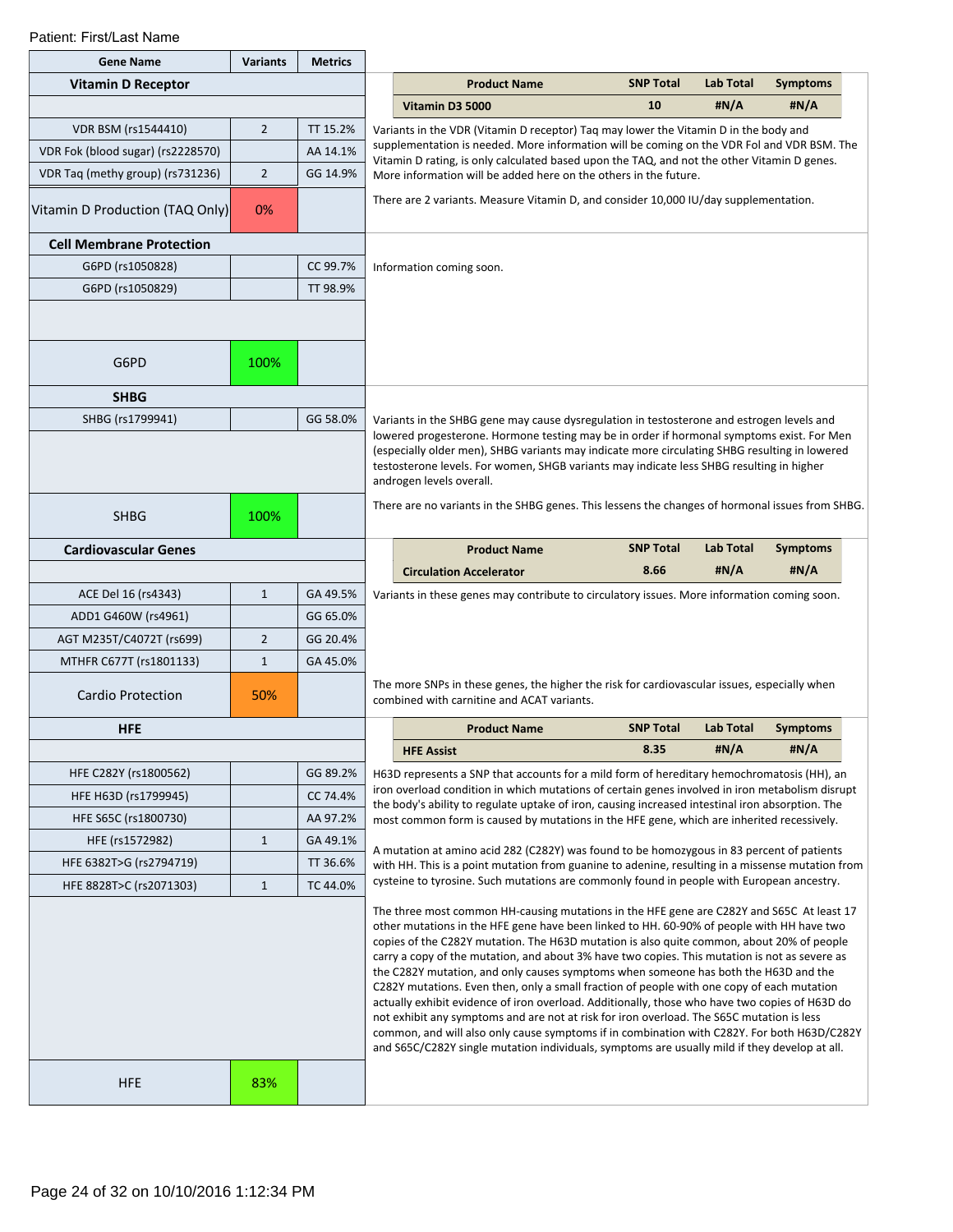| <b>Iron oxidation Potential</b> |                |          | <b>Product Name</b>                                                                            | <b>SNP Total</b> | <b>Lab Total</b> | <b>Symptoms</b> |
|---------------------------------|----------------|----------|------------------------------------------------------------------------------------------------|------------------|------------------|-----------------|
|                                 |                |          | <b>HFE Assist</b>                                                                              | 8.35             | #N/A             | #N/A            |
|                                 |                |          | <b>Pro SOD/Catalase Support</b>                                                                | 7.83             | #N/A             | #N/A            |
|                                 |                |          | <b>GSH Assist</b>                                                                              | 4.63             | #N/A             | #N/A            |
|                                 |                |          | <b>Pro NADH</b>                                                                                | 1.5              | H N/A            | #N/A            |
| BHMT-08 (rs651852)              |                | CC 27.3% | HFE SNPS, in combination with these others, may increase the potential for Oxidized Iron. More |                  |                  |                 |
| CBS C699T (rs234706)            |                | GG 45.5% | information coming soon.                                                                       |                  |                  |                 |
| CTH (rs1021737)                 | $\mathbf{1}$   | GT 40.8% |                                                                                                |                  |                  |                 |
| GSTM1 (rs1056806)               |                | CC 87.9% |                                                                                                |                  |                  |                 |
| GSTP1 A114V (rs1138272)         |                | CC 84.3% |                                                                                                |                  |                  |                 |
| GSTP1 I105V (rs1695)            | $\mathbf{1}$   | AG 44.4% |                                                                                                |                  |                  |                 |
| HFE C282Y (rs1800562)           |                | GG 89.2% |                                                                                                |                  |                  |                 |
| HFE H63D (rs1799945)            |                | CC 74.4% |                                                                                                |                  |                  |                 |
| HFE S65C (rs1800730)            |                | AA 97.2% |                                                                                                |                  |                  |                 |
| SOD2 (rs2758331)                | $\overline{2}$ | AA 22.9% |                                                                                                |                  |                  |                 |
| SOD2 A16V (rs4880)              | $\overline{2}$ | GG 24.4% |                                                                                                |                  |                  |                 |
| SOD3 (rs1799895)                |                | CC 97.7% |                                                                                                |                  |                  |                 |
| SOD3 (rs2855262)                | $\mathbf{1}$   | TC 45.7% |                                                                                                |                  |                  |                 |
| <b>Iron Oxidation Potential</b> | 73%            |          |                                                                                                |                  |                  |                 |

## DNA Repair

DNA repair genes code the proteins whose normal function is to correct errors that arise when cells duplicate their DNA prior to cell division. These errors in the DNA can occur from things such as ultraviolet light, inhaled cigarette smoke, or endogenous weak mutagens.

Mutations in the DNA repair genes can lead to a failure in correcting the DNA, which in turn allows subsequent mutations to accumulate.

If the rate of DNA damage exceeds the capacity of the cell to repair itself, the buildup of errors can overwhelm the cell.

| <b>Gene Name</b>  | <b>Variants</b> | <b>Metrics</b> |                                                                                                                                  |                     |                  |                  |                 |  |  |  |
|-------------------|-----------------|----------------|----------------------------------------------------------------------------------------------------------------------------------|---------------------|------------------|------------------|-----------------|--|--|--|
| mutL homolog 1    |                 |                |                                                                                                                                  | <b>Product Name</b> | <b>SNP Total</b> | <b>Lab Total</b> | <b>Symptoms</b> |  |  |  |
|                   |                 |                | <b>Cellular Health Assist</b>                                                                                                    | 7.74                | H N/A            | H N/A            |                 |  |  |  |
| MLH1 (rs1800734)  |                 | AA 5.6%        | The MLH1 gene provides the instructions for making a protein that plays an essential role in DNA                                 |                     |                  |                  |                 |  |  |  |
| MLH1 (rs35045067) |                 | AA 99.9%       | repair. This protein helps fix mistakes that are made when DNA is copied in DNA replication in<br>preparation for cell division. |                     |                  |                  |                 |  |  |  |
|                   |                 |                |                                                                                                                                  |                     |                  |                  |                 |  |  |  |
| MLH1              | 50%             |                |                                                                                                                                  |                     |                  |                  |                 |  |  |  |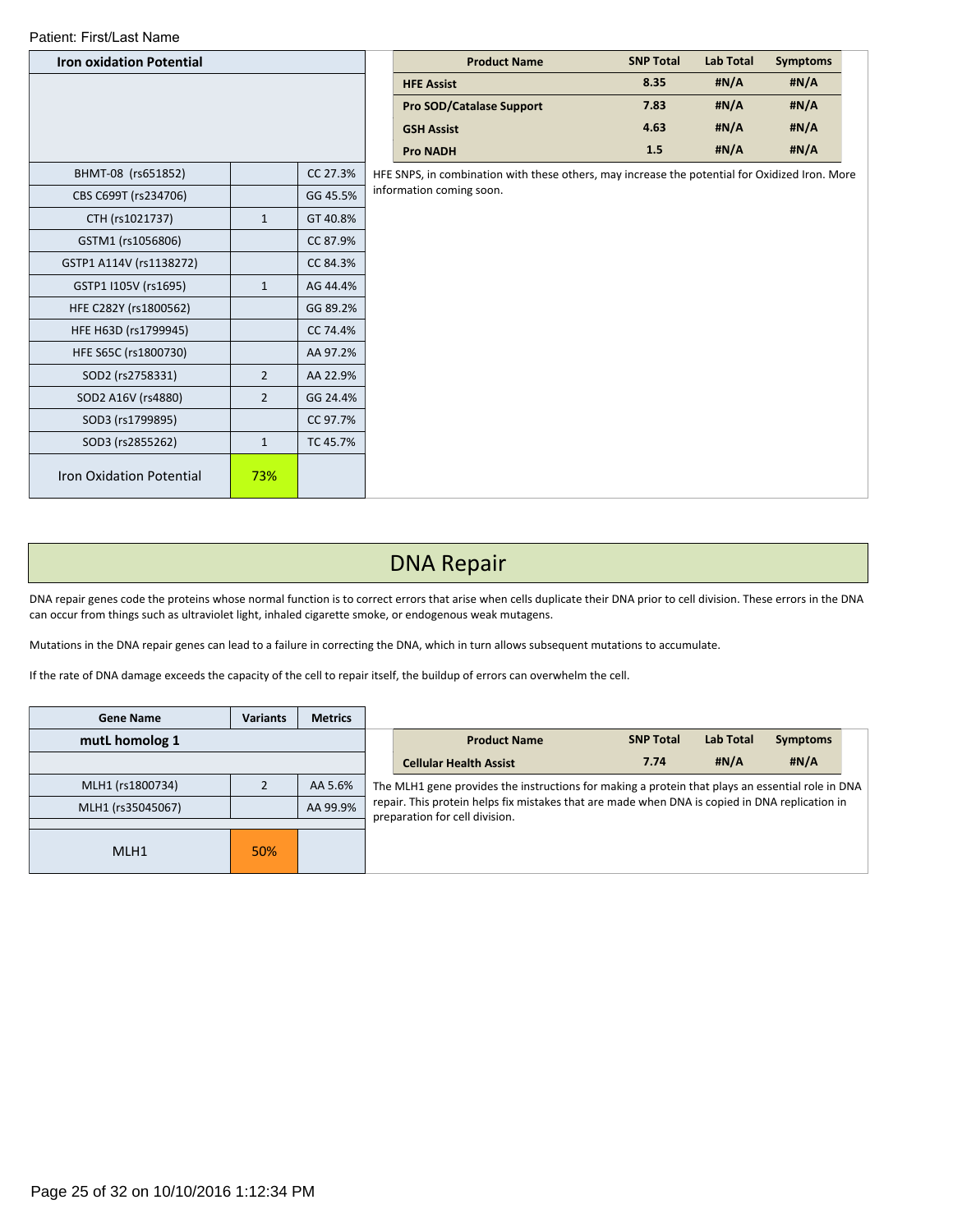| Patient: First/Last Name      |                |          |                                                                                                                             |
|-------------------------------|----------------|----------|-----------------------------------------------------------------------------------------------------------------------------|
| Ataxia telangiectasia mutated |                |          |                                                                                                                             |
| ATM (rs1801516)               |                | GG 73.8% | The main role of ATM is to repair double-stranded DNA breaks.                                                               |
| ATM (rs664143)                | $\overline{2}$ | GG 34.9% | The first 9 are shown to be the most relevant, and the last 9 are included for informational                                |
| ATM (rs664677)                | $\overline{2}$ | TT 35.1% | research purposes.                                                                                                          |
| ATM (rs1801673)               |                | AA 98.4% | Studies have shown that variants in the most relevant genes listed can increase chances of cells                            |
| ATM (rs1800058)               |                | CC 96.4% | being damaged from oxidative stress and not repairing as quickly. It would be advantageous for                              |
| ATM (rs1800056)               |                | TT 97.5% | individuals with these variants to reduce exposure to free radical producing agents and support<br>anti-oxidant protection. |
| ATM (rs1800054)               |                | CC 97.8% |                                                                                                                             |
| ATM (rs3218707)               |                | GG 99.7% | For now, we have no suggested protocols, other than adequately controlling oxidative stress. This                           |
| ATM (rs3092856)               |                | CC 99.5% | information is just being presented now for research purposes.                                                              |
| ATM (rs623860)                | $\overline{2}$ | TT 35.1% |                                                                                                                             |
| ATM (rs2235006)               |                | TT 99.8% |                                                                                                                             |
| ATM (rs3092857)               |                | AA 99.8% |                                                                                                                             |
| ATM (rs227060)                | $\overline{2}$ | TT 11.2% |                                                                                                                             |
| ATM (rs227062)                | $\overline{2}$ | AA 33.3% |                                                                                                                             |
| ATM (rs17412803)              |                | AA 92.4% |                                                                                                                             |
| ATM (rs227092)                | $\overline{2}$ | TT 31.8% |                                                                                                                             |
| ATM (rs600931)                | $\overline{2}$ | TT 33.2% |                                                                                                                             |
| ATM (Most Relevant)           | 78%            |          |                                                                                                                             |
| ATM (All Genes)               | 59%            |          |                                                                                                                             |

# Urea Cycle

Ammonia is the product of oxidative deamination reactions and is a toxin even in small amounts and must be removed from the body. The urea cycle facilitates the removal of ammonia as urea. The ammonia is first converted into urea in the liver. After conversion, the urea is then transported to the kidneys where it is excreted.

A urea cycle disorder can occur if there is a mutation that results in a deficiency of CPS1, OTC, ASS1, ASL, or ARG1 which could result in higher ammonia concentration in the blood.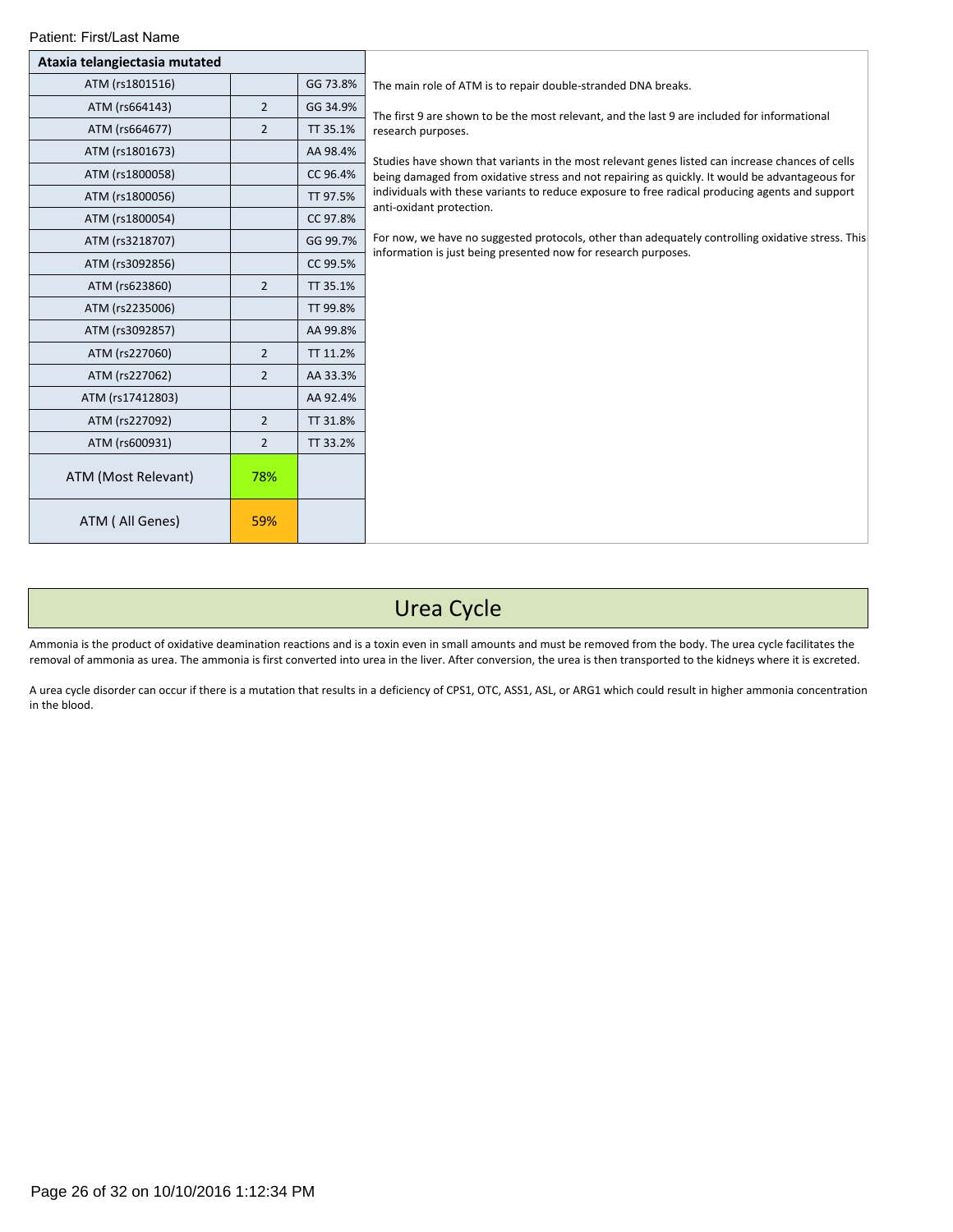| <b>Gene Name</b>                  | <b>Variants</b> | <b>Metrics</b> |                                                                                                                                                                             |                                                                                                                                                                              |                  |                  |                 |  |  |  |
|-----------------------------------|-----------------|----------------|-----------------------------------------------------------------------------------------------------------------------------------------------------------------------------|------------------------------------------------------------------------------------------------------------------------------------------------------------------------------|------------------|------------------|-----------------|--|--|--|
| Carbamoyl-Phosphate Synthase      |                 |                |                                                                                                                                                                             | <b>Product Name</b>                                                                                                                                                          | <b>SNP Total</b> | <b>Lab Total</b> | <b>Symptoms</b> |  |  |  |
| 1                                 |                 |                |                                                                                                                                                                             | <b>Ammonia Scavenger</b>                                                                                                                                                     | 5.62             | #N/A             | #N/A            |  |  |  |
|                                   |                 |                |                                                                                                                                                                             | A-L-O Formula                                                                                                                                                                | $\mathbf 0$      | #N/A             | #N/A            |  |  |  |
| CPS1 (rs918233)                   | $\overline{2}$  | TT 42.7%       |                                                                                                                                                                             | The enzyme encoded by this gene catalyzes the synthesis of carbamoyl phosphate from ammonia                                                                                  |                  |                  |                 |  |  |  |
| CPS1 (rs1509821)                  |                 | CC 81.6%       | and bicarbonate. This synthesis is the first step in the Urea Cycle.                                                                                                        |                                                                                                                                                                              |                  |                  |                 |  |  |  |
| CPS1 (rs981024)                   |                 | GG 36.5%       |                                                                                                                                                                             | Carbamoyl phosphate is an intermediary metabolite in nitrogen disposal.                                                                                                      |                  |                  |                 |  |  |  |
| CPS1 (rs2012564)                  |                 | AA 35.6%       | A mutated CPS1 gene may result in a carbamoyl phosphate synthetase I enzyme that is smaller<br>than normal, not correct in shape, or the enzyme may not be produced at all. |                                                                                                                                                                              |                  |                  |                 |  |  |  |
| CPS1 (rs17773128)                 |                 | CC 85.4%       |                                                                                                                                                                             |                                                                                                                                                                              |                  |                  |                 |  |  |  |
| CPS1 (rs6749597)                  |                 | GG 74.3%       |                                                                                                                                                                             | Studies have shown that polymorphisms in the CPS1 gene have been associated with pulmonary                                                                                   |                  |                  |                 |  |  |  |
| CPS1 (rs2887913)                  |                 | AA 36.5%       |                                                                                                                                                                             | hypertension. Polymorphisms in CPS1 may also reduce the production of nitric oxide (NO). A                                                                                   |                  |                  |                 |  |  |  |
| CPS1 (rs9789405)                  |                 | CC 74.3%       |                                                                                                                                                                             | reduced amount of nitric oxide can also lead to circulatory problems.                                                                                                        |                  |                  |                 |  |  |  |
| CPS1 (rs2287603)                  |                 | AA 64.4%       |                                                                                                                                                                             |                                                                                                                                                                              |                  |                  |                 |  |  |  |
| CPS1 (rs2287602)                  |                 | AA 74.6%       |                                                                                                                                                                             |                                                                                                                                                                              |                  |                  |                 |  |  |  |
| CPS1 (rs10515951)                 |                 | GG 85.7%       |                                                                                                                                                                             |                                                                                                                                                                              |                  |                  |                 |  |  |  |
| CPS1 (rs6714124)                  |                 | CC 25.9%       |                                                                                                                                                                             |                                                                                                                                                                              |                  |                  |                 |  |  |  |
| CPS1 (rs7573258)                  |                 | GG 18.1%       |                                                                                                                                                                             |                                                                                                                                                                              |                  |                  |                 |  |  |  |
| CPS1 (rs2371000)                  |                 | TT 18.0%       |                                                                                                                                                                             |                                                                                                                                                                              |                  |                  |                 |  |  |  |
| CPS1 (rs2371001)                  |                 | AA 25.7%       |                                                                                                                                                                             |                                                                                                                                                                              |                  |                  |                 |  |  |  |
| CPS1 (rs3821135)                  |                 | TT 76.9%       |                                                                                                                                                                             |                                                                                                                                                                              |                  |                  |                 |  |  |  |
| CPS1 (rs7607205)                  |                 | TT 35.7%       |                                                                                                                                                                             |                                                                                                                                                                              |                  |                  |                 |  |  |  |
| CPS1 (rs12468557)                 |                 | CC 40.6%       |                                                                                                                                                                             |                                                                                                                                                                              |                  |                  |                 |  |  |  |
| CPS1 (rs2302909)                  |                 | GG 84.5%       |                                                                                                                                                                             |                                                                                                                                                                              |                  |                  |                 |  |  |  |
| CPS1 (rs2371011)                  | $\overline{2}$  | GG 8.7%        |                                                                                                                                                                             |                                                                                                                                                                              |                  |                  |                 |  |  |  |
| CPS1 (rs13010236)                 |                 | TT 82.6%       |                                                                                                                                                                             |                                                                                                                                                                              |                  |                  |                 |  |  |  |
| CPS1 (rs2287598)                  | $\overline{2}$  | GG 67.8%       |                                                                                                                                                                             |                                                                                                                                                                              |                  |                  |                 |  |  |  |
| CPS1 (rs6435580)                  |                 | CC 45.6%       |                                                                                                                                                                             |                                                                                                                                                                              |                  |                  |                 |  |  |  |
| CPS1 (rs2270476)                  |                 | GG 88.2%       |                                                                                                                                                                             |                                                                                                                                                                              |                  |                  |                 |  |  |  |
| CPS1 (rs12997383)                 |                 | CC 75.6%       |                                                                                                                                                                             |                                                                                                                                                                              |                  |                  |                 |  |  |  |
| CPS1 (rs4672587)                  | $\overline{2}$  | GG 10.3%       |                                                                                                                                                                             |                                                                                                                                                                              |                  |                  |                 |  |  |  |
| CPS1 (rs4567871)                  |                 | CC 75.8%       |                                                                                                                                                                             |                                                                                                                                                                              |                  |                  |                 |  |  |  |
| CPS1                              | 85%             |                |                                                                                                                                                                             |                                                                                                                                                                              |                  |                  |                 |  |  |  |
| <b>Ornithine Transcarbamylase</b> |                 |                |                                                                                                                                                                             | <b>Product Name</b>                                                                                                                                                          | <b>SNP Total</b> | <b>Lab Total</b> | <b>Symptoms</b> |  |  |  |
|                                   |                 |                |                                                                                                                                                                             | <b>Ammonia Scavenger</b>                                                                                                                                                     | 5.62             | #N/A             | #N/A            |  |  |  |
|                                   |                 |                |                                                                                                                                                                             | A-L-O Formula                                                                                                                                                                | $\bf{0}$         | #N/A             | #N/A            |  |  |  |
| OTC (rs72554348)                  |                 | GG 99.9%       |                                                                                                                                                                             | The OTC gene is responsible for providing the instructions for making the enzyme ornithine                                                                                   |                  |                  |                 |  |  |  |
| OTC (rs7056866)                   | $\mathbf{1}$    | GA 49.1%       |                                                                                                                                                                             | transcarbamylase Ornithine transcarbamylase controls the reaction between carbamoyl<br>phosphate (From the first step of the urea cycle) with ornithine to form citrulline.  |                  |                  |                 |  |  |  |
| OTC (rs5917584)                   | $\mathbf{1}$    | CT 31.2%       |                                                                                                                                                                             |                                                                                                                                                                              |                  |                  |                 |  |  |  |
| OTC (rs5963418)                   |                 | GG 78.7%       |                                                                                                                                                                             | A mutated OTC gene will not be able to control the reaction between carbamoyl phosphate and<br>ornithine correctly. This in turn can cause a buildup of ammonia in the body. |                  |                  |                 |  |  |  |
| OTC (rs5963419)                   |                 | TT 47.3%       |                                                                                                                                                                             |                                                                                                                                                                              |                  |                  |                 |  |  |  |
| OTC (rs12557315)                  | $\mathbf{1}$    | CT 30.3%       |                                                                                                                                                                             |                                                                                                                                                                              |                  |                  |                 |  |  |  |
| <b>OTC</b>                        | 75%             |                |                                                                                                                                                                             |                                                                                                                                                                              |                  |                  |                 |  |  |  |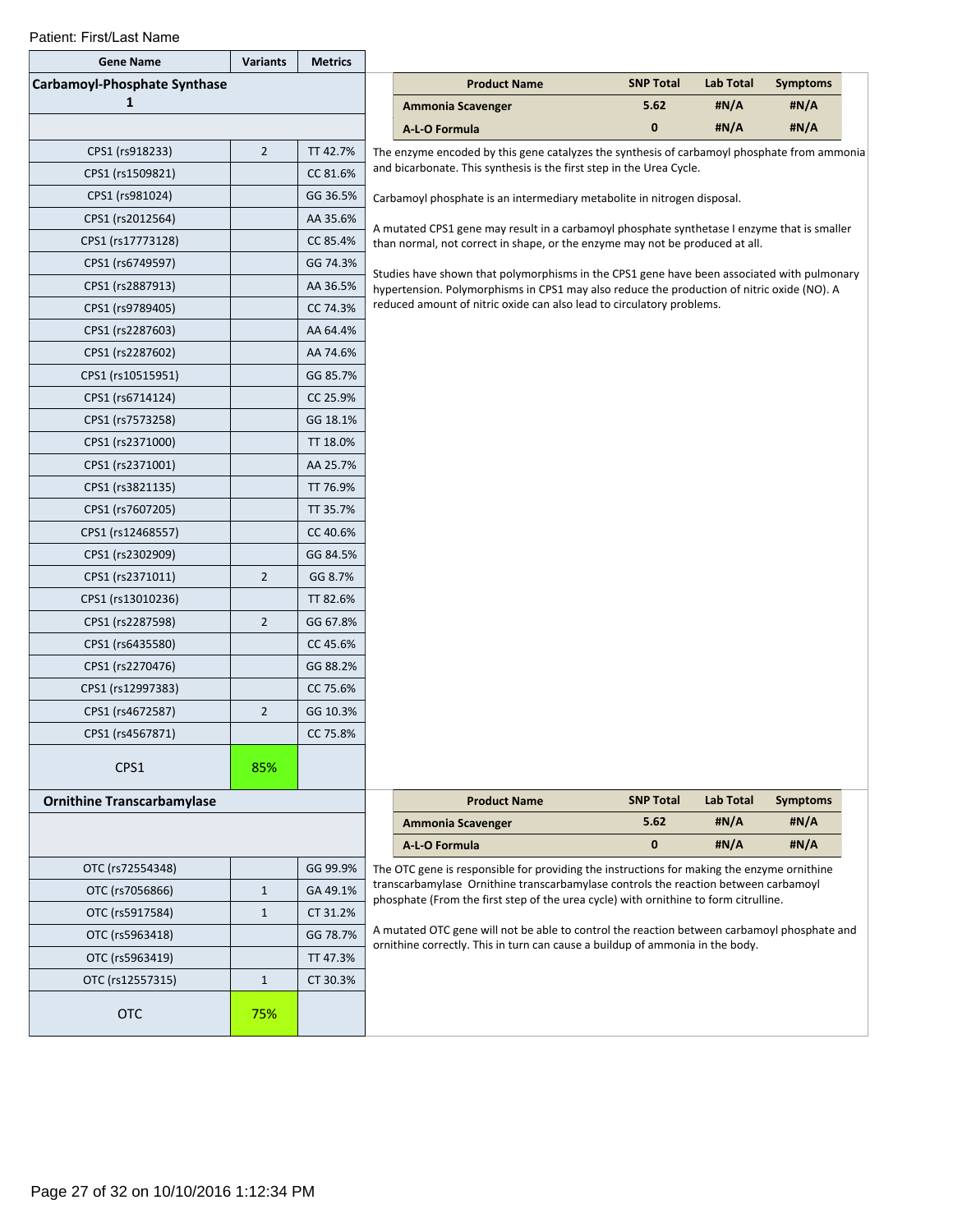| Patient: First/Last Name     |                |          |                                                                                                                                                                                   |                  |           |                 |
|------------------------------|----------------|----------|-----------------------------------------------------------------------------------------------------------------------------------------------------------------------------------|------------------|-----------|-----------------|
| Argininosuccinate synthase 1 |                |          | <b>Product Name</b>                                                                                                                                                               | <b>SNP Total</b> | Lab Total | <b>Symptoms</b> |
|                              |                |          | <b>Ammonia Scavenger</b>                                                                                                                                                          | 5.62             | #N/A      | #N/A            |
|                              |                |          | A-L-O Formula                                                                                                                                                                     | 0                | #N/A      | #N/A            |
| ASS1 (rs12554609)            |                | TT 84.4% | The ASS1 gene is responsible for providing the instructions for making the enzyme<br>argininosuccinate synthase 1. Argininosuccinate synthase 1 controls the reaction between the |                  |           |                 |
| ASS1 (rs11243372)            |                | AA 32.3% | two amino acids citrulline (From the second step of the urea cycle) and aspartate to form                                                                                         |                  |           |                 |
| ASS1 (rs4740158)             | $\overline{2}$ | CC 55.5% | argininosuccinic acid.                                                                                                                                                            |                  |           |                 |
| ASS1 (rs914983)              | $\overline{2}$ | GG 45.1% | A mutated ASS1 gene can prevent the liver from processing excess nitrogen into urea. This in turn                                                                                 |                  |           |                 |
| ASS1 (rs1615006)             |                | GG 11.4% | can cause a buildup of ammonia and other byproducts of the urea cycle (for example citrulline) in                                                                                 |                  |           |                 |
| ASS1 (rs1653332)             |                | GG 16.2% | the bloodstream.                                                                                                                                                                  |                  |           |                 |
| ASS1 (rs1215988)             |                | GG 39.0% |                                                                                                                                                                                   |                  |           |                 |
| ASS1 (rs1215985)             | $\overline{2}$ | TT 56.1% |                                                                                                                                                                                   |                  |           |                 |
| ASS1 (rs590086)              | $\overline{2}$ | TT 81.7% |                                                                                                                                                                                   |                  |           |                 |
| ASS1 (rs12551145)            |                | GG 86.1% |                                                                                                                                                                                   |                  |           |                 |
| ASS1 (rs10901072)            |                | CC 77.6% |                                                                                                                                                                                   |                  |           |                 |
| ASS1 (rs652313)              | $\overline{2}$ | GG 74.8% |                                                                                                                                                                                   |                  |           |                 |
| ASS1 (rs1215972)             | $\overline{2}$ | AA 76.0% |                                                                                                                                                                                   |                  |           |                 |
| ASS1 (rs41302903)            | $\mathbf{1}$   | GA 11.3% |                                                                                                                                                                                   |                  |           |                 |
| ASS1 (rs75912463)            |                | TT 97.8% |                                                                                                                                                                                   |                  |           |                 |
| ASS1 (rs540140)              |                | GG 51.8% |                                                                                                                                                                                   |                  |           |                 |
| ASS1 (rs480313)              |                | GG 51.6% |                                                                                                                                                                                   |                  |           |                 |
| ASS1 (rs11243474)            |                | GG 75.2% |                                                                                                                                                                                   |                  |           |                 |
| ASS1 (rs474330)              |                | GG 47.8% |                                                                                                                                                                                   |                  |           |                 |
| ASS1 (rs17147023)            |                | TT 59.0% |                                                                                                                                                                                   |                  |           |                 |
| ASS1 (rs553696)              |                | AA 45.5% |                                                                                                                                                                                   |                  |           |                 |
| ASS1 (rs12375699)            | $\overline{2}$ | TT 19.2% |                                                                                                                                                                                   |                  |           |                 |
| ASS1 (rs634432)              | $\overline{2}$ | TT 71.7% |                                                                                                                                                                                   |                  |           |                 |
| ASS1 (rs544701)              |                | AA 76.1% |                                                                                                                                                                                   |                  |           |                 |
|                              |                |          |                                                                                                                                                                                   |                  |           |                 |
| ASS1                         | 65%            |          |                                                                                                                                                                                   |                  |           |                 |
| Argininosuccinate Lyase      |                |          | <b>Product Name</b>                                                                                                                                                               | <b>SNP Total</b> | Lab Total | <b>Symptoms</b> |
|                              |                |          | <b>Ammonia Scavenger</b>                                                                                                                                                          | 5.62             | #N/A      | #N/A            |
|                              |                |          | A-L-O Formula                                                                                                                                                                     | 0                | #N/A      | #N/A            |
| ASL (rs12530898)             |                | GG 91.7% | The ASL gene is responsible for providing the instructions for making the protein                                                                                                 |                  |           |                 |
| ASL (rs313830)               | $\mathbf{1}$   | TC 37.6% | argininosuccinate lyase. Argininosuccinate lyase creates arginine and fumarate from                                                                                               |                  |           |                 |
| ASL (rs313829)               | $\mathbf{1}$   | AG 40.8% | argininosuccinate acid (From the third step of the urea cycle). The arginine is later broken down<br>into urea and is excreted from the body.                                     |                  |           |                 |
|                              |                |          |                                                                                                                                                                                   |                  |           |                 |
|                              |                |          | A mutated ASL gene may not be able to form arginine and fumarate properly. This could lead to a<br>buildup of ammonia in the blood.                                               |                  |           |                 |
|                              |                |          |                                                                                                                                                                                   |                  |           |                 |
| ASL                          | 67%            |          |                                                                                                                                                                                   |                  |           |                 |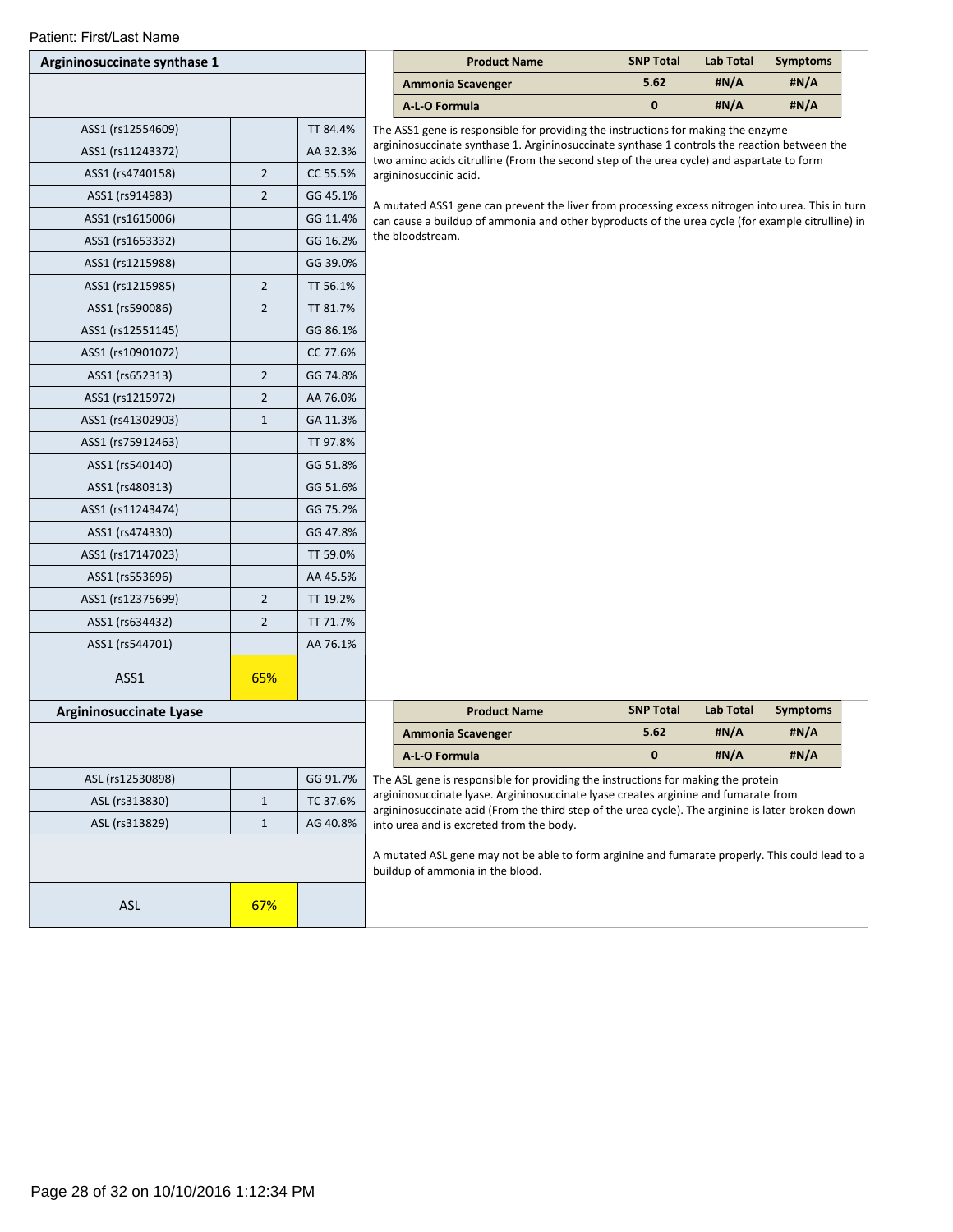| Arginase 1       |      |          |  | <b>Product Name</b>                                                                                                                                                                                                                                                                                               | <b>SNP Total</b> | <b>Lab Total</b> | <b>Symptoms</b> |  |
|------------------|------|----------|--|-------------------------------------------------------------------------------------------------------------------------------------------------------------------------------------------------------------------------------------------------------------------------------------------------------------------|------------------|------------------|-----------------|--|
|                  |      |          |  | Ammonia Scavenger                                                                                                                                                                                                                                                                                                 | 5.62             | #N/A             | #N/A            |  |
|                  |      |          |  | A-L-O Formula                                                                                                                                                                                                                                                                                                     | 0                | #N/A             | #N/A            |  |
| ARG1 (rs2246012) |      | TT 70.7% |  | The ARG1 gene is responsible for providing the instructions for making the enzyme arginase.                                                                                                                                                                                                                       |                  |                  |                 |  |
|                  |      |          |  | Arginase controls the last step of the urea cycle. In this step, arginase removes nitrogen from<br>arginine (From the fourth step in the urea cycle) and converts this nitrogen into urea to be<br>excreted from the body. Ornithine is also produced in this reaction which is then used to repeat<br>the cycle. |                  |                  |                 |  |
|                  |      |          |  | A mutated ARG1 gene may not be able to from a stable arginase enzyme. This can cause a build<br>of ammonia and arginine in the body.                                                                                                                                                                              |                  |                  |                 |  |
| ARG1             | 100% |          |  |                                                                                                                                                                                                                                                                                                                   |                  |                  |                 |  |

# Variants that Impact Exercise and Fitness Potential

| <b>Gene Name</b>                  | <b>Variants</b> | <b>Metrics</b> |                                                                                                                                                                                                                                                                                                                                                                                                                                                                                                                                                                                                                                        |
|-----------------------------------|-----------------|----------------|----------------------------------------------------------------------------------------------------------------------------------------------------------------------------------------------------------------------------------------------------------------------------------------------------------------------------------------------------------------------------------------------------------------------------------------------------------------------------------------------------------------------------------------------------------------------------------------------------------------------------------------|
| <b>Muscle Fiber Composition</b>   |                 |                |                                                                                                                                                                                                                                                                                                                                                                                                                                                                                                                                                                                                                                        |
| ACTN3 (rs1815739)                 |                 | CC 31.8%       | Muscles are made up of two main types of muscle fibers, "fast-twitch" and<br>"slow-twitch." Endurance athletes tend to have more slow-twitch muscle, while<br>sprinters tend to have more fast-twitch muscle. Some of the variation in muscle fibers is<br>dependent on a protein called alpha-actinin-3.<br>The ACTN3 gene contains instructions for making alpha-actinin-3. The alpha-actinin-3 protein can<br>be found in certain types of fast-twitch muscle fibers. People who make this protein tend to have<br>a greater proportion of fast-twitch muscle and are better sprinters than people who do not make<br>this protein. |
| Muscle Fiber Composition          | 100%            |                | With 0 variants in the ACTN3 gene, this person has fast-twitch muscle fiber and is likely a sprinter.                                                                                                                                                                                                                                                                                                                                                                                                                                                                                                                                  |
| <b>Aerobic Exercise Potential</b> |                 |                |                                                                                                                                                                                                                                                                                                                                                                                                                                                                                                                                                                                                                                        |
| ADRB2 (rs1042713)                 | $\overline{2}$  | GG 38.6%       | Our bodies need oxygen while exercising. VO2 max is a test that can be used by scientist to                                                                                                                                                                                                                                                                                                                                                                                                                                                                                                                                            |
| ADRB2 (rs1042714)                 | $\overline{2}$  | GG 16.9%       | measure the optimum rate at which someone's body can effectively use oxygen when<br>exercising. There are certain genes that can help at better understanding someone's                                                                                                                                                                                                                                                                                                                                                                                                                                                                |
| PPARGC1A (rs8192678)              | $\overline{2}$  | TT 11.0%       | natural VO2 max capacity.                                                                                                                                                                                                                                                                                                                                                                                                                                                                                                                                                                                                              |
| VEGF (rs833069)                   | $\mathbf{1}$    | CT 43.6%       | Studies have shown that individuals with a higher number of variants in these genes are less                                                                                                                                                                                                                                                                                                                                                                                                                                                                                                                                           |
|                                   |                 |                | responsive to endurance training.                                                                                                                                                                                                                                                                                                                                                                                                                                                                                                                                                                                                      |
| Aerobic Exercise Potential        | 13%             |                |                                                                                                                                                                                                                                                                                                                                                                                                                                                                                                                                                                                                                                        |
| <b>Exercise Recovery Speed</b>    |                 |                |                                                                                                                                                                                                                                                                                                                                                                                                                                                                                                                                                                                                                                        |
| CRP (rs1205)                      | $\overline{2}$  | CC 43.9%       | Research has shown that certain genetic factors can determine whether or not someone can                                                                                                                                                                                                                                                                                                                                                                                                                                                                                                                                               |
| IL6 (rs1800795)                   |                 | GG 38.7%       | quickly recover after workouts.                                                                                                                                                                                                                                                                                                                                                                                                                                                                                                                                                                                                        |
| IL6R (rs4129267)                  | $\mathbf{1}$    | TC 48.1%       | Studies have shown that individuals with variations in these genes require longer recovery times                                                                                                                                                                                                                                                                                                                                                                                                                                                                                                                                       |
| SOD2 A16V (rs4880)                | $\overline{2}$  | GG 24.4%       | due to higher levels of inflammation during strenuous exercise.                                                                                                                                                                                                                                                                                                                                                                                                                                                                                                                                                                        |
| TNFA (rs1800629)                  |                 | GG 72.0%       |                                                                                                                                                                                                                                                                                                                                                                                                                                                                                                                                                                                                                                        |
| <b>Exercise Recovery Speed</b>    | 50%             |                |                                                                                                                                                                                                                                                                                                                                                                                                                                                                                                                                                                                                                                        |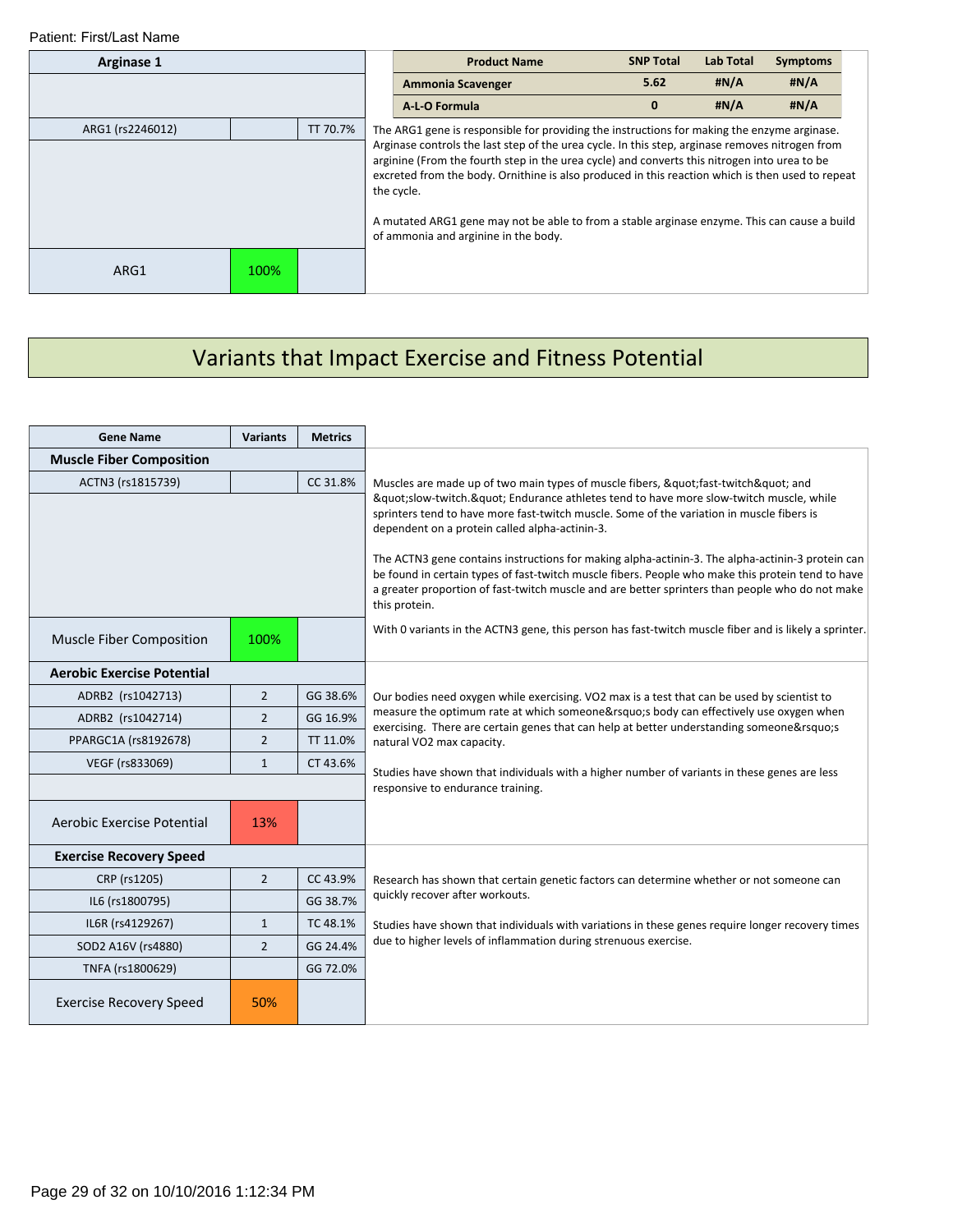| <b>Exercise Injury Risk</b> |                |          |                                                                                                                                                                                                                                             |
|-----------------------------|----------------|----------|---------------------------------------------------------------------------------------------------------------------------------------------------------------------------------------------------------------------------------------------|
| COL1A1 (rs1800012)          | $\overline{2}$ | CC 67.9% | Research has shown that certain genetic factors can determine an individuals exercise injury risk.                                                                                                                                          |
| COL5A1 (rs12722)            | $1\,$          | CT 46.9% | Studies have shown that individual's with variations in these genes are at higher risk for tendon                                                                                                                                           |
| GDF (rs224329)              |                | CC 36.9% | and ligament injuries.                                                                                                                                                                                                                      |
| Exercise Injury Risk        | 50%            |          |                                                                                                                                                                                                                                             |
| <b>FTO</b>                  |                |          |                                                                                                                                                                                                                                             |
|                             |                |          | FTO or Fat Mass and Obesity Associated, is a Protein Coding gene. Variations in this gene may<br>cause growth delay, developmental delay, facial dysmorphism and overnutrition.<br>All 63 of the FTO SNPs can be viewed in the Gene Report. |
| <b>FTO</b>                  | 52%            |          |                                                                                                                                                                                                                                             |
| <b>FADS</b>                 |                |          |                                                                                                                                                                                                                                             |
| FADS1 (rs174546)            |                | CC 45.1% | The proteins encoded by the FADS1, FAD2, and FADS3 genes are members of the fatty acid                                                                                                                                                      |
| FADS1 (rs174547)            |                | TT 45.1% | desaturase (FADS) gene family. Desaturase enzymes regulate the unsaturation of fatty acids<br>through the introduction of a double bond between the carbons of the fatty acyl chain.                                                        |
| FADS1 (rs174548)            |                | CC 49.2% |                                                                                                                                                                                                                                             |
| FADS1 (rs174549)            |                | GG 50.6% | A fatty acid is a carboxylic acid with a long aliphatic chain. This aliphatic chain can either be<br>saturated or unsaturated. Fatty acids that have carbon-carbon double bonds are known as                                                |
| FADS1 (rs174550)            |                | TT 45.1% | unsaturated. Fatty acids without double bonds are known as saturated.                                                                                                                                                                       |
| FADS1 (rs174556)            |                | CC 50.8% | Fatty acids are usually derived from triglycerides or phospholipids. Fatty acids are important                                                                                                                                              |
| FADS2 (rs174570)            |                | CC 73.2% | sources of fuel because, when they are metabolized, they yield large quantities of ATP. Fatty acid                                                                                                                                          |
| FADS2 (rs1535)              |                | AA 44.6% | composition in membranes plays an important role in cellular processes. Many cell types can use                                                                                                                                             |
| FADS2 (rs174575)            |                | CC 55.9% | either glucose or fatty acids for this purpose.                                                                                                                                                                                             |
| FADS2 (rs174576)            |                | CC 43.4% | Variations in these genes may affect long-chain polyunsaturated fatty acids metabolism.                                                                                                                                                     |
| FADS2 (rs2072114)           |                | AA 77.5% |                                                                                                                                                                                                                                             |
| FADS2 (rs174579)            |                | CC 63.3% |                                                                                                                                                                                                                                             |
| FADS2 (rs2851682)           |                | AA 81.9% |                                                                                                                                                                                                                                             |
| FADS2 (rs174592)            |                | AA 39.7% |                                                                                                                                                                                                                                             |
| FADS2 (rs174602)            |                | TT 60.6% |                                                                                                                                                                                                                                             |
| FADS2 (rs498793)            |                | TT 16.7% |                                                                                                                                                                                                                                             |
| FADS2 (rs174611)            |                | TT 51.9% |                                                                                                                                                                                                                                             |
| FADS2 (rs482548)            |                | CC 82.2% |                                                                                                                                                                                                                                             |
| FADS3 (rs174450)            | $\overline{2}$ | TT 27.4% |                                                                                                                                                                                                                                             |
| FADS3 (rs1000778)           | $\overline{2}$ | GG 53.7% |                                                                                                                                                                                                                                             |
| FADS1                       | 100%           |          |                                                                                                                                                                                                                                             |
| FADS2                       | 100%           |          |                                                                                                                                                                                                                                             |
| FADS3                       | 0%             |          |                                                                                                                                                                                                                                             |
| <b>FADS Total</b>           | 90%            |          |                                                                                                                                                                                                                                             |

# Electrical Sensitivity Potential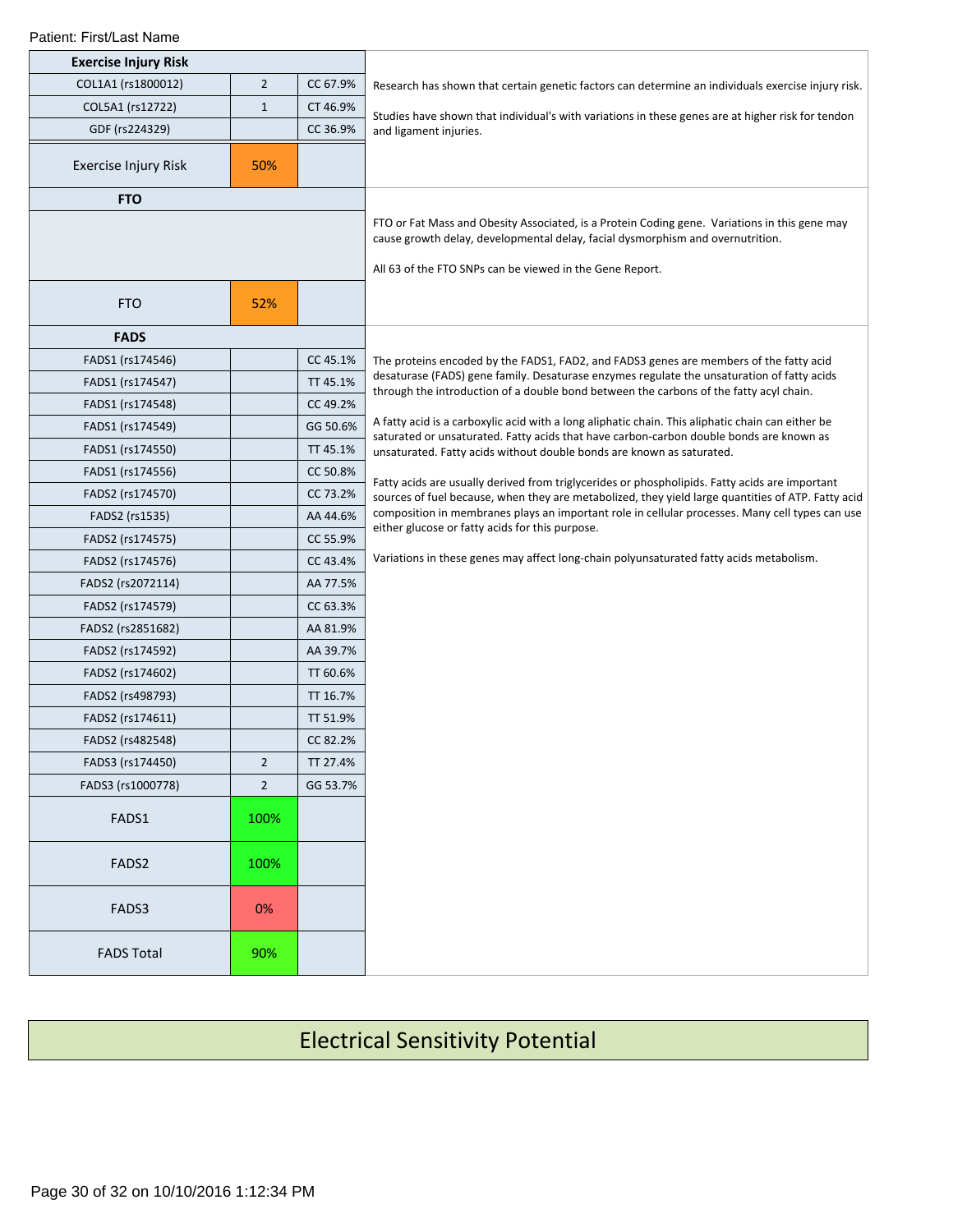| <b>Gene Name</b>    | <b>Variants</b> | <b>Metrics</b> |                                                                                               |
|---------------------|-----------------|----------------|-----------------------------------------------------------------------------------------------|
| <b>CACNA1C</b>      |                 |                |                                                                                               |
| CACNA1C (rs216013)  |                 | AA 70.5%       | This gene encodes an alpha-1 subunit of a voltage-dependent calcium channel. Calcium channels |
| CACNA1C (rs2159100) |                 | CC 45.5%       | mediate the influx of calcium ions into the cell upon membrane polarization.                  |
| CACNA1C (rs1006737) |                 | GG 45.4%       | Variants in these genes may impact the potential to have negative effects from high levels of |
| CACNA1C (rs2302729) |                 | CT 29.2%       | electrical field exposure.                                                                    |
| CACNA1C             | 88%             |                |                                                                                               |

# Lyme Study Phase I SNPs

These are the SNPS that were found to be most prevalent for individuals with chronic Lyme, and is not a test for Lyme. Inherited genetic mutations when expressed may reduce enzyme production. This can lead to, nutrient deficiencies, an increased production of free radicals or other toxic substances, or a slow clearing of toxic substances. Any one of these or a combination of may have the potential to allow Lyme to be resistant to traditional treatment by suppressing the immune system or susceptible to creating toxic conditions.

| <b>Gene Name</b>                                                    | <b>Variants</b> | <b>Metrics</b> |                                                                                                                                                                                               |
|---------------------------------------------------------------------|-----------------|----------------|-----------------------------------------------------------------------------------------------------------------------------------------------------------------------------------------------|
| <b>HFE and Potential Hydroxyl</b><br><b>Radical Production SNPs</b> |                 |                |                                                                                                                                                                                               |
| HFE C282Y (rs1800562)                                               |                 | GG 89.2%       | The following SNPs may increase the potential of the Fenton Reaction and those with Lyme had a                                                                                                |
| HFE H63D (rs1799945)                                                |                 | CC 74.4%       | higher number of SNPs in each of the genes. CBS699 and BHMT-08 may increase the cysteine,<br>while the glutathione variants may slow the conversion of cysteine into glutathione. Variants in |
| CBS C699T (rs234706)                                                |                 | GG 45.5%       | SOD genes may slow the ability to neutralize the hydroxyl radicals.                                                                                                                           |
| BHMT-08 (rs651852)                                                  |                 | CC 27.3%       | Further research is needed to determine if iron oxidation from the Fenton Reaction is a                                                                                                       |
| SOD2 (rs2758331)                                                    | $\overline{2}$  | AA 22.9%       | contributing factor to those with chronic Lyme, and if nutritional interventions with nutrients                                                                                               |
| SOD2 A16V (rs4880)                                                  | $\overline{2}$  | GG 24.4%       | that may slow iron absorption, regulate iron, support cysteine to glutathione conversion and<br>NADH to recycle glutathione and superoxide dismutase may be an appropriate holistic support.  |
| GSTP1 A114V (rs1138272)                                             |                 | CC 84.3%       |                                                                                                                                                                                               |
| GSTP1 I105V (rs1695)                                                | $\mathbf{1}$    | AG 44.4%       |                                                                                                                                                                                               |
| CTH (rs1021737)                                                     | $\mathbf{1}$    | GT 40.8%       |                                                                                                                                                                                               |
| PEMT (rs4244593)                                                    |                 | TT 17.0%       |                                                                                                                                                                                               |
| PEMT (rs7946)                                                       | $\mathbf{1}$    | CT 40.9%       |                                                                                                                                                                                               |
| PEMT (rs4646406)                                                    |                 | TT 25.7%       |                                                                                                                                                                                               |
| HFE and Potential Hydroxyl<br><b>Radical Production SNPs</b>        | 71%             |                |                                                                                                                                                                                               |
| <b>Mitochondrial Function SNPs</b>                                  |                 |                |                                                                                                                                                                                               |
| SLC22A5 (rs17622208)                                                | $\mathbf{1}$    | GA 48.1%       | The following SNPs relate to mitochondrial function.                                                                                                                                          |
| SLC22A5 (rs2073643)                                                 | $\mathbf{1}$    | TC 49.1%       | These findings may suggest that lowered energy production in the Krebs Cycle, may be a                                                                                                        |
| SLC22A5 (rs1045020)                                                 |                 | CC 79.0%       | contributing factor to Chronic Lyme. Further studies of these findings are needed to confirm if                                                                                               |
| ACAT-2 (rs3465)                                                     |                 | GG 38.9%       | these observations are clinically relevant, and if nutritional intervention with carnitine, choline,<br>NADG, CoQ10 and pantethene may be a useful therapy when these variants are present.   |
| ACAT-2 (rs3798211)                                                  | $\overline{2}$  | CC 31.1%       |                                                                                                                                                                                               |
| ACAT-2 (rs25683)                                                    | $\overline{2}$  | GG 31.4%       |                                                                                                                                                                                               |
| NDUFS7 (rs1142530)                                                  | $\mathbf{1}$    | CT 46.0%       |                                                                                                                                                                                               |
| <b>Mitochondrial Function SNPs</b>                                  | 50%             |                |                                                                                                                                                                                               |